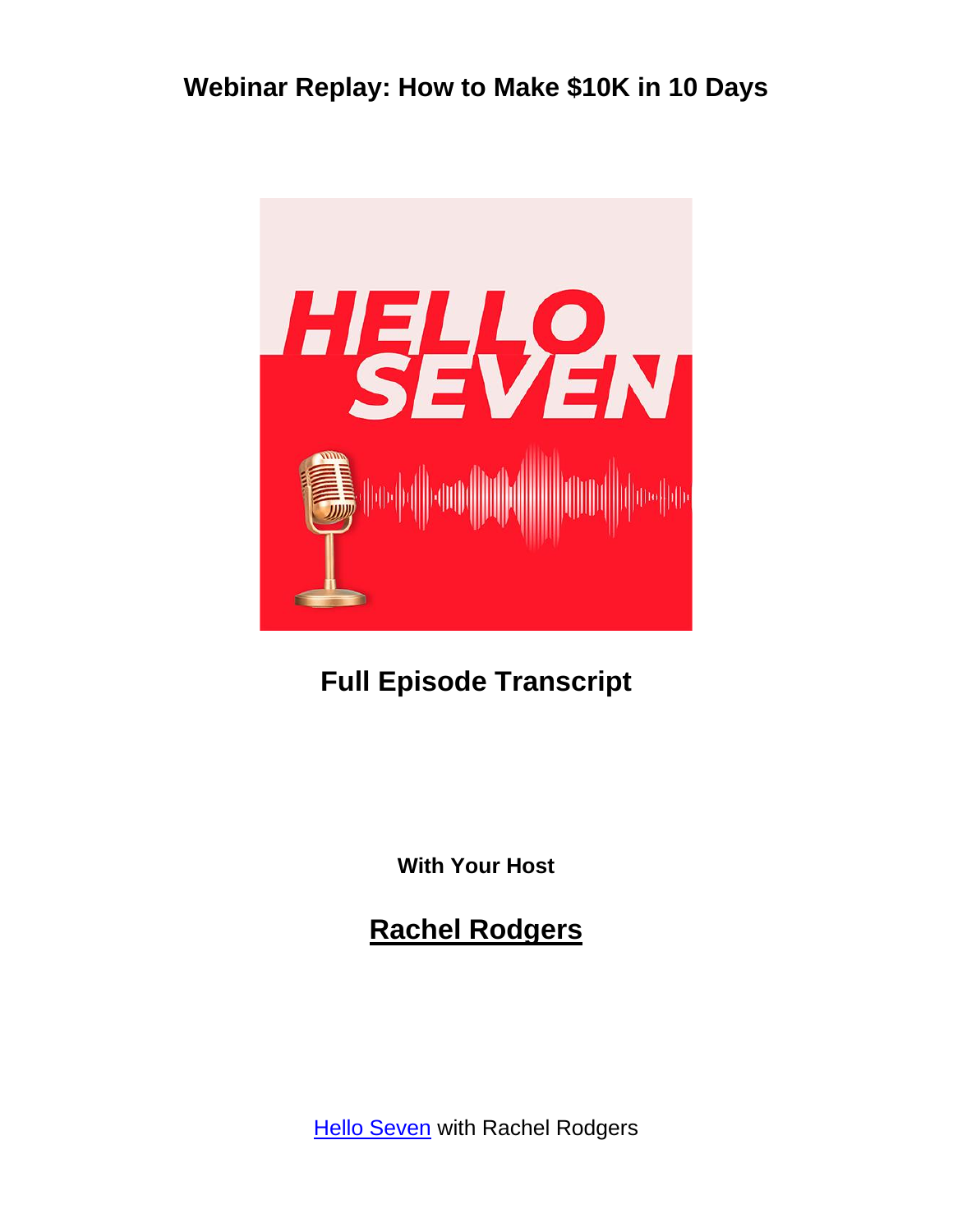Right, we have to own our capabilities, we have to counteract the messages that we're getting out in the world every day and we have to build that confidence up and put ourselves out there. And this challenge is an opportunity for you to do that, to step into trusting yourself more, to step into your badassery, to claim your power.

You want to make more money? You are in the right place. Welcome to the *Hello Seven Podcast,* that's seven as in seven figures. I'm your host, Rachel Rodgers. On this show, it's all about you and your money. We talk about how to maximize your earning potential, how to make better financial decisions, and how to find your million-dollar idea, that genius business idea that's going to make you a whole lot more money. I'm here to show you how to expand your income and expand your confidence, power, and joy.

If you are a woman, a person of color, a queer person, if you're a person living with a disability, or you don't fit the stereotypical image of what a millionaire is "supposed" to look like, this show is for you. No matter who you are or what you do for a living, you could be earning a lot more than you currently do. Your journey to wealth starts right here.

All right. Let's do this. Welcome, welcome to how to make \$10,000 in 10 days. I am so excited. Thank you for being here. There are over 11,000 people registered for this masterclass, okay? Y'all are ready to get this money, okay? And I love to see it. Let us be focused on getting this bag, okay?

So I'm actually going to turn off my video now because I want to make sure that y'all are focused on the slides and just so that we can make sure it's not slowed down or anything like that. So I'm going to stop my video and let's do this.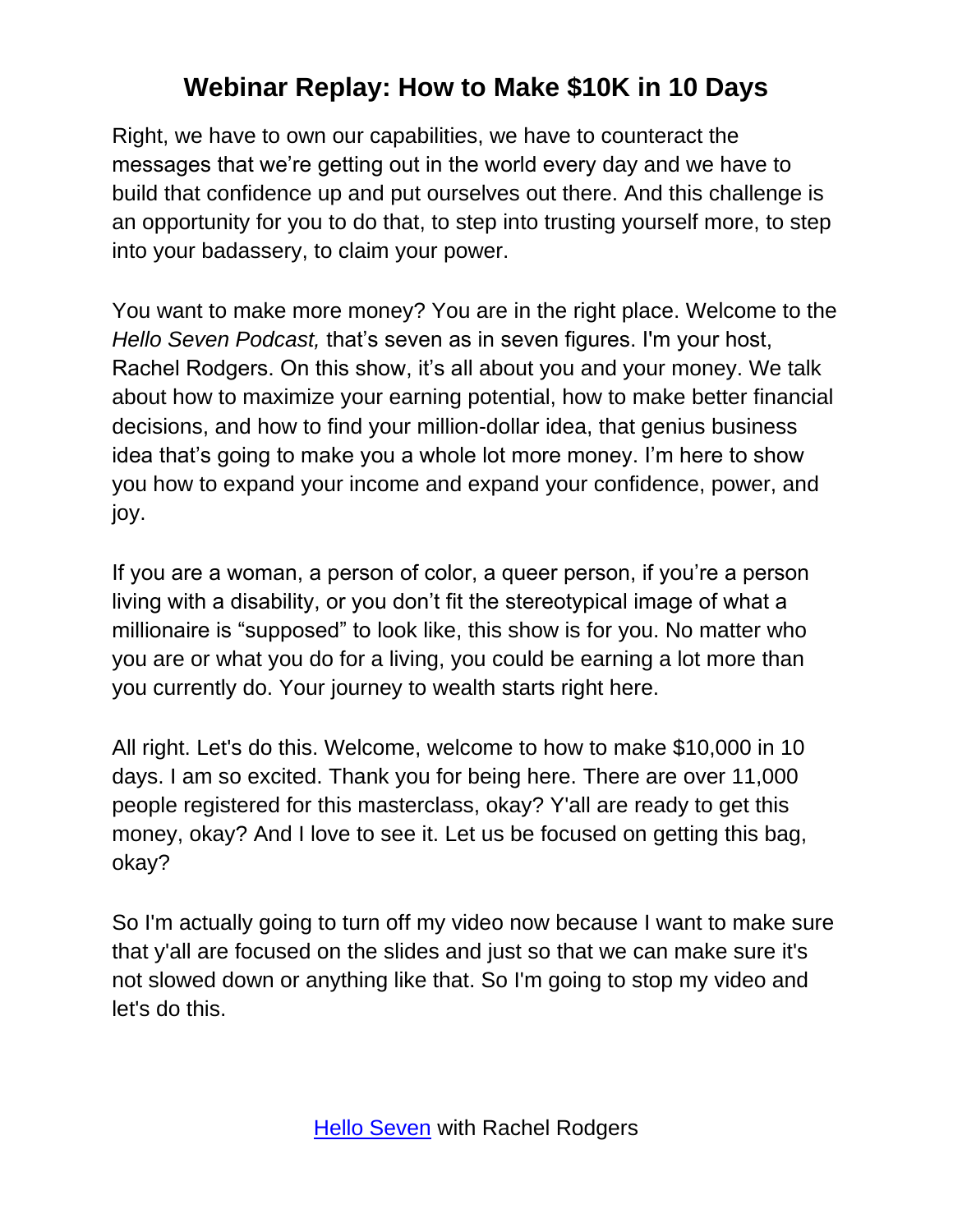Let's talk about what we are all gathered here to learn today. Over the next hour or so we're going to talk about how to make quick money in your business, okay? Who here would like to make quick money? All y'all. That's why you're here, right?

So we're going to talk about how to make quick money in your business. Why this skill is so incredibly important to entrepreneurship, right? And honestly, nowadays, you just need it no matter what, right? You just have to have this skill set whether you're an entrepreneur or not.

Everything you need to make \$10,000 in 10 days, I'm going to walk you through it, okay? So you're going to understand exactly how to do this. And then the number one thing getting in the way of you making money. All right, so we're going to talk about it, I'm going to show you what's getting in your way.

So make sure you stay to the end of our time today to receive a bonus, this is one of my most sought after resources called Million Dollar Requests, okay? It's a comprehensive collection of scripts and templates that tell you exactly what to say to get what you want. These are scripts you can use with potential clients, over email, on the phone, all the places, right?

These scripts alone have helped people make thousands upon thousands of dollars and I'm going to give it to you for free. Okay? You just got to stay until the end of this class to learn how. And why wouldn't you? I'm about to teach you how to get this money, of course you're staying until the end.

But listen, don't take my word for it, all right? I like to bring evidence. I'm a lawyer, so I like to bring my evidence. So here's the word on the streets, here's what happens when folks use these scripts. Somebody says, "Just finished a sales call using one of the million dollar request scripts, had to be the easiest sale ever." Yes, get this money.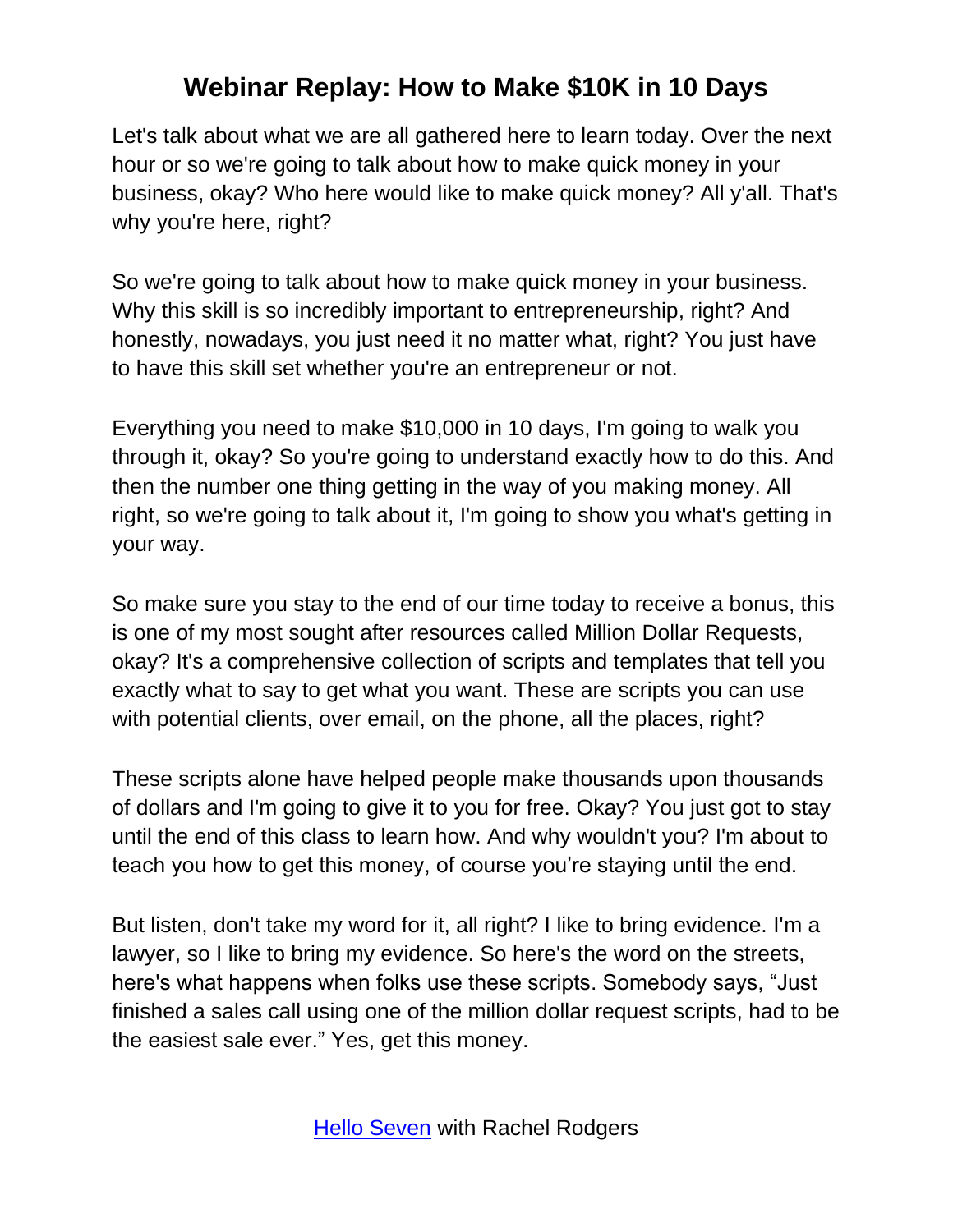Bianca says, "I used script number four in the million dollar request booklet and not only did I get a new client, but he paid me in full. I'm sold." Okay? You will be too, so enough said, right? You're going to get this bonus.

So that's not all I got for you though, because I'm generous like that. So check this out, did somebody say swag? I think they did. At the end of this class I'm also going to tell you how to get free swag from my absolutely delightful swag shop. You'll get your very own piece of Hello Seven swag to enjoy. This is another free bonus available to you today.

Yes, listen, don't we love swag? We love a schmillionaire moment, right? Schmillionaires is what we call our clients. And there's an array of fabulous swag. So you will get a beautiful piece of swag and I will tell you how to get it at the end, okay? Can you even with this sweatshirt? I mean, I can't. You obviously need one, right? Everybody needs one. We also have t-shirts, okay, and other things.

But believe it or not, there's actually more. So that's not all the bonuses I have for you. You'll also want to stay to the end because I've never done this before, but I'm giving away two 12 month memberships to my coaching and training program called We Should All Be Millionaires, The Club.

This program is designed to help you become a millionaire by providing business, financial, and legal training and resources. You'll also get business and mindset coaching, and the most incredible uplifting community of diverse entrepreneurs you have ever been a part of, okay?

People in the chat saying, "Give me that giveaway." I love it. Two of you in this room today will be joining us in The Club for free. If you are here live right now, you are automatically entered to win. So you want to make sure that you stay live, okay? Everyone who is here live will have the opportunity to win, all right? So stay to the end so you are here when I call your name.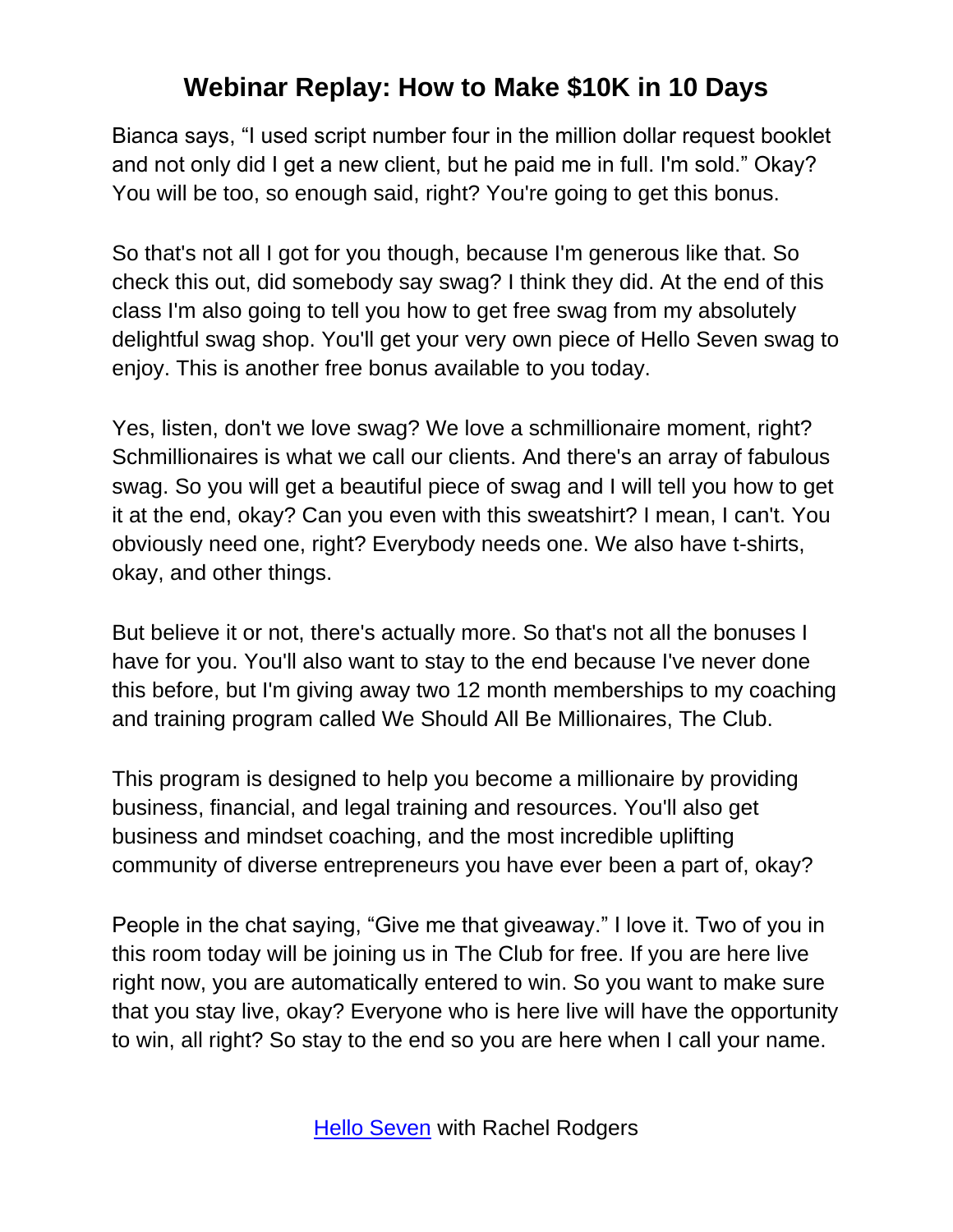We pretty much never give away memberships in We Should All Be Millionaires The Club, but today I'm giving away not just one, but two during this masterclass. So stick with me.

All right, so what I'm teaching you today is the number one reason I'm still in business 12 years after becoming an entrepreneur. I started my first business on September 1, 2010, and it's been quite a journey. If I didn't hone the ability to do this one thing I don't know what would have happened when cash flow got tight.

I wasn't born with this skill I'm going to talk about today. I had to learn it, all right? Lack of cash flow is the number one reason business owners have to shutter their doors. The Bureau of Labor Statistics says 20% of small businesses will close in the first year, 50% by year five, and 56% of Americans are unable to cover an unexpected \$1,000 bill with savings.

Cash flow in our personal lives and in our business lives can be a struggle for so many. And for many years it was for me too, right? But not us, not anymore. And it's because once you build and practice this skill that I'm going to teach you today, you will be able to make money whenever you want.

The ability to generate cash quickly, that is the skill you need to know. All right? Generating capital is power and to be able to do it whenever you want, it is life changing, okay? So \$10,000 is a life changing amount of money. A study from Wells Fargo found that the most common amount of startup capital is \$10,000. But honestly, it's not really about the money.

The real reason I teach you how to make \$10,000 in 10 days is because I want you to know what it feels like to have the power and the confidence to make money whenever you want. I want you to walk around with swagger knowing that if shit ever hit the fan, you can make extra money quickly to cover any expenses.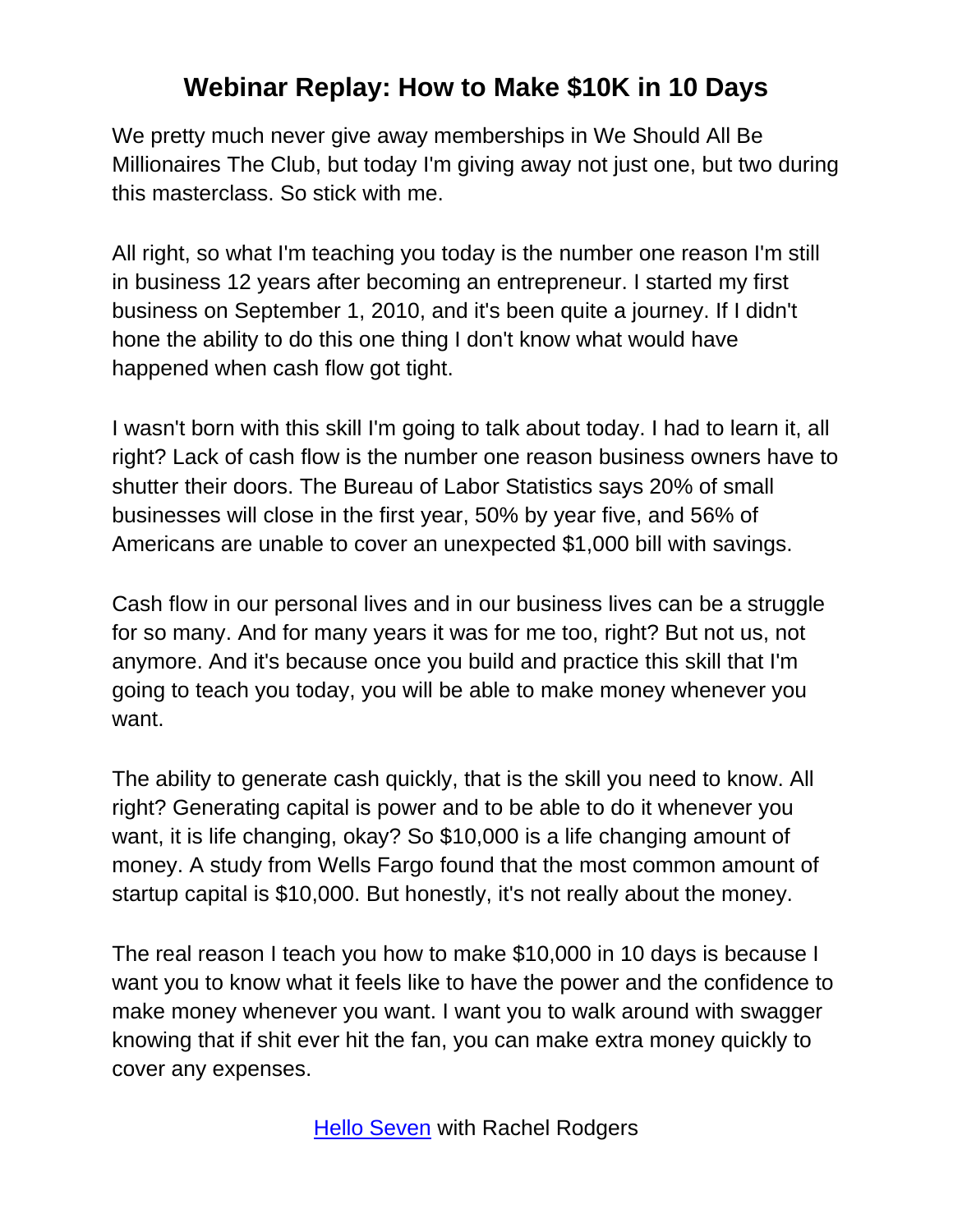And I want you to know that when everything is going great, but you'd like to make some extra cash for something special, you can go ahead and just do that, right? Wouldn't that be amazing? How would it make you feel to know that you can make significant amounts of money whenever you want to? Would it make you feel powerful? Or maybe confident? Or maybe at peace? Tell me in the chat, I want to hear from you. How would it feel?

I'm seeing powerful, empowered, yes. Relieved, oh, I know that. Relaxed, flexible. Yes, we love flexibility. Secure, joyous, yes. Free. We love freedom. Stability, listen, shout out to stability, okay? Stability, do not get enough love. Well, I'm glad that y'all are excited and understand what this is going to do for you.

I'm ready to teach you but before we dive in let me briefly introduce myself so you know who you're learning from. There's a lot of new folks here, okay? So my name is Rachel Rodgers. I'm the bestselling author of We Should All Be Millionaires. We just celebrated 100,000 copies sold, so thank you to anyone here who has purchased a copy of my book. Thank you so much, I appreciate you.

I am a former intellectual property lawyer, I ran my own successful law practice for about six years. That was my first business. Currently, I'm an investor, a business coach, and the CEO of my eight figure business, Hello Seven. We are on the Inc 5000 list of fastest growing private companies in 2021, I believe we're number 961.

I grew up in Flushing, Queens. So shout out to all my Queens folks, shout out to New York, where there were good times with awesome Christmases, and there were bad times with government assistance and struggles with addictions. There were times when our lights went out and when food was scarce. And I remember the landlord coming to the door upset about late rent almost every month. And now I'm the landlord, okay?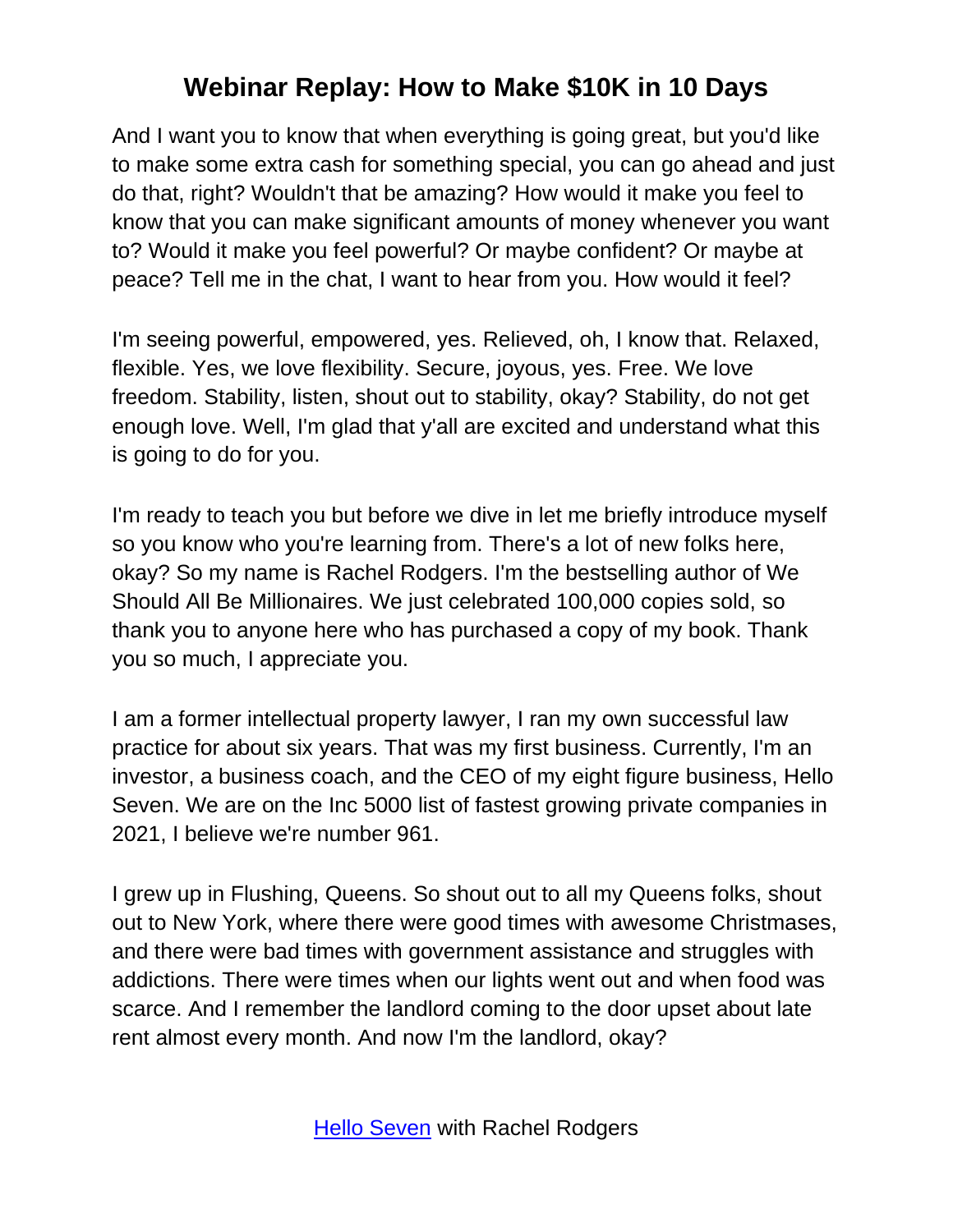So over the course of my journey from six figures in debt to eight figures in revenue I've had to learn all my lessons the hard way. And I don't want that for you, I want you to have the shortcut so you can do it way faster, okay?

So this is my brief, put some respect on it slide, okay? So, I do this live to let you know that I've been around for a while and definitely collected plenty of street cred. Okay? So I've been featured on Good Morning America, The New York Times, I've spoken on significant stages. And I'm here to help as many people as possible, #askaboutme.

Okay, so now that's out of the way and you know that I have the experience to teach on this topic, let me tell you why I wanted to teach this class. I wanted to host this masterclass because I see too many historically excluded entrepreneurs struggling to generate enough revenue to cover their expenses and turn a healthy profit.

Women of color are the fastest growing segment of new business owners, and yet the majority of us are not making much money. Let's look at the stats. According to the US Census, 85% of women entrepreneurs remain stuck at a low revenue level, earning 99,000 per year or below. Only 15% ever crack the \$100,000 mark. As you can imagine, this is not enough money to cover business expenses, pay taxes, pay a team, and pay yourself as the owner very well, right?

And before I move on, I just want to make a note about language and statistics, we often use the terms men and women when we share financial data. This is because unfortunately there isn't much data, or any really that I know of, available on people who don't fall into those two gender categories. Yet, right? Obviously, all of these institutions need to catch up. As new data gets released, we look forward to bringing it to you.

So folks who identify as non-binary, non-gendered, pan-gender, gender fluid, third gender, two spirit, or whatever identity is true for you, please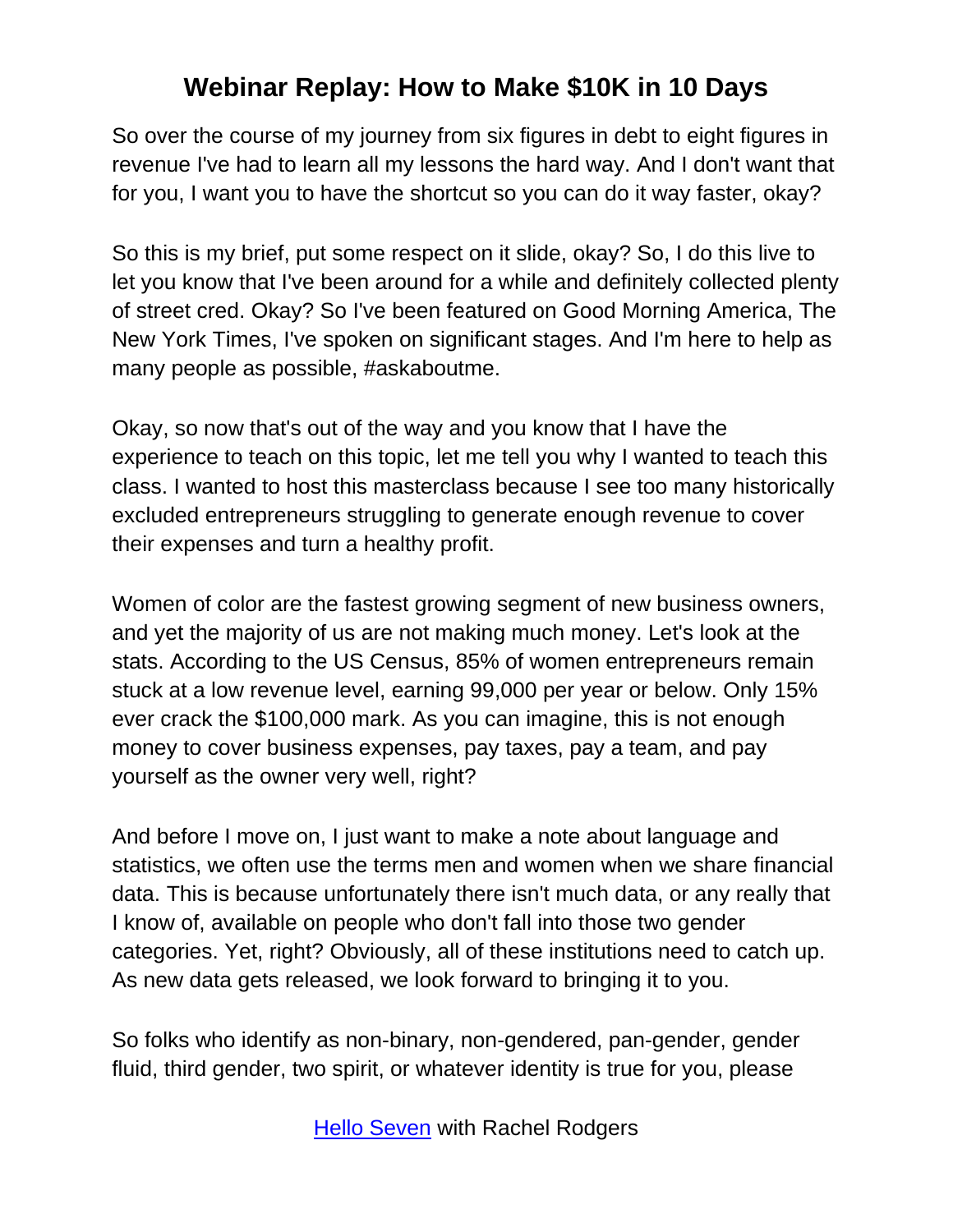know that you are welcome and beloved in this community. And the reason why I specifically talk about data related to women is because I'm really referring to all of the folks who are not cis straight white men. This data is going to be close to what the stats are for your identity as well, okay?

All right, so only 2% of women entrepreneurs ever generate a million dollars and above. And this stat hasn't changed in over 20 years, despite the increased access to online tools, education, and communities related to entrepreneurship. So basically, we have more resources than ever but it's not making us any more money.

According to the National Bureau of Economic Research, on average the annual revenue reported by business owners of color is only 1/3 of the annual revenue reported by white business owners. Ain't that about a bitch? And an estimated 41% of Black owned businesses, 32% of Latinx owned businesses, and 26% of Asian owned businesses have closed since the pandemic, as compared to 17% of white owned businesses.

LGBTQIA+ business owners are less likely to have access to venture capital and angel investment funds than straight business owners according to a survey conducted by Chicago Booth review and Start Out. And that disadvantage only widens for non-white and non-male LGBTQIA+ business owners.

So yes, somebody said, "All this makes me want to cuss." Correct, all these stats are very frustrating. They make you mad and sad, right? And I need you to know that it's not you, it's the government and our institutions, and our culture that marginalizes everyone but straight cis white men, right?

However, we are not here for sad stories and we are not statistics. If you choose to be here today, you are already ahead of the game, right? Because you are investing your time in learning and surrounding yourself with people who will lift you up.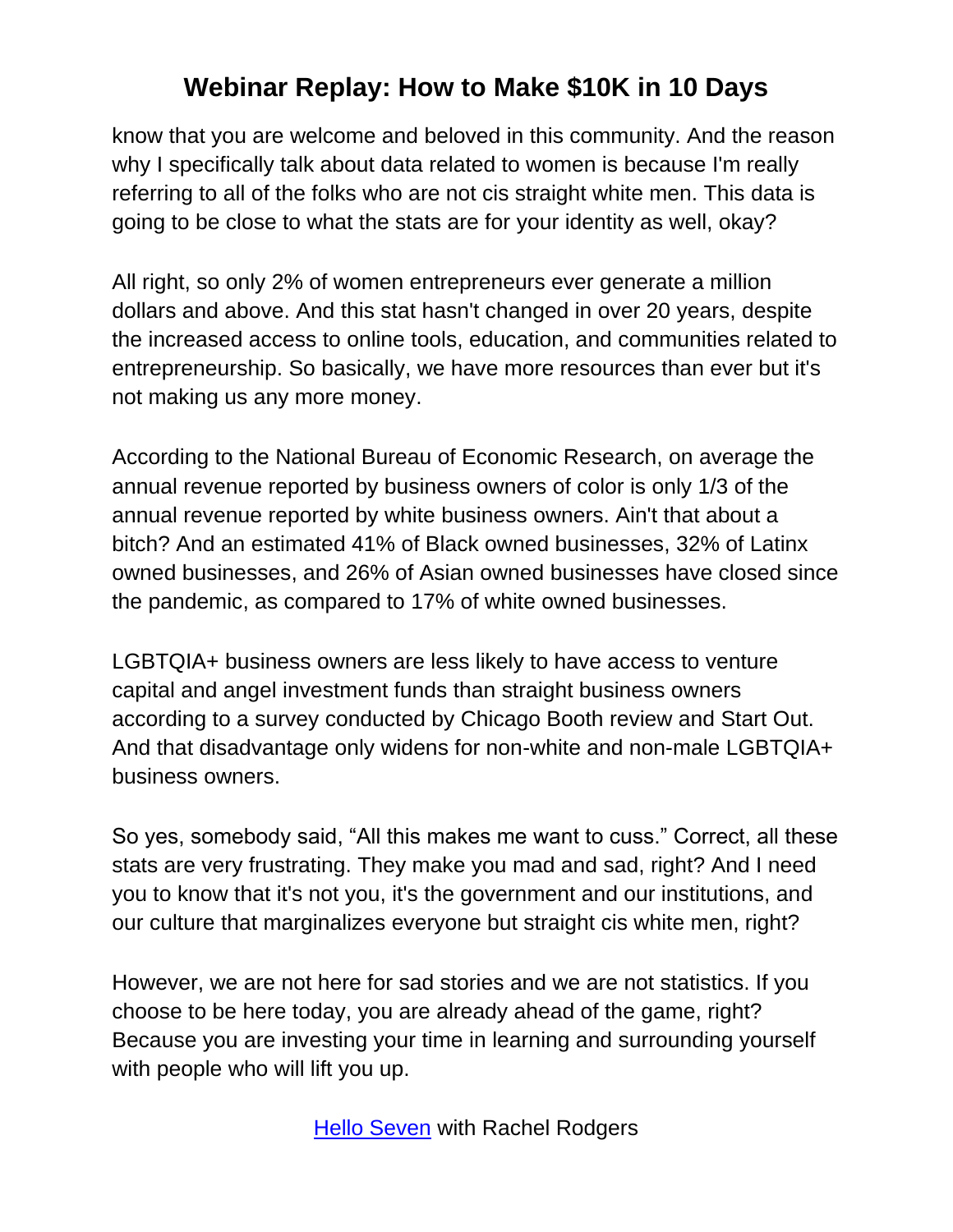As for me, I'm a Black woman, right, who grew up in a low income household. And I had zero desire to become a statistic, and so I didn't, right? But back then I needed to figure out a way not to. I didn't really know, right? So let me tell you how this all started.

I want to tell you about my very first "10K in 10 Days Challenge" except it wasn't \$10,000 that I challenged myself to make and it wasn't in just 10 days. But I learned how to make money quickly because I needed to pay my bills, right? I truly learned by necessity. There's nothing like a bill coming due to motivate you, am I right?

So here's what had happened. As I mentioned, I started my law practice on September 1, 2010, I did this out of necessity. The 2008 recession made it really difficult to find a well-paying job as a lawyer, there was so much competition. So I started my own practice. So things moved along and I had a handful of legal clients, most of whom were referred to me from friends and family.

I was making about \$2,500 a month. This was the early stages of my business and I really hustled for those clients, okay? I made all the mistakes. I under charged for my services, I didn't have a mailing list or know anything about marketing or selling. I had no idea what I was doing, I was just completely winging it.

And then only six months into starting my business, things got a little more complicated. I got pregnant and my baby was due on Halloween. I needed to come up with enough money to take a maternity leave. And I needed enough money to pay my rent for three months, which was \$800 per month at the time. I needed to cover my basic expenses and not have to worry about money while I cared for my newborn, all right?

Listen, nothing like a deadline. Yes, correct. So the \$2,500 per month was just enough to get by, right? It wasn't really enough to save anything. So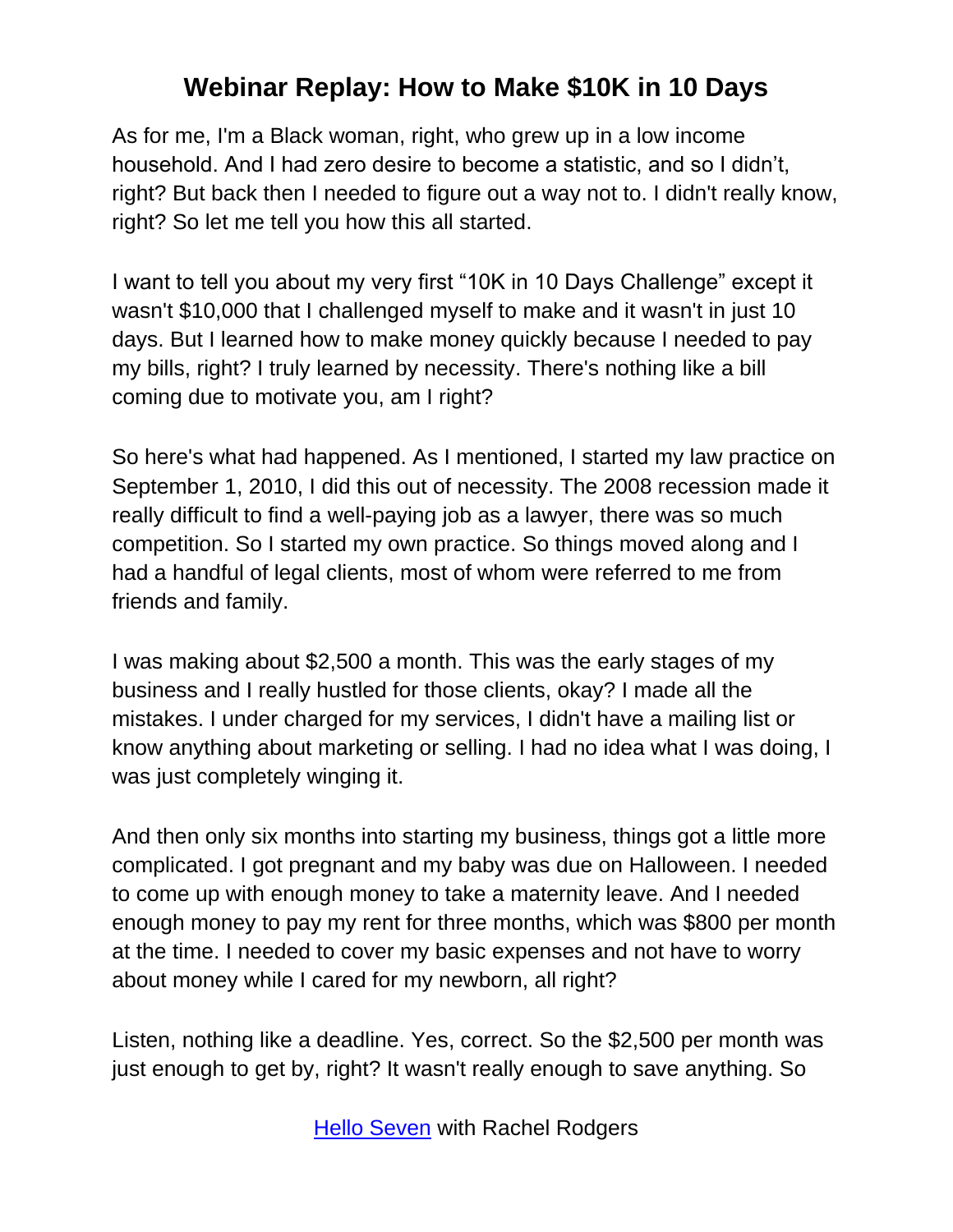about a month before my baby was due I set a goal to earn an extra \$3,000 to give me the cushion I needed, and I had basically 30 days to do it.

So this is me in August 2011, right before I started this challenge, okay? Let's call it the \$3,000 in 30 days challenge. So I was challenging myself to make this money in 30 days. But how was I going to do it, right? And remember, this was \$3,000 extra that I needed on top of the 2,500 I was already needing to hustle to earn to pay my current bills.

So I decided to teach a class on something people were asking me about all the time. I had a lot of lawyers emailing me asking me how was I doing this because I started a law practice right out of law school, right? And it was a virtual law practice, which is very common now, but that was a brand new thing back in 2010, 2011.

So I put together a plan to teach a class sharing everything I knew about getting a virtual law practice up and running. I would sell this six week class for \$97. Listen, I didn't have all the education I have now about pricing, all right? So don't come at me for that \$97. I didn't have a mailing list or a customer database, so I just told other lawyers about it on Twitter.

I had like maybe 100 followers on Twitter of like fellow lawyers that I used to talk to all the time, so I just asked them. And I also emailed every lawyer friend that I had and asked them to take the class or to send it to someone they thought should take it.

So for 30 days I went hard trying to get people to buy this class, and it worked. I made \$3,600 In less than 30 days and my maternity leave was fully funded. Listen, I was shocked, okay? This was not Small Business Bodyguard, that's another thing and I'll talk about that in a minute.

So I got to teach this six week class, which was cutting it dangerously close to my due date, honestly. And so naturally, my daughter arrived two weeks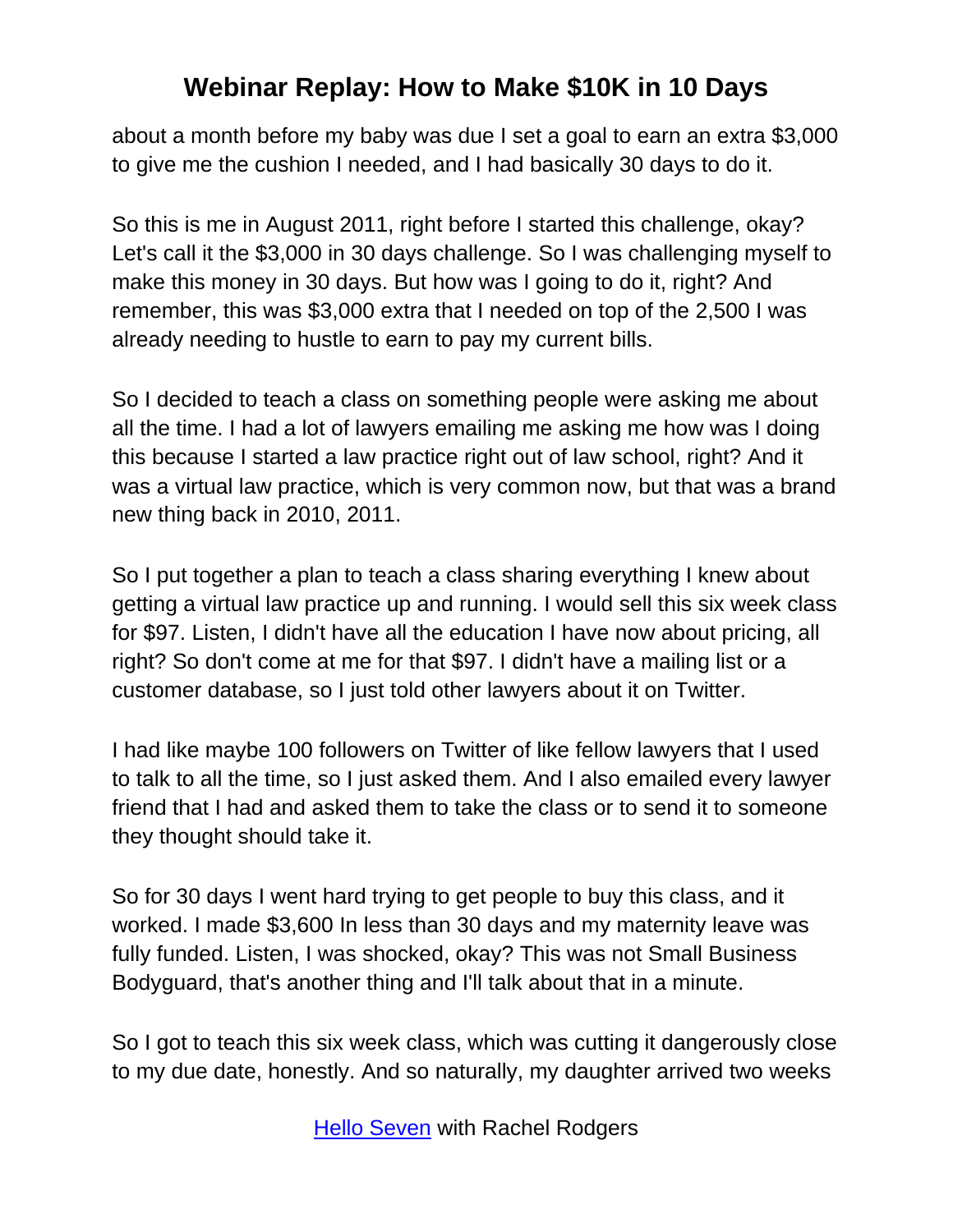early, I had to teach that final class the week after giving birth with my daughter on my boob, okay? But it was totally worth it because after that I had three months of runway, right?

And so that was my first time challenging myself to make more money, but it wouldn't be my last. And you need to know that I was a baby entrepreneur, brand new, less than 12 months or just about 12 months into my journey, okay? I didn't have any of the skills that I have today.

So the first time I challenged myself to make more money was by necessity, right? Maternity leave is definitely a necessity. My second time was just desire. I just wanted something I couldn't afford and I didn't have a credit card to put it on. Anyone ever been there? Anyone ever just want something they can't afford? Because I know I ain't alone here. Okay, yes, everybody is flooding saying, "Yes, there's lots of things we want that we cannot afford."

Well listen up because I'm going to tell you how to get it. Okay, so three years after having my daughter and then I've also had a son, right? And so I'm several years later, after that maternity leave and after my first child was born and growing my law practice the whole time I saw an advertisement for a retreat in Italy. And this busy mama wanted that damn retreat. I saw them pictures and I was like, "That needs to be me." There were stars in my eyes and I had to go.

And the person leading it was my good friend, Susan Hyatt, and she's a life and business coach. She wasn't my good friend then, right? She was just somebody I found on the internet who had a retreat. So I knew she could help me figure out how to grow my law practice and earn more money.

So the retreat cost \$6,000 and I had to book a flight too. So it was a total of \$7,000 that I needed to come up with. So I just immediately put down my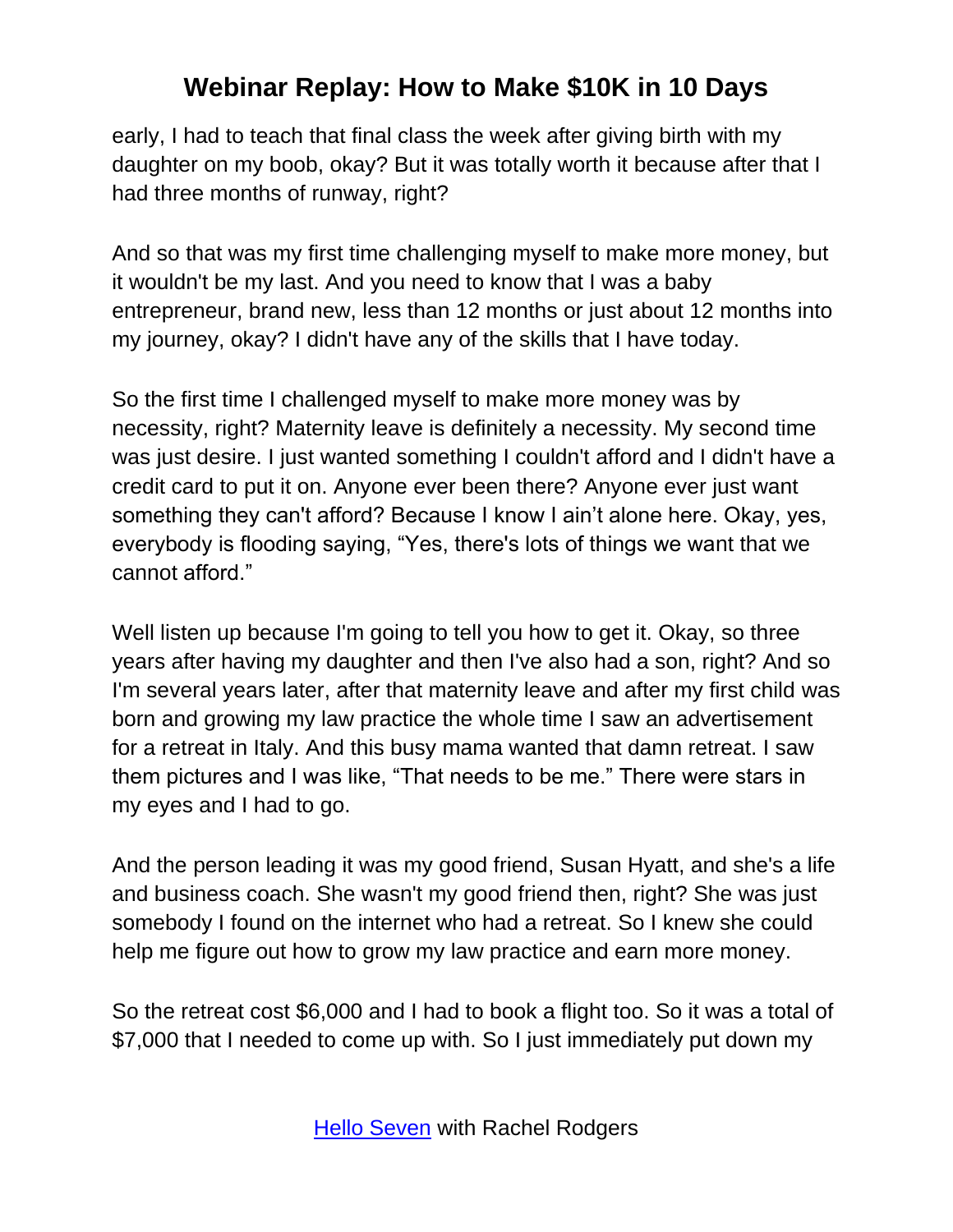\$500 deposit on my credit card to hold my spot. And then I got busy trying to figure out how I was going to come up with the rest of the money, right?

So \$6,500 is a huge sum of money to me at the time. So how could I make this happen? I looked around at what I had, right? This is important, how can we assess what do we got, right? I had legal skills, I had a digital product that I had created called Small Business Bodyguard at the time. The first thing I did was put Small Business Bodyguard on sale for a weekend.

So I emailed my still very small list. Like my customer list at this point is still probably only about 1000 people maybe, like on my email list. And I invited them to buy it for a lower price for a limited time. And then I taught a free class on trademark services because I'm a lawyer and that's what I sell, legal services. And I invited all the attendees to hire me to do their trademarks.

And I wound up selling two trademarks and 10 copies of Small Business Bodyguard and that was more than enough to cover my trip, okay? So at this point I'm feeling pretty badass, right? I just made an extra seven grand in a very short period of time. So now suddenly I had the money to cover the thing I couldn't afford. So if I could generate that cash that fast, what else could I do? Okay, it keeps escalating because you know what? We just keep wanting shit, right? That's how it is.

So back in 2017 I decided it was time for a home upgrade. And I wanted to build a big, beautiful house for my growing family. The home was going to cost \$750,000 and we had \$100,000 of the down payment that we had saved over time, okay? But I needed another \$50,000 quick, right?

So now I'm seven years into my entrepreneurial journey, right? So you can see this skill is escalating as I keep growing my business. So I took stock of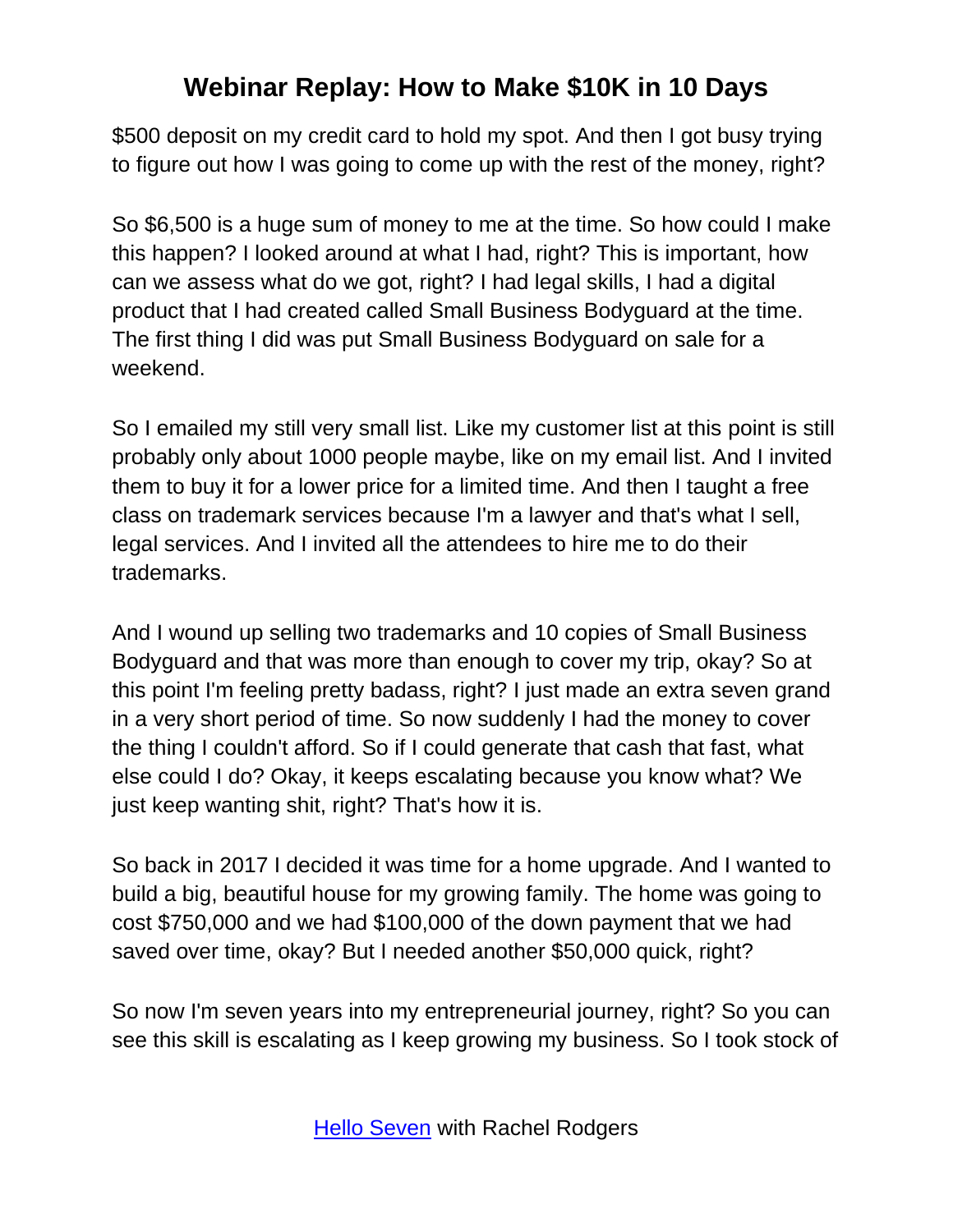what I had again, right? What skills do I have? What kind of offer could I put together? What was something folks always asked me for?

After thinking about it I decided to offer a VIP day. Folks would get to work with me one on one for a full day and I would help them rework their business model, coming up with great branding, develop their offers, and create a marketing plan all in one day. So I shared this offer on social media and just pushed it and got people excited about it. And within days, I had earned the \$50,000 by selling five VIP days for 10K a pop, okay?

So that money enabled me to put the money down to get the house built, just in time for the birth of another one of my babies. I got a lot of children, y'all. So in total I have four children. So I needed that big ass house, okay? This picture is of my actual house. I don't live there anymore but this was our place for several years, and it wasn't quite finished yet when this photo was taken.

So with the proceeds from these three quick money challenges I was able to go on maternity leave, go on a business retreat to Italy, and buy a big ass house, okay? So think about that, what does more money enable in your life, right?

More money, especially getting it quickly, can equal quality childcare, right? A nicer place to live, retirement savings, investing in your career, your business, your self-care, your health and wellbeing, your future, your joy, all of it, right? Investing in others, I'm able to cover tuition for one of my family members. And I cover the housing costs of another family member. And it makes me really happy that I'm able to do that.

It also allows you to erase debt, right? Getting rid of debt, student loans anyone? I am a law school grad, so you best believe your girl had six figures in student loan debt. And so much more, right? Money gives us options and we need and deserve those options and opportunities, okay?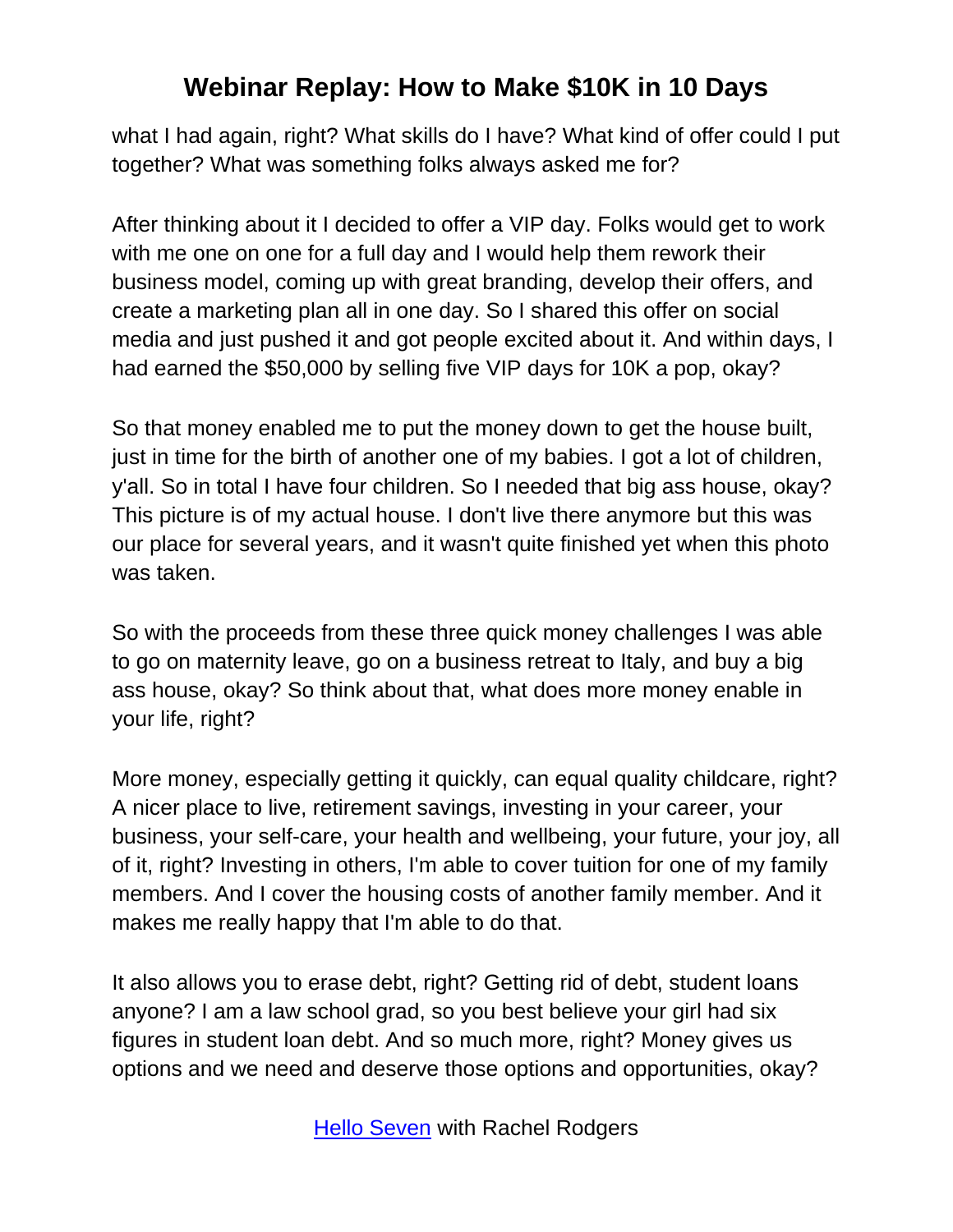So this is the number one skill as a business owner that will carry you forward, even if you're not a business owner. And I'm going to show you examples. So if you think, "Oh, well, you have a special skill set," I'm not special and I'm going to show you other examples, okay? So these are just my stories.

So maybe you want to attend that business conference, right? Maybe you need to make payroll next month. Maybe you need more capital to invest in yourself. Maybe you want to donate money or back political candidates, right? No matter what, you can make the money you want when you want, okay?

So how would it change things if you had \$10,000 more in your bank account in a matter of days? What is something you could use extra money for right now? If you knew how to make an extra 10K today, what would you do with it? I see pay off debt, a new roof, vacation, dental work, fulltime daycare, build a house, travel, take care of my parents, branding, car repair, pay for a wedding, college tuition. Listen, all of it, yes.

We need money for all of these things. All of these things are important to us and so we need to know how to make more money when we need it, right? My dog needs surgery, listen, I have definitely been there when I could not afford the surgery for my cat years ago. I'm allergic to cats, so I had no business having a cat in the first place. But listen, that conversation with that vet was very stressful, okay? I was paying that surgery off for a long time.

Okay, so now we are clear on why learning how to make money quickly is an invaluable skill that you can absolutely learn. I've shared several personal stories from my own life when I challenged myself to make a lot of money in a short period of time. Turns out, it's totally doable.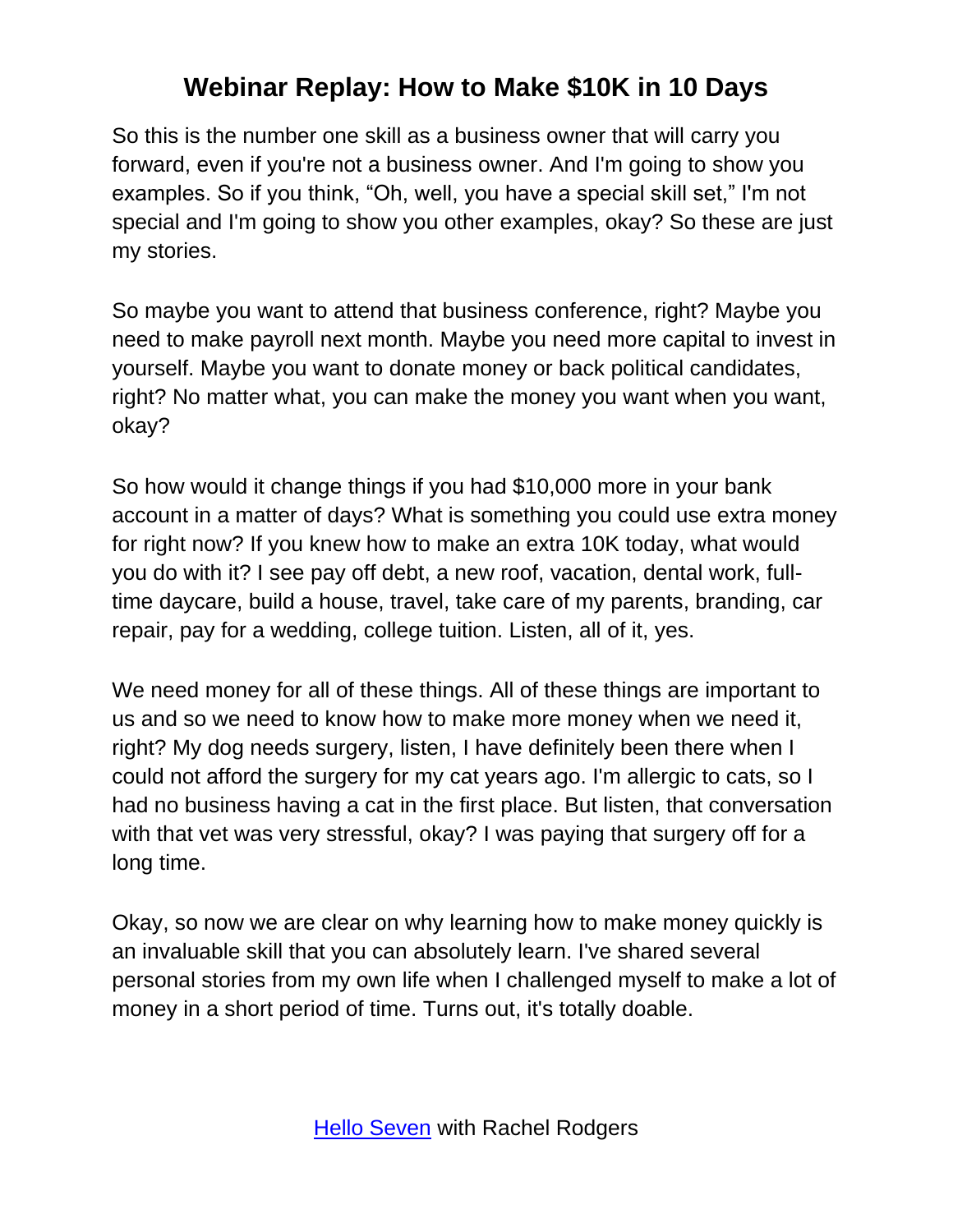You've also gotten clear on what you are going to use your extra money for. So we are primed, we are pumped, and we are ready to walk through the three important principles you need to follow to make \$10,000 in 10 days.

Get your worksheets out. Are you ready? Let me know. Yes. Okay, I'm seeing let's go, let's do this. Give it to us. Okay, let's do this together. So I've shared with you how I've used this one skill over and over. And you today have all the skills and talent you need to make whatever amount of money it is that you want or need.

But before you can take any action, you have to believe. Okay? That's why belief is step one, the majority of people do not believe making money is easy or simple. We have collectively built this base of beliefs over generations that were passed to us, honestly, coming from this like Protestant work ethic and other beliefs that we have to work hard then work harder. And after 50 years of hard labor you can take your savings and go on a Norwegian Cruise and that's it, right?

We think we have to work incredibly hard and things have to be incredibly difficult for us to be worthy of the wealth and success we desire. I want and need you to drop this belief, okay, and any other limiting beliefs you have about your ability to make money. And here is why, not only is belief step one, but if you don't have belief, all the other steps may not matter, right?

This is the number one thing I see getting in people's way. If you don't believe it's possible, you won't bother to even take the action that actually makes it possible. I could give you all the steps, but you won't take them, right? Believing in yourself and your abilities is scary.

Trust me, I get it. I get scared too when I have a big dream. There's a big dream I have right now that I'm shook about, right? And I'm trying something I've never done before. When I do that I get scared as well.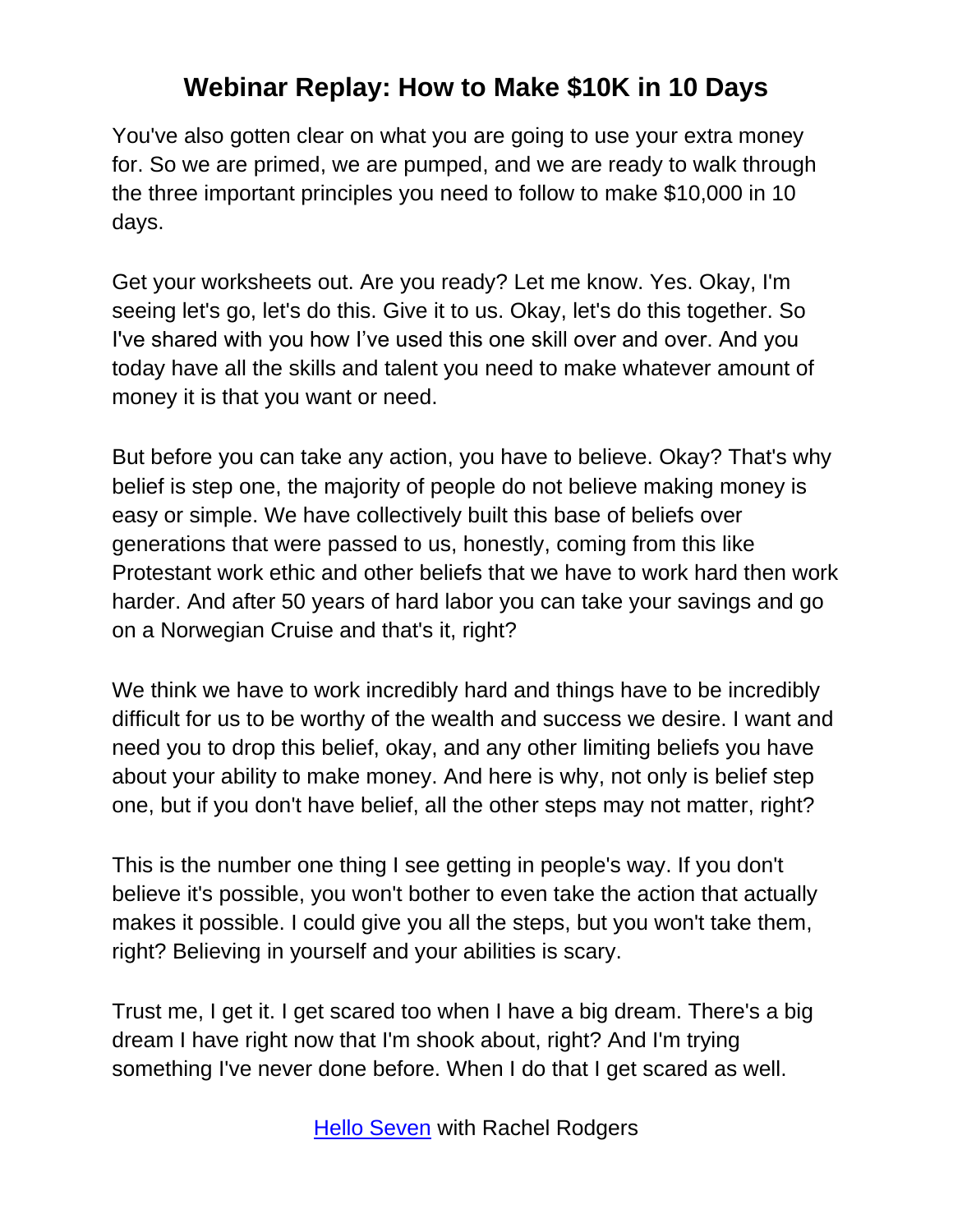But I want you to bet on yourself and take a risk. I want you to trust in you. You are a safe bet, my friend. You are an awesome investment. I remember in the early days of starting my practice my husband used to be worried about money and he would ask me to consider getting a job at a law firm.

And I would tell him, "Listen, no, no, no baby, stick with me. All right? I got this. It's all going to come together if you're willing to just keep going for a little while longer." And you know what? I turned out to be a damn good investment, didn't I? And I promise, you will too.

Now let's talk about some of your beliefs around money that might be getting in your way. The first, like we just talked about, we consciously or subconsciously believe that making money is hard. Maybe you believe that if you have money you'll turn into a jerk, right? Maybe you have some limiting beliefs around money, like I'm not good with money. Or a scarcity mindset that there's not enough money to go around.

I mentioned how most people don't even believe making quick dough is possible, right? So listen, if I'm doing so well financially that people think I'm selling drugs or something, that is a blessing. Lord, feel free to bless me so much that folks don't believe it and swear I'm a criminal, okay? Give me all them blessings, okay. That's the kind of abundance I'm talking about, all right? And I can't be worried about what other people think. All right?

So this scarcity money mindset didn't just come out of nowhere, right? Historically excluded people, like all of us, right? Women, people with disabilities, the LGBTQIA+ community, Black people, people of color, right? People like us don't typically have generational money that gets handed down to us.

There is an enormous racial wealth gap where Black people have a net worth that is a mere 10% of white people's net worth. Women of all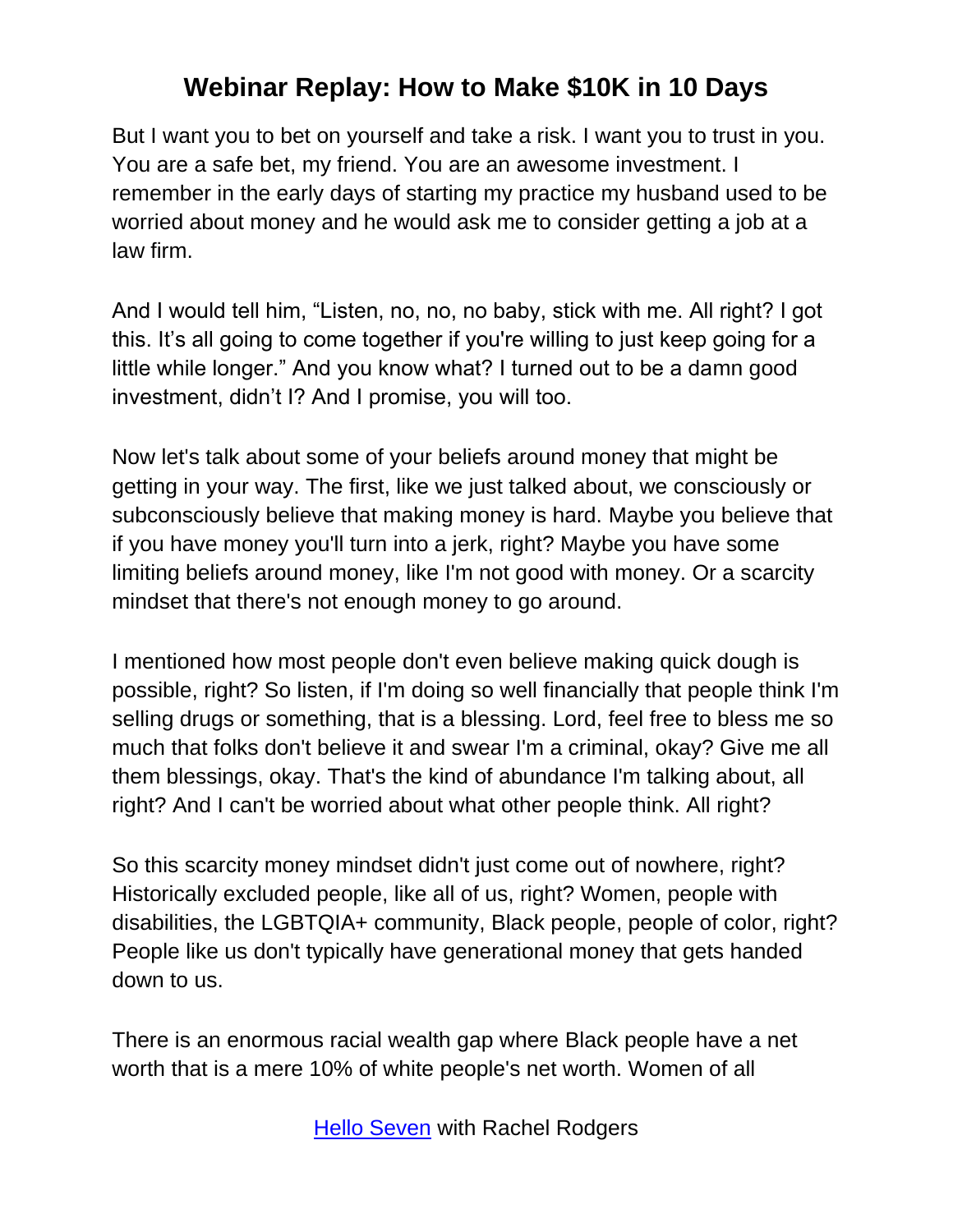ethnicities get paid significantly less than their male counterparts for the exact same work. And there is so much more historic and systemic racism, sexism, homophobia, anti-trans sentiment, ableism that affects our beliefs about what our work is worth and our ability to earn good money.

All of these systems and messages tell us we can't do this, all right? But my clients and I know different. It's possible to make quick money in your business or out of your business, right? I gave you three examples from my own life to show that it is possible and I have more specific examples that I'm going to show you from my clients in just a moment.

If you know this is something you need to work on, pay attention because I have a list of action steps for you to take. So action steps to improve your money mindset, first, journal on your early childhood memories about money. Who do you need to forgive? This was such a powerful exercise for me when I've done it in the past.

Evaluate the financial decisions you've made. Are they rooted in abundance or scarcity? Hang out with friends who have a strong money mindset. Listen you in the right spot now, okay? Read the biographies of wealthy people you admire like Madam C.J. Walker. Listen, you will get your whole life reading her biography.

Read books on money mindset, We Should All Be Millionaires. And take a money mindset course, again, We Should All Be Millionaires the course, right? Or maybe you should join The Club, and I'll tell you more about that later.

So, when you believe you will do the work and you'll prove to yourself that it's possible, and then you will never be the same. Once you prove this to yourself, you will be stomping through the world with more confidence, more peace, and more of everything you want. I was not born with an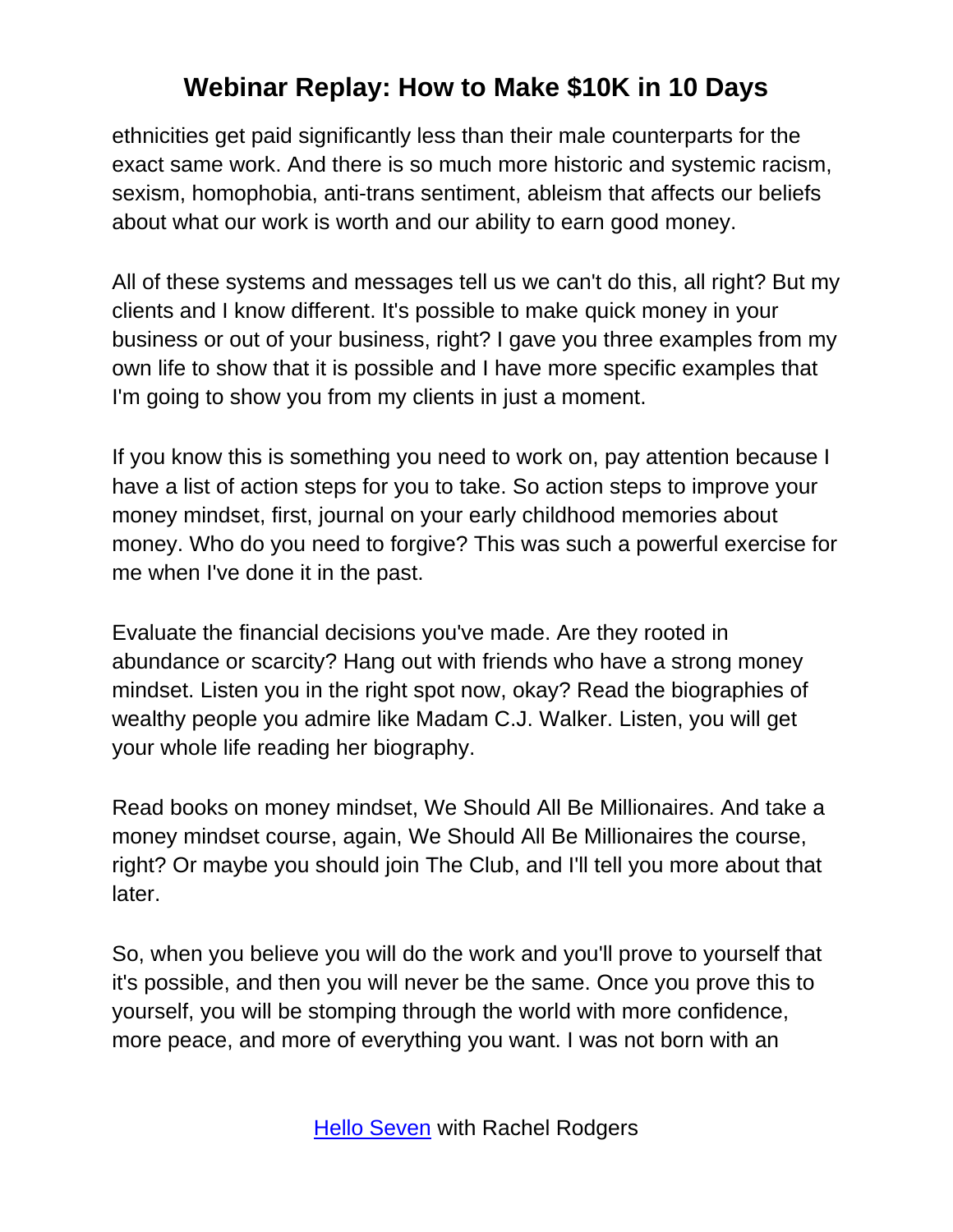ability to make fast money, neither were you. But I learned and you are learning today, okay?

So we talked about how belief is critical, so what's in the way of believing this is possible for you? Maybe you're scared you won't do it right, so you take yourself out of the game before you even try. Who here has done that? I know some of y'all are doing that. You're probably doing it in your head right now. Okay, don't do it. Don't you do it, right? We count ourselves out before we even try.

Fear of success, right? Maybe our fear is actually being able to do this thing, right? Actually having success. Maybe we're worried like, what if I lose friends because I suddenly have more money, right? Or what if I do it and then I'm scared to do it again?

Or you're worried what other people will think of you. What about all that money in the world you're not making because you're worried about possible judgment? Worry about that instead, okay?

I have a secret that I use to motivate me past these fears, because trust me, I have all these fears. Today, currently, right? They're still there, I'm just exorcising them out of my body, right? I'm fighting them.

So let me talk to you about principle number two. Principle number two is you need to set a goal that excites you, all right? This is really important. You know why? Because if your goals are boring, so is the win, right? Which is not very motivating at all. Part of meeting an exciting goal means you're also going to need to bet on yourself in a big way.

Did you know that if you make your goals more enticing and more challenging for yourself, that you are actually a lot more likely to achieve them? Did you realize that? The harder goals are easier to make happen,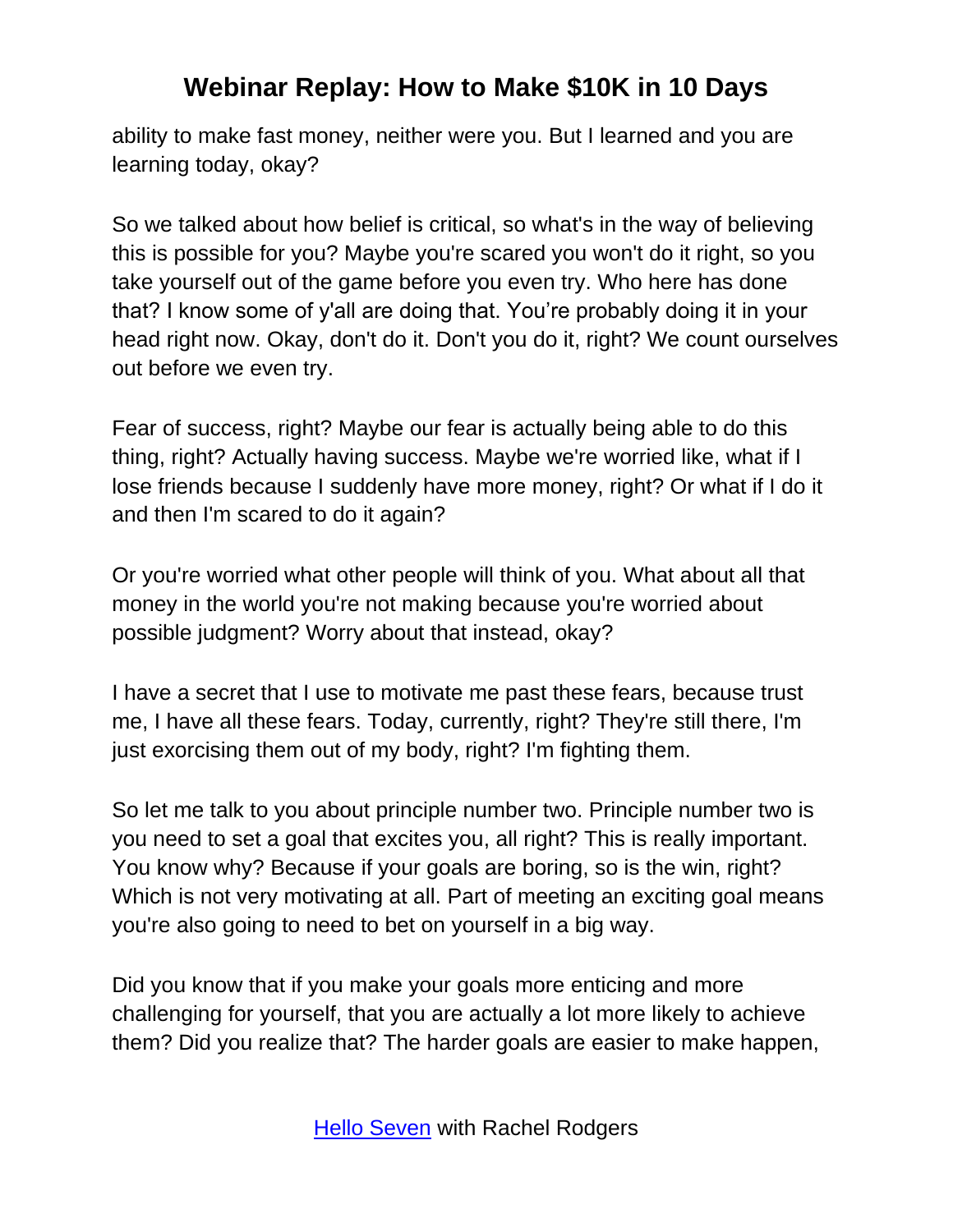right? Enter the BHAG, a big, hairy, audacious goal. This is the second thing you need to be able to generate money quickly.

Making 10K in 10 days is an example of a BHAG, right? BHAG comes from the 1994 book Built To Last by Jim Collins and Jerry Porras. So a BHAG isn't something so wild it's highly unlikely you'll achieve it, but definitely something you'll have to stretch yourself to make happen.

A clear, compelling goal feels very exciting, and when we set them you open up your mind to possibilities. It allows you to get into creativity, it allows you to brainstorm, and that's where we come up with all of these solutions.

This is why I say the solution is within you. I know it sounds corny, but it is absolutely true. Okay? And positive feelings lead to positive actions. With that excitement, that's how you make it happen, right? That excitement is a positive feeling and it leads to more positive action that you're taking.

So it's the what if, right, that gets you excited. Remember that reason you thought of for making more money earlier? What if you did it? What if you made your 10K in 10 days and you were able to take that vacation? Or fund that retirement account, or invest in that program, or move to a nicer place? The possibility in that gets us hype. And that hypeness is what helps us achieve the goal.

Another way to say it is connecting to that purpose makes it more likely that you'll achieve the goal. So if a BHAG scares you, know that the risk and fear factor are part of what is actually motivating about these goals. Being what I called scared-cited is not only a good thing, but really important. Alternatively, ho-hum goals are much less likely to actually be achieved.

These two research researchers looked at 400 different studies on goal achievement, and here's what they found. There is a linear relationship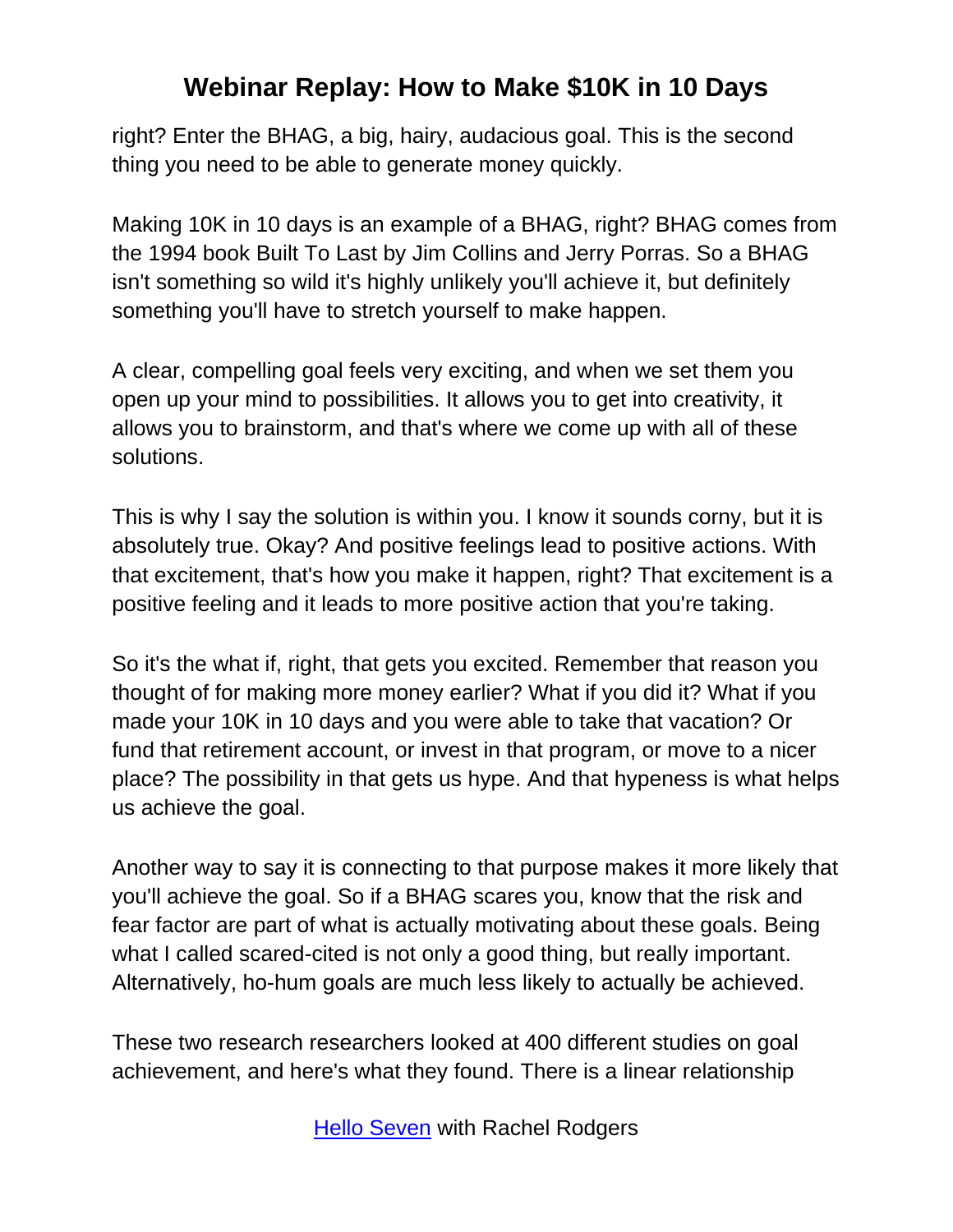between the degree of goal difficulty and performance. Specifically, specific difficult goals lead to higher performance than no goals, as well as vague abstract goals such as so your best, right? I.e. the bigger the goal, the better your performance. The better your performance, the better your results, all right? It's literally science.

So here's my point, your thoughts about what you are capable of can hold you back, right? They can actually hold you back from your actual capabilities. You're actually capable of making 10K in 10 days, but you have these thoughts that prevent you from thinking that you are.

When you set a big goal, the context of who you are and what is possible in relation to that goal forces you out of your self-imposed limitations and brings you into the present, ready to work rather than being stuck in fear. And when we're stuck in fear, we're thinking about the past or we're thinking about the future, okay?

So the moral of the story, you are more powerful than you can even imagine. There's always a way to make it happen, right? So you need to set a big ass goal. Perhaps \$10,000 In 10 days is your BHAG, or maybe there is a larger number that you prefer to pursue. I truly don't care what the number is, as long as it is stretching you.

Trust me, I didn't know what I was capable of 10 plus years ago. But if I did, listen, I would have got there so much sooner because I was getting in my own way because I didn't believe it was possible. And clearly it was, right, because here I am.

So let's talk about principle number three, you need to create an offer that can make you a lot of money. Okay, who's ready to create that offer that's going to make them some cash? Awesome. Okay, a great 10K in 10 days challenge offer, that's what we're going to talk about, what you're going to sell.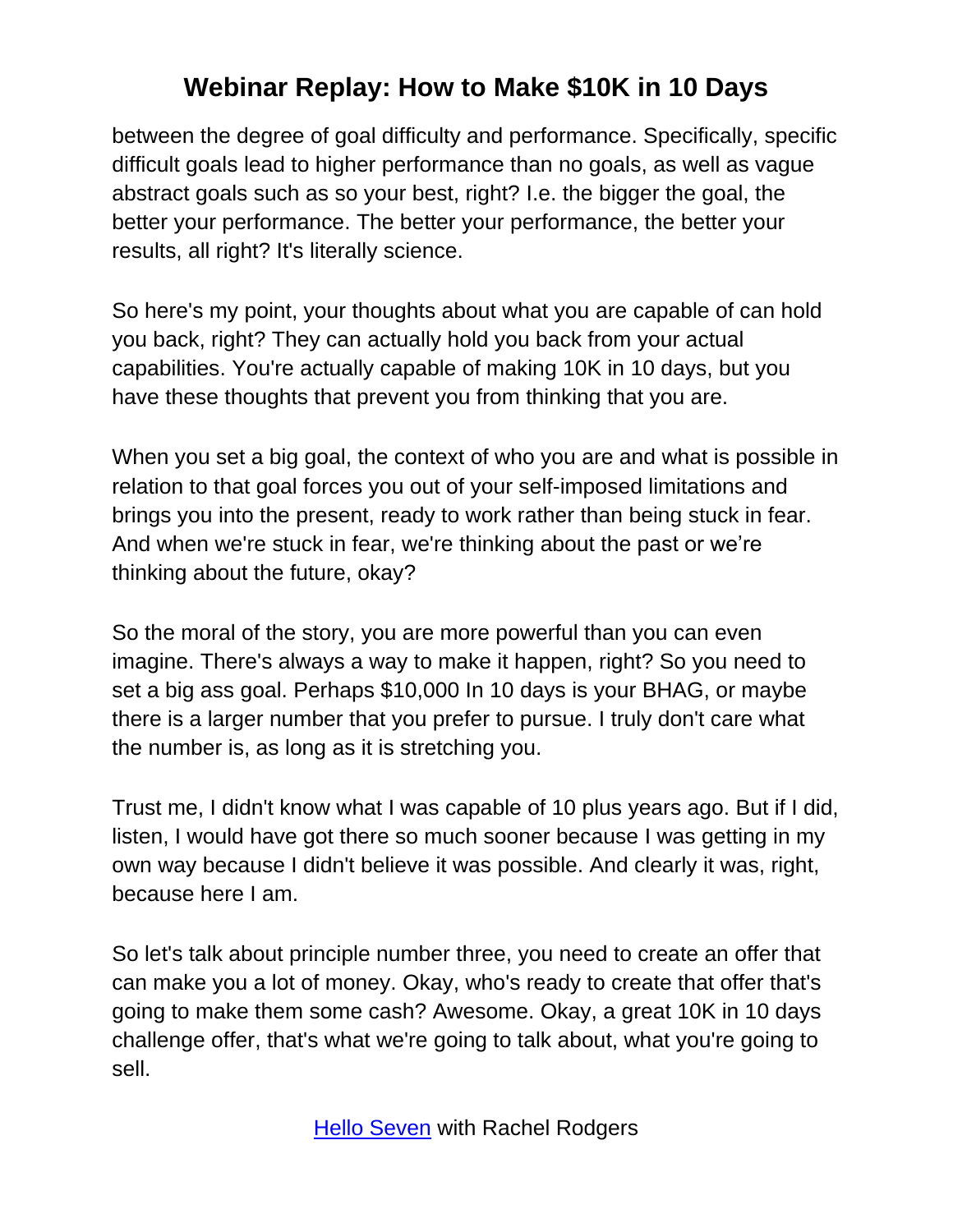So let's talk about the characteristics of a great 10K in 10 days challenge offer. So first, you need to choose an offer that will provide capital up front. Y'all, get ready for my absolute favorite slide of this entire presentation. We're not talking about that \$10 eBook you're going to sell, okay? That small amount will take way too long to generate the kind of money we're talking about.

So if you already have access to a large group of potential customers, you can do the \$10 eBook, right? But if you don't have a large group of customers, like I didn't when I was starting, let's find something more profitable to sell that will add up faster. Yes, Quinta, you know we love Quinta.

Okay, so the math got to math, right? So you need to be able to sell enough of the thing, enough of the offer that we're going to create right now in a short period of time so that you can generate \$10,000. So what if you took that same \$10 eBook and added a call with you and charged \$500, right?

Or what about taking that eBook and using it as a workbook for a group class and charging more for that, right? You have to sell a lot fewer of the group class or the eBook with the call in order to get up to that \$10,000, right? And you give a great experience to your customer as well. So allow it to add up a little faster. Don't think \$5 offer, right? Think bigger than that.

So second, your offer can't have you trading in quick cash for future misery. That's not what we're in the business of, okay? It's like one of those payday loans where they lend you the money and then when your payday comes they take your entire check and the interest rates are horrible. Listen, you got some cash now, but later you're going to be miserable. That's not what we want for our 10K in 10 days.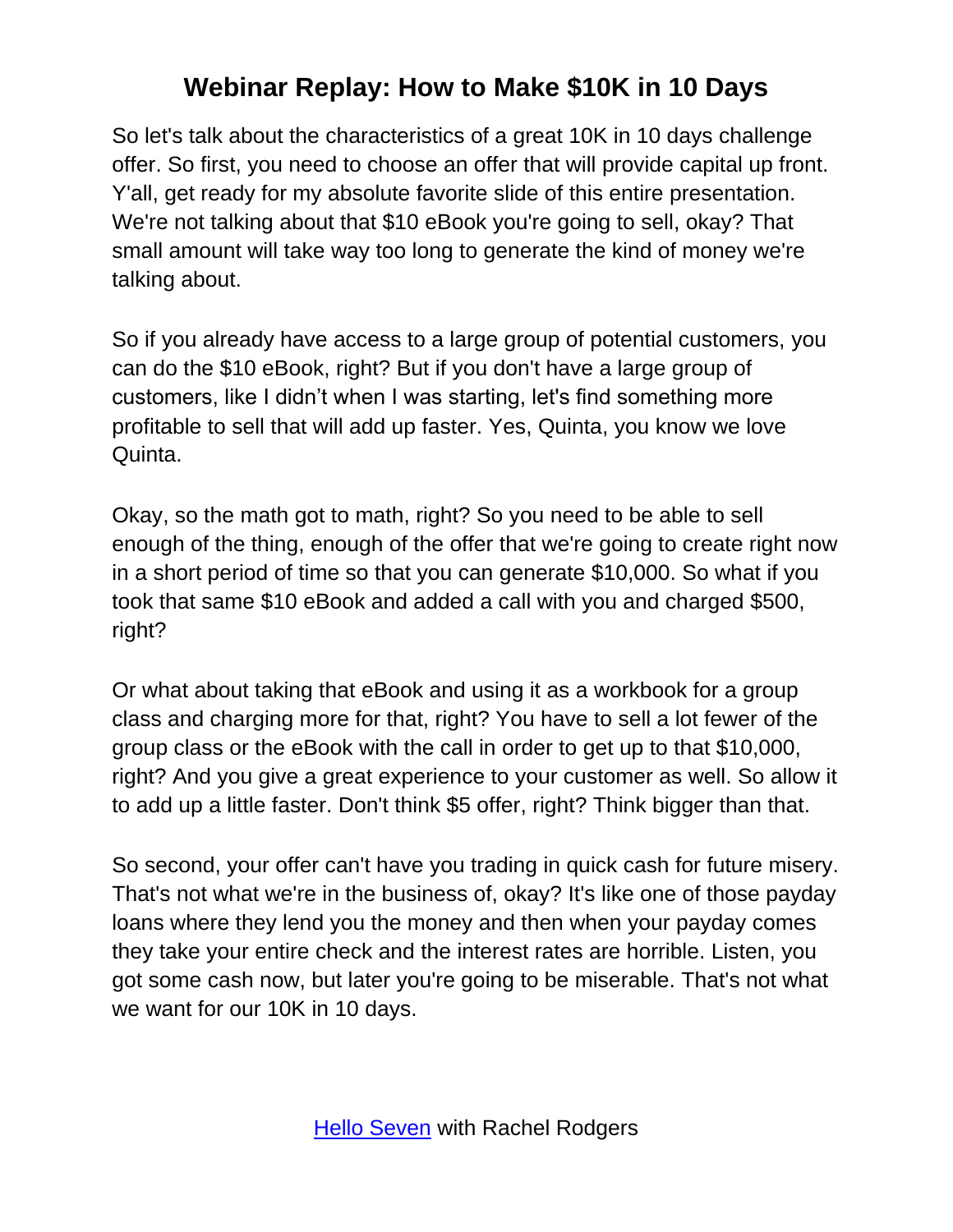So we're not talking about something that's going to take you a year to deliver or something you don't enjoy doing. Trust me, I have new ideas for new offers all the time, but my COO here at Hello Seven is Brittany Martin, and she talks me out of it, thank God, right? She calls it protecting future Rachel, because she knows future Rachel is going to be mad at herself for creating all this extra work unnecessarily, right?

So create offers that feel joyful for you to deliver and allow you to move on with your life at some point, all right? And I'm going to share some examples in a second. But I don't want you to create offers, like if this is your first time creating this kind of thing and doing this kind of work, don't make it a 12 month offer. What if you discover in the first month that you hate it, right? Make it a 30 day offer that way you have the experience, you could do the 30 days and if you decide you don't like it, you can do something else next time, right? So create options for yourself.

So the offer also needs to be sexy and exciting to clients, all right? It needs to be both, sexy and exciting, that's what's enticing. Sexy and exciting offers are things that are only available for like a short period of time. Like an upcoming live event, or include a luxe or exclusive experience like a VIP day, right?

But let me tell you what you don't need for your offer, you don't need a website. You don't even need a brand name. So many people get stuck stressing over these unnecessary details, right? You don't need to have it all figured out, let experience be your teacher, okay? Experience is your teacher just take the first step.

When I put together that class I didn't have any branding or any of the trappings, I was just texting people like, "Yo, you want to do this class?" And by texting, I mean tweeting, really. I was tweeting people, I was sending emails and saying, "Hey, do you want to do this class? Here's what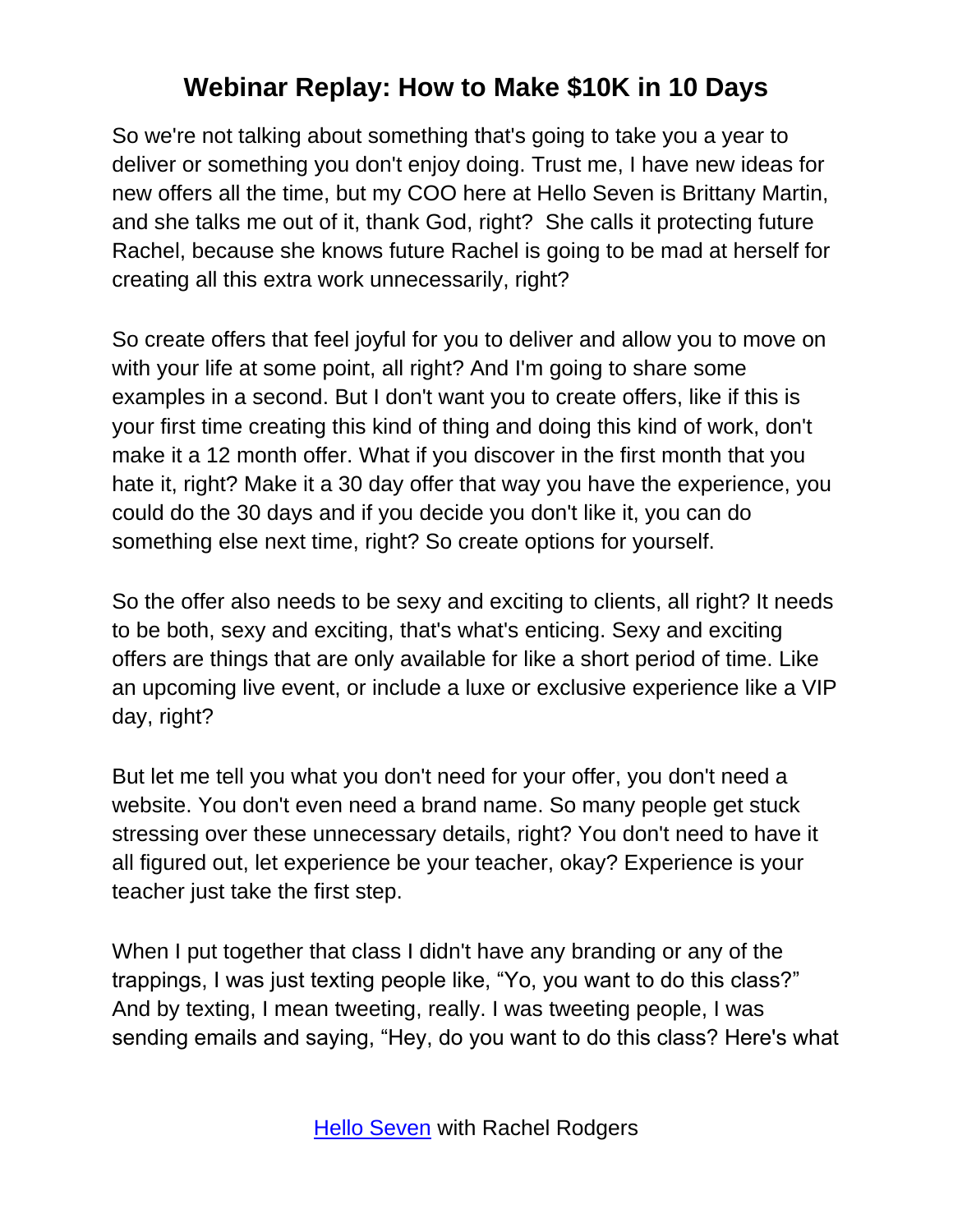it's going to entail. What do you think?" We all have access to email, let's just do that. You don't need all of these trappings, okay?

So, remember, a great 10K in 10 Days Challenge offer is one that provides a decent amount of capital upfront, right? So we need a little bit higher of a price point. Does not commit you to something long term, okay? It's not taxing on your time or soul. You don't want to be miserable delivering this thing if possible, right? And it's sexy and exciting to your potential clients. All right, so those are the characteristics of a great 10K in 10 days offer.

All right, so we talked about the three principles of making \$10,000 in 10 days, which are we've talked about having belief that you can do this. We've talked about setting your BHAG. We've talked about your offer and the characteristics of a great offer. Now you just need one more thing to make your 10K in 10 days, one more critical piece.

You need a plan, right? Who loves a plan? So let me talk you through your step by step plan for making \$10,000 in 10 days. Listen, we want a plan, give me the step by step. Give me the play by play, break it down for me, all right? I got you. I got you.

Okay, so step one, choose the amount to commit to earning, right? Like choose the amount that you are going to commit to earning. Is it \$10,000? Does that freak you out? Good, right? Then that's your number, I want a number that freaks you out, right? If that number feels debilitating, you can lower the number as long as it feels like a stretch for you.

So if there's a number that you have in mind that you're like, "I feel like I could do that. That feels really doable." Whatever that doable number is, add 30% minimum, okay? Make it harder for yourself. Make it challenging, because remember your BHAG, this needs to feel challenging to get you excited and jumping out the bed in the morning, all right?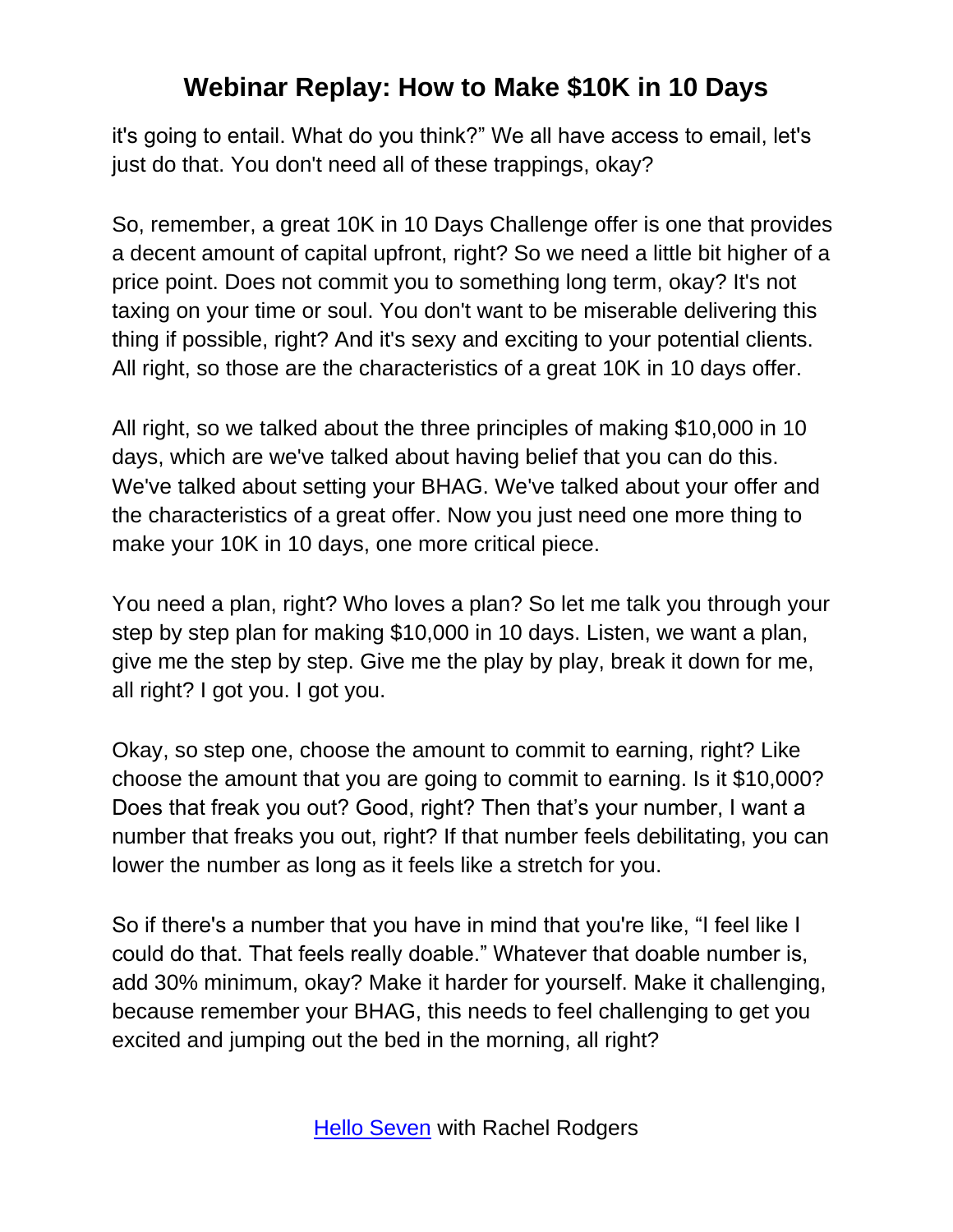All right, so this step is my favorite one. Next up, decide your reward. How you going to treat yourself? Besides the money that you will earn, what else are you going to do to celebrate yourself on the other side of achieving this goal?

This is the thing that's going to keep you going when it gets challenging, right, when you get your first rejection, right? So I want you to have that reward sitting there dangling in front of you to keep you motivated and focused, okay?

Step three, choose the thing you will sell. What is your offer going to be? All right, we talked about choosing your offer , that capital upfront offer. And then next, choose your when. What are the 10 days on your calendar you'll be selling this and actually doing the challenge? Yes, you need to choose 10 specific days on the calendar, okay?

And then what you need to do is tell somebody. You have to find your cheering squad, not just to cheer you on but to brainstorm with you, to keep you moving, to keep you accountable, to give you pep talks. My best friend Robert Hartwell sends me, you know, him singing about how much success I'm about to have. He sends me texts with songs. Listen, one of these days I'm going to play it on the podcast.

So 95% of your success is determined by the people you spend time with. 95%, that's the difference between 100 bucks and \$10,000, okay? So it's really important that you've got people there to cheer you on and to support you. And there are all kinds of studies around goal setting and accomplishing goals that show that if you just say, "Hey, I'm going to do this thing," you actually have a 10% chance of accomplishing it.

But if you say, "Hey, I'm going to do this thing, here's the timeframe I'm going to do it, here's the person that I'm asking to hold me accountable," now you have a 90% chance of accomplishing it. There are studies that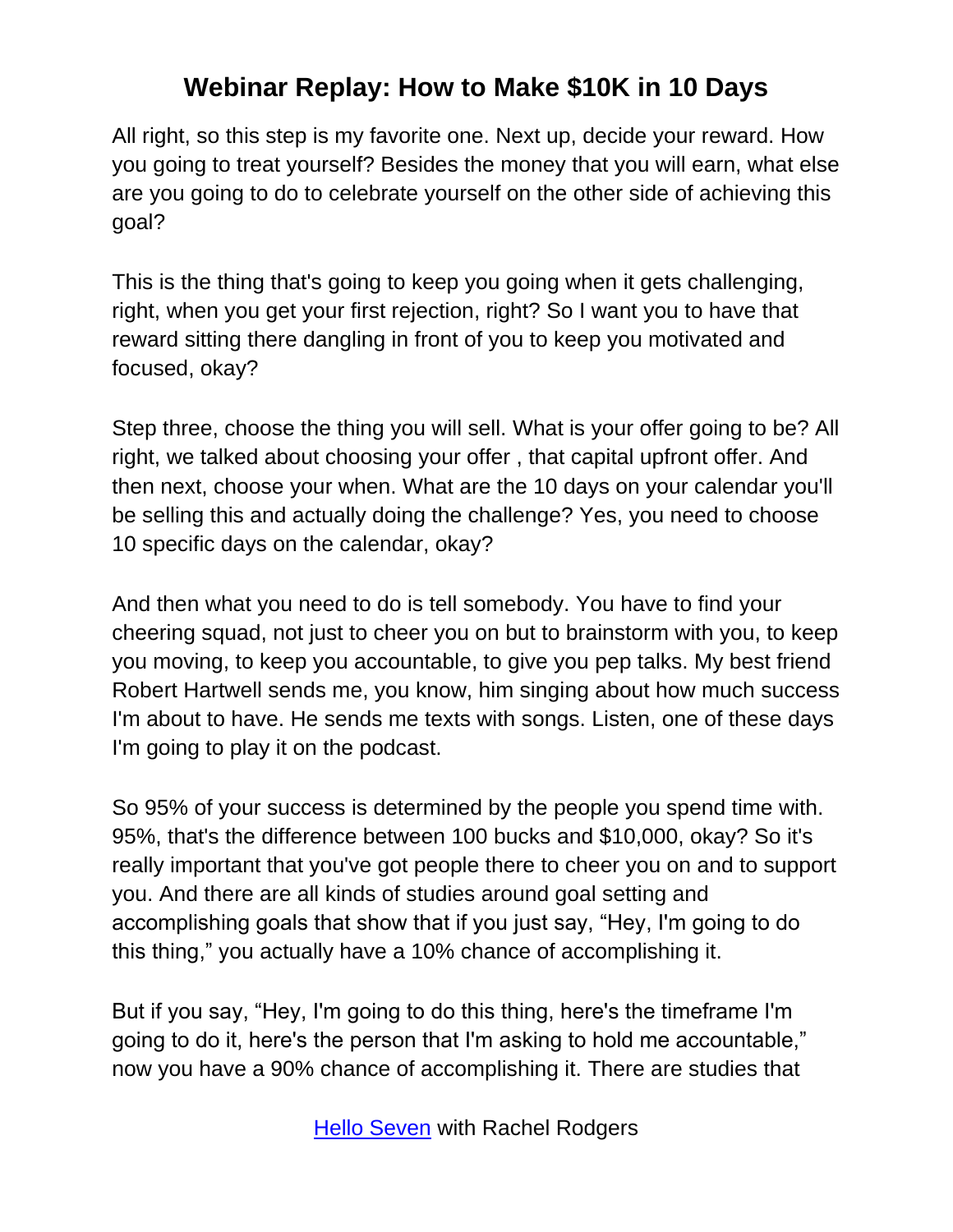show this, it's is unbelievable. So the squad is not something to skip. Do not keep this to yourself, you have to tell somebody, okay?

So that is your five step plan, now let's discuss the pitfalls. There's a few things that can get in the way that you want to look out for, like not having immediate success so you quit. Yes, when you get that first rejection, it hurts, it don't feel good, you just want to be like, "You know what? Forget it, I'm done." Forget this, Rachel don't know what she's talking about, right? That's what happens, we got to lick our wounds but get our assets back up and keep going, right?

You need to have a knowledgeable sounding board so that you can learn the right strategy. Sometimes it's just we don't know what we don't know, right? Sales strategies, strategies for selling online quickly, like strategies for different types of offers that you could create.

Losing momentum, right, you got to have that squad to keep you going to keep cheering you on and being like, "Listen, get up and get out there." Right? Who's that friend that you could call who's going to give you a pep talk every morning of this 10K in 10 Days Challenge, schedule that and it will make such a difference.

So what would it mean for you to be able to turn on your money making ability anytime you want it? Tell me in the chat. Because now you know what the work is, right? So this is the critical moment, we know what the work is and we're like, I don't want to do that. That sounds like work. I don't want to put on my overalls and get to work, right?

So that's why I'm asking you this question, so you can remember how powerful it will be to feel expansive, to have power, to feel liberated, right? I'm seeing abundance, having a safety net, feeling joyful, feeling confident, yes. Feeling like you have control over your life, absolutely. This is all part of it, right? So remind yourself of that so that you can get this done.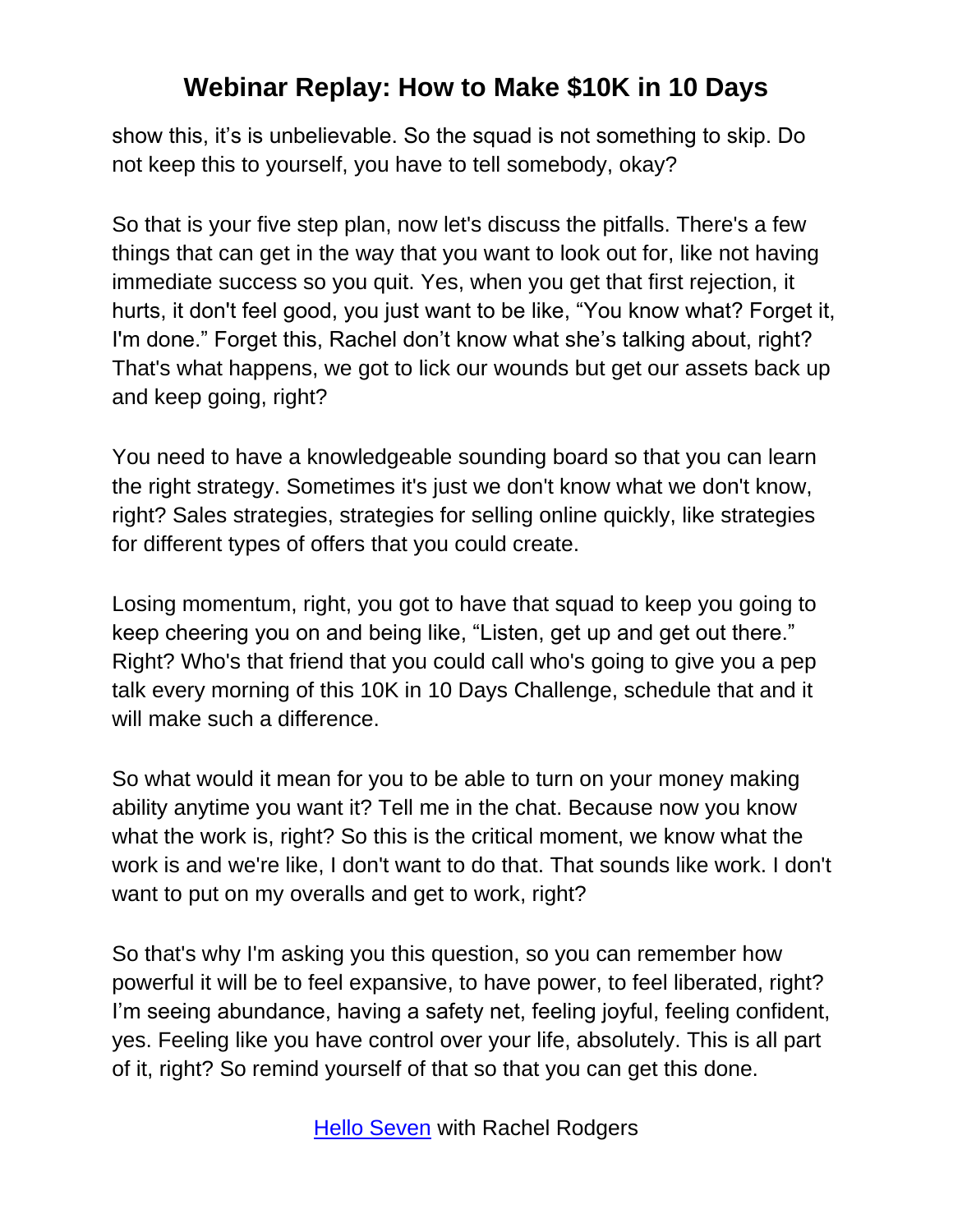So I've given you all the ingredients, right? That's it. You don't need a website, you don't a mailing list, you don't need 100,000 followers. You just need belief, you need a BHAG, you need an offer, you need 10 days on your calendar, you need a special way to reward yourself, and you need a group of people to support you, okay?

So what what's next? All right, what's next is a decision. You have all the basic ingredients for doing a successful 10K in10 days challenge on your own. And I want you to know that you can do this on your own, all right? I have clients and people who have written to me to tell me that they are doing this on their own and they are having success. So I want you to know that that is true.

But my question is, why would you when you can do this 10K in 10 days challenge in community? We talked about all the messages we get that tell us we can't do this, I am proof that you can. And my business is millions of dollars of proof that we can, right?

However, I wouldn't be where I'm at without my squad and I want everyone to have that, right? So if 95% of your success is determined by who you hang out with and you're hanging out with people who don't get it, or who don't believe in you, or don't get entrepreneurship, or don't get your pursuit of building wealth, you're going to struggle to get results.

But the momentum of community is unstoppable. The momentum of thousands of like-minded people working towards a singular goal at the same time is absolutely unstoppable. So I want to tell you about the 10K in 10 days challenge in The Club.

During the month of June, yes, in just a week or so, my team and I are taking our clients through the 10K in 10 Days Challenge together. We do this every year, once a year, and it's always incredible. We structure this challenge so that you have access to coaching support, sales strategy,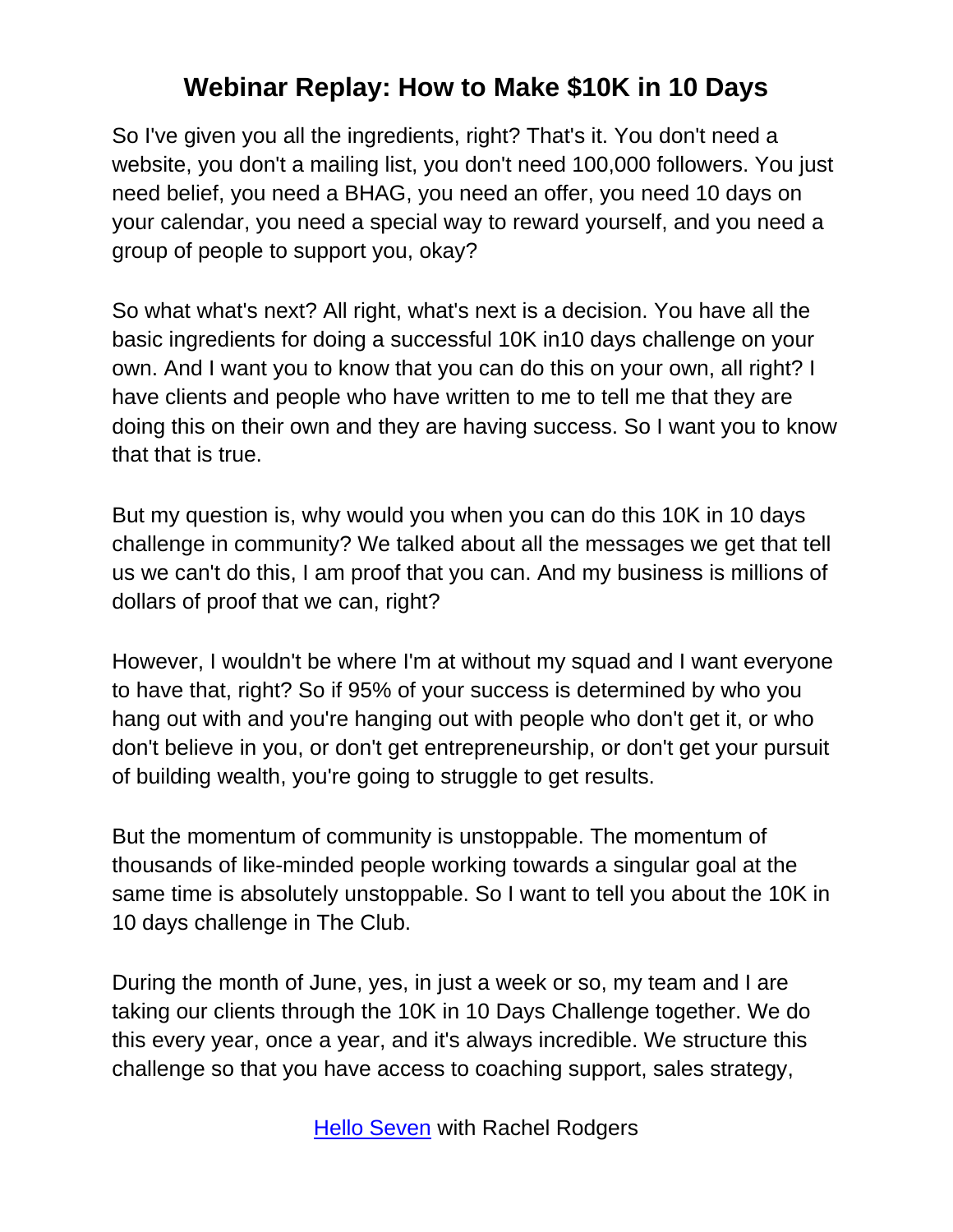offer strategy, marketing and mindset resources to help you achieve your goals, and the momentum of a focused, energized community working towards the goal of making significant sums of money over a 10 day period.

So I want to tell you what this looks like, right? Here's how we structure the challenge in The Club. Week one, coaching sessions and classes to help you determine what your offer is. If you're still feeling like I don't know what my offer is, we're going to coach you. And I'm telling you, there's nobody in here who don't got an offer in them, all right? You have it and we will help you identify it.

We also do coaching in the first week to overcome limiting money beliefs, because that's such a big part of it. As we get ready to put ourselves out there and ask for money and ask people to buy our stuff and try different ways to earn money, we get shook, right? And so we have mindset coaching to help you get past that.

And then in weeks two and three, that is the 10 day period, right? The 10 days begins. We cheer you on, we give you sales tips, we help you overcome any challenges you're experiencing and hold you accountable to your goal, okay? And then in week four, we celebrate your success. We give out tons of prizes and highlight the strategies that worked best for all. So everybody learns from those who had the most success right?

So this is your chance to earn life changing money in just 10 days, right? 30 days of coaching, hype and nonstop support cheering you on, you can test a new idea, land a dream client, launch that offer you've been tinkering with for way too long and just finally give yourself the gift of decisive action, right? So I want to invite you to do the challenge with us.

So during our last 10K in 10 Days Challenge, how much money do you think we earned together during the last 10K In 10 Days Challenge in The Club? And if you're a Schmillie, which is what we call our club members,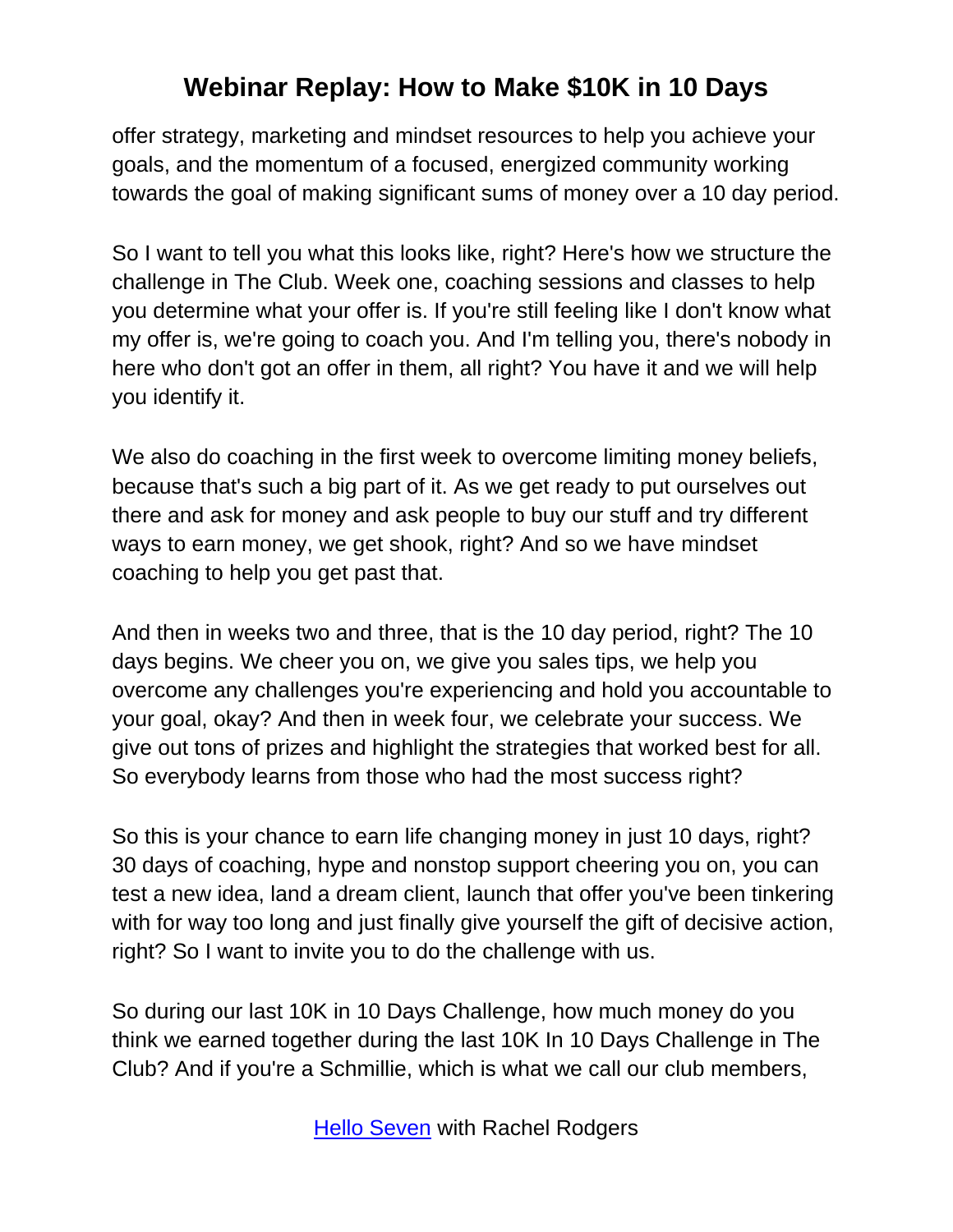you're not allowed to answer. Somebody said 1.5 million, 2 million, 550,000, 1 million. I'm seeing lots of numbers. Okay, 40 million. Listen, that sounds, a billion, hilarious. I love it. Okay, so I'll give you a second. Somebody said 45,000, come on now, you know we doing better than that.

Okay, so here's how much we earned. We earned \$3.5 million as a community in 10 days. Literally 10 days, 3.5 million. And I want to say, not every single person in The Club participated, right? So this was a couple hundred people that earned this amount of money.

I'm telling you, and the reason I found out is because we do this after action survey, we asked everybody how they did. And I told my assistant, I said, "Hey, just add this up and just tell us. Like I'm just curious how much we all made." And she told me that number, I about fell out of my chair, okay?

These are the kinds of results that our club members are getting. This is a club membership that pays for itself many times over. If you join us in the club today, you'll make back to the cost of your membership and then some in June doing the 10K in 10 Days Challenge, like both Sarah and Fila did.

Both Fila and Sarah earned back their investment in the club shortly after joining. Fila said, "I joined the club on October 22nd, paid for my 12 month membership and full and made back more than double my investment in less than 30 days of being here with the 10K in 10 Days Challenge." Okay?

She collected \$6,500 cash in hand in those 10 days and she has recurring payments set up to complete remaining balances. Okay, listen, and this was two years ago. Don't you know that this challenge has gotten better and better since then.

We also have Sarah who is a solid H1, and in Club lingo that means somebody who is just starting out. So Sarah was making either zero to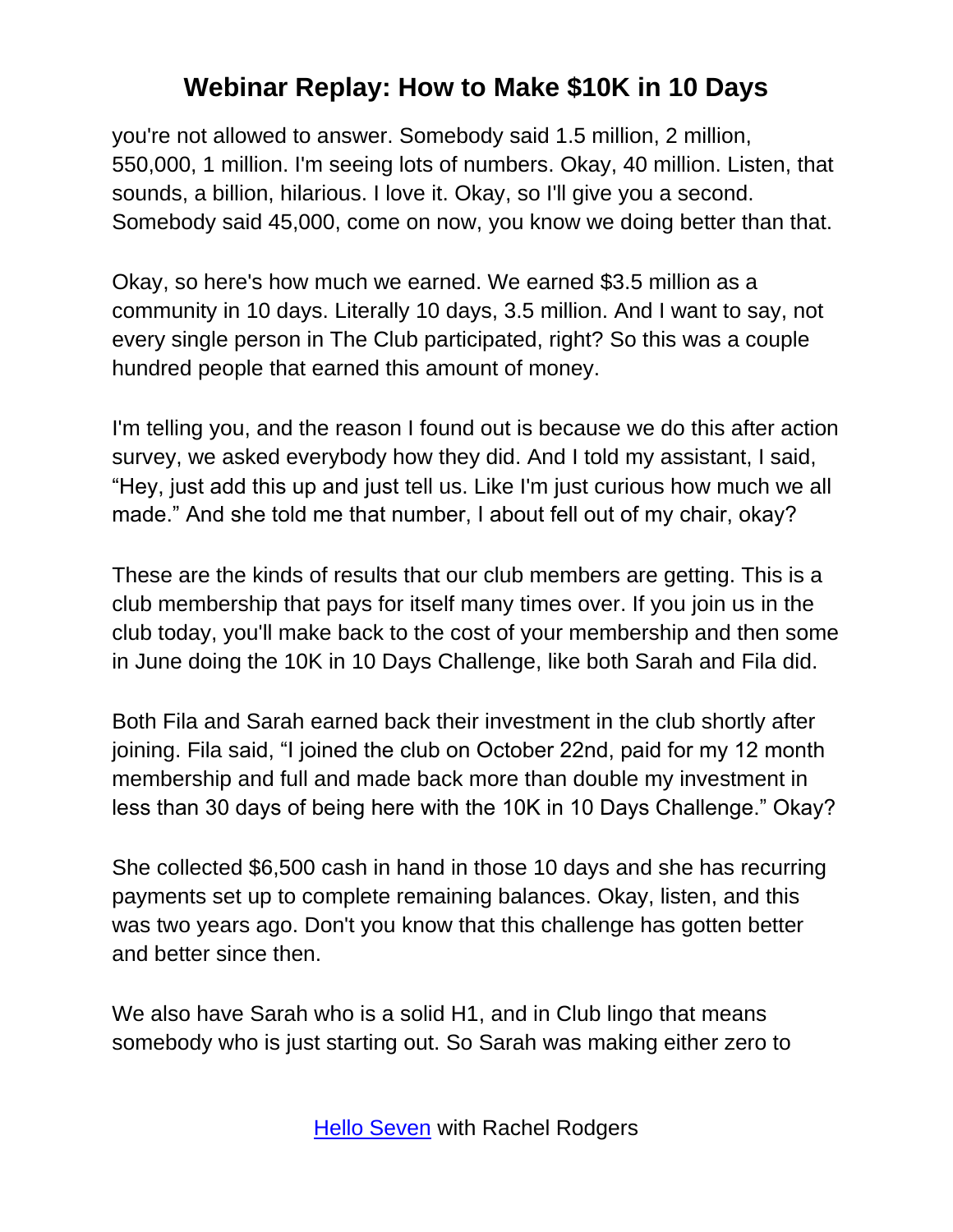\$25,000 max, right? So she was where I was at when I first started my business.

So she got her first sale this year and the money started trickling in, but she was also paying business expenses. And she found out that she was able to pay herself back, including her investment in The Club because that income was adding up, okay?

So these are real stories from real clients who have accomplished these goals. And you can too, okay? This is Chelsi, who is somebody who was very skeptical. Listen, I have clients who are skeptical about the 10K in 10 Days Challenge. She made a big goal and then she made like a little goal to keep herself safe, right? But she pushed forward even though she was having self-doubt, right?

And that community will really help you to do it. She took action anyway, even though she may not have believed this big goal was possible for her. And what did that action lead to? Money rolling in. And that money led to hope, right? Which led to taking even more action and making even more money. So she hit her ultimate goal, like her big goal, not just the small one.

These are two other clients. Tonya said, "10K was a hurdle I saw way off in the future, like I had to master something for it to happen. But lo and behold, it was the Pony Post." For those of you who are unfamiliar, we have something in The Club, it's a resource called the Pony Post, which will teach you how to use social media marketing. And it is literally one post that will bring in money. And it has worked for hundreds if not thousands of our clients, it's like unbelievable.

So Tanya felt like this 10K milestone was not going to be possible for her, but she used the Pony Post, she got resourceful, right, used the resources in The Club and she was able to transform herself from a struggling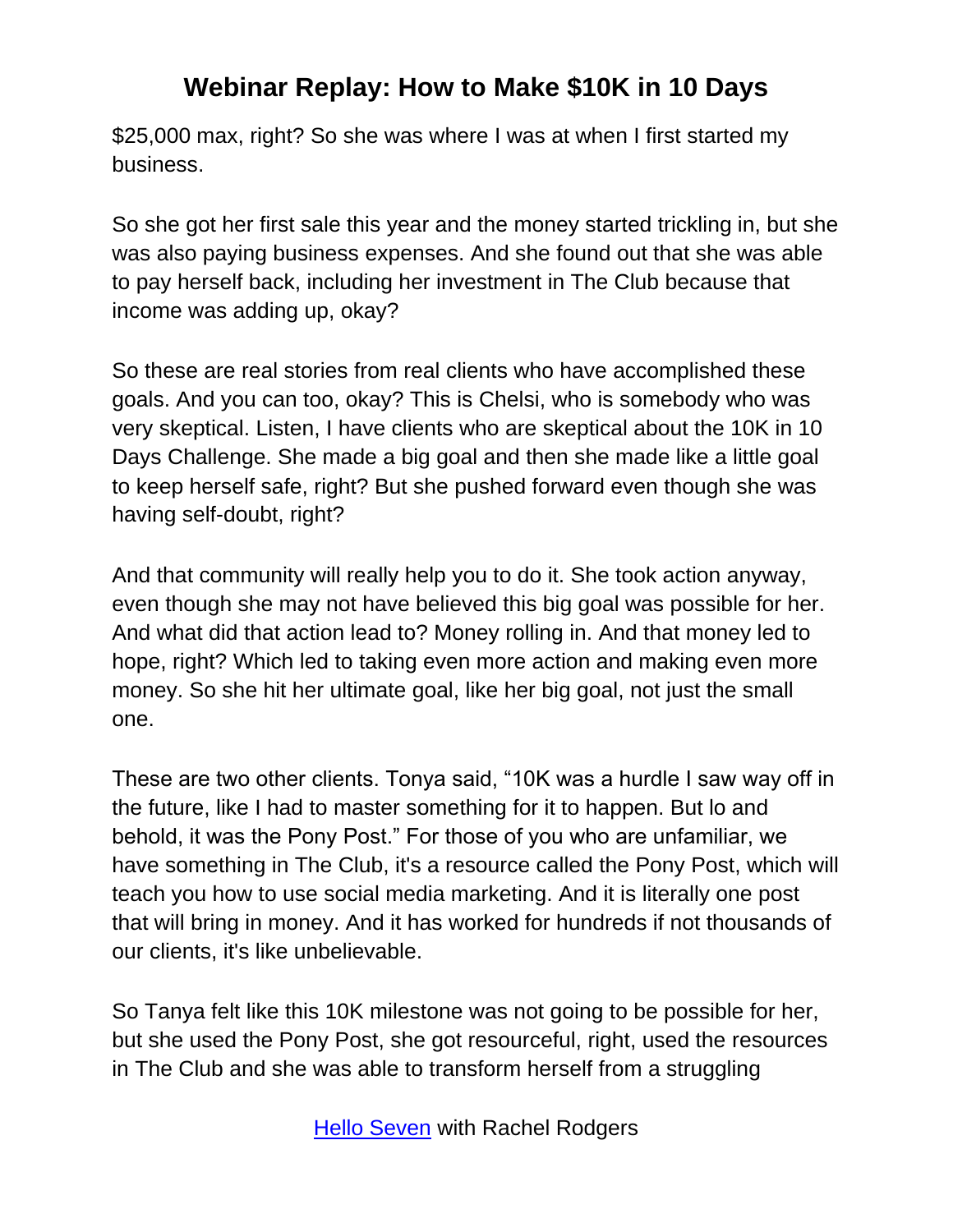librarian to a glowing spiritual entrepreneur that she wanted to become right.

So you don't have to be a master, right? You don't have to have so much experience. You have something to offer and we will help you figure it out. And then we also have Angela who is an OG Schmillie, she's been with us in The Club for a couple of years. She had two days left in the challenge and was not even halfway to her goal and she was feeling very discouraged.

But did she give up no, right? She got resourceful, she switched up her strategy and she wound up ending the challenge with \$20,000 in cash. It is literally unbelievable. So ask yourself, Where are my opportunities to make money right now?

There's an opportunity for cash within your reach right now. And the 10K in 10 Days Challenge is just the push you need to capitalize on it, okay? So join the challenge and get access to a bank of proven resources, scripts, email templates. We have a whole training called the 10K and 10 Days Module in The Club that you will get access to that walks you through exactly how to do everything.

You get a big workbook that walks you how to do it and gives you all these scripts and all these resources. We have business and mindset coaching every day of the challenge, so there is not one day that you will not have somebody out here supporting you, okay? And then. of course, you get a support squad of over 2500 diverse business owners like Lilly, right?

She said, "For the first time I claimed publicly that I'm really good at what I do," right? That confidence attracted way more people to her and her business. And this is what we all need to do, we have to claim it, right? As I said earlier, I give you my put some respect on it slide, right? When I first created that, was I feeling a little sheepish? Yes, but we got to own it, right?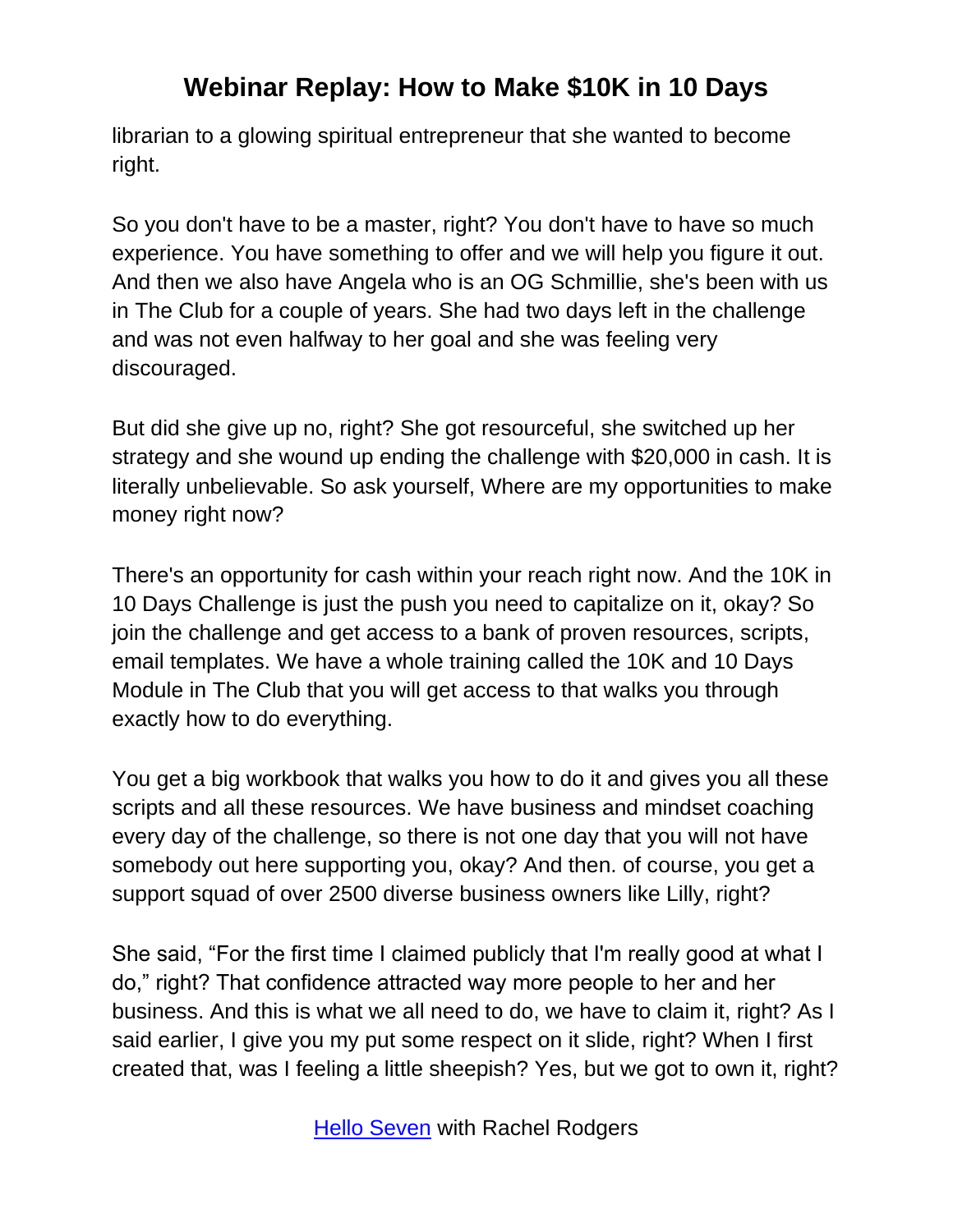We have to own our capabilities, we have to counteract the messages that we're getting out in the world every day, right? And we have to build that confidence up and put ourselves out there. And this challenge is an opportunity for you to do that, to step into trusting yourself more, to step into your badassery, to claim your power, okay?

So it's also a space for encouragement, right? That's what Nayla said, "We're not just doing work together, we're doing life together. And that's what I love about this community." Right? She definitely made the money, which is amazing, but she loves the community and the camaraderie in the community as well. Okay?

So It's giveaway time, who's ready? So I'm going to give away two 12 month memberships to my coaching and training program called We Should All Be Millionaires, The Club, all right? So we're about to give away two of these memberships, which means these two folks will be joining us for the 10K in 10 Days Challenge that we'll do together in June.

All right, so I am very excited, and please forgive me if I mispronounce your name. But I have Shalei Sims. Shalei Sims is one of our winners for the 10K in 10 Days Challenge. It's S-H-A-L-E-I. If I'm saying it wrong, please forgive me. And then we have another winner.

Congratulations to Shalei, I'm so excited for you. Okay, my team will reach out to you to make sure you get access to what you need. And maybe they'll send you a private message in the chat. All right, and then we also have Kiana Saxton. Kiana Saxton is our second winner, you have won a 12 month membership in The Club.

So yay and congratulations to Shalei and Kiana. I'm so excited for y'all, this is going to be amazing. What a start to a fabulous journey. Yay!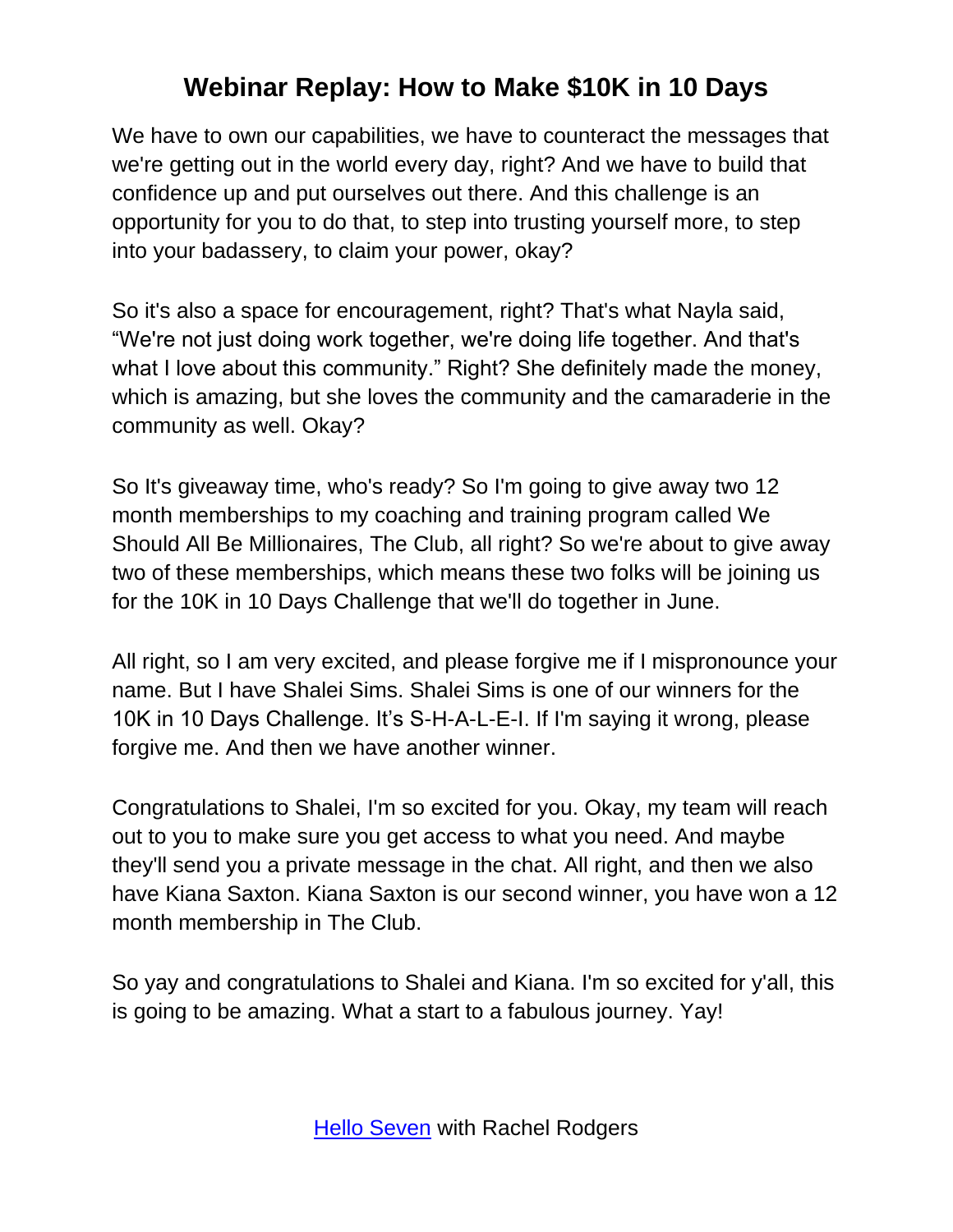Okay, so now let's talk about how you can participate in the 10K in 10 Days Challenge if you didn't win, all right? And trust me, I have some additional exciting surprises, so stay with me, particularly around access to capital. So I'm about to tell you how I'm going to give you access to capital, okay? So stay with me.

All right, so I'm very excited for these two to join us in The Club. So how can you participate in this next 10K in 10 Days Challenge? All you have to do is join The Club, right? You get to meet incredible people, you get access to world class coaching, you get access to quality training including 30 offer ideas, sales training, marketing strategies, and more. It's got everything you need in one place. And it's tax deductible, which we love.

So The Club doors are open, all right? We Should All Be Millionaires, The Club is currently open. We usually don't open the doors all the time, but they're open right now. And here's why you should do this right in this very moment, like right now, before this presentation is over.

When you join, in addition to the 10K in 10 Days Challenge in June, you will increase your income by a minimum of 30% within the next 12 months. You will be shown, most of our clients do more than that, I have to be honest. You will be shown a realistic path to become a millionaire with a step by step process of exactly how to do it. And I'm about to talk to you about what that looks like.

You will feel powerful, financially powerful, emotionally powerful, strong, and proud of yourself, right? And you will be surrounded by badass, diverse, ambitious entrepreneurs and all the golden money dust will rub off on you in an inclusive environment, all right?

So let me tell you a little bit more about how this works. First and foremost, we provide you with education, right? And this is not some white guy club, okay? There's no trust fund silver spoon in your mouth education. So we're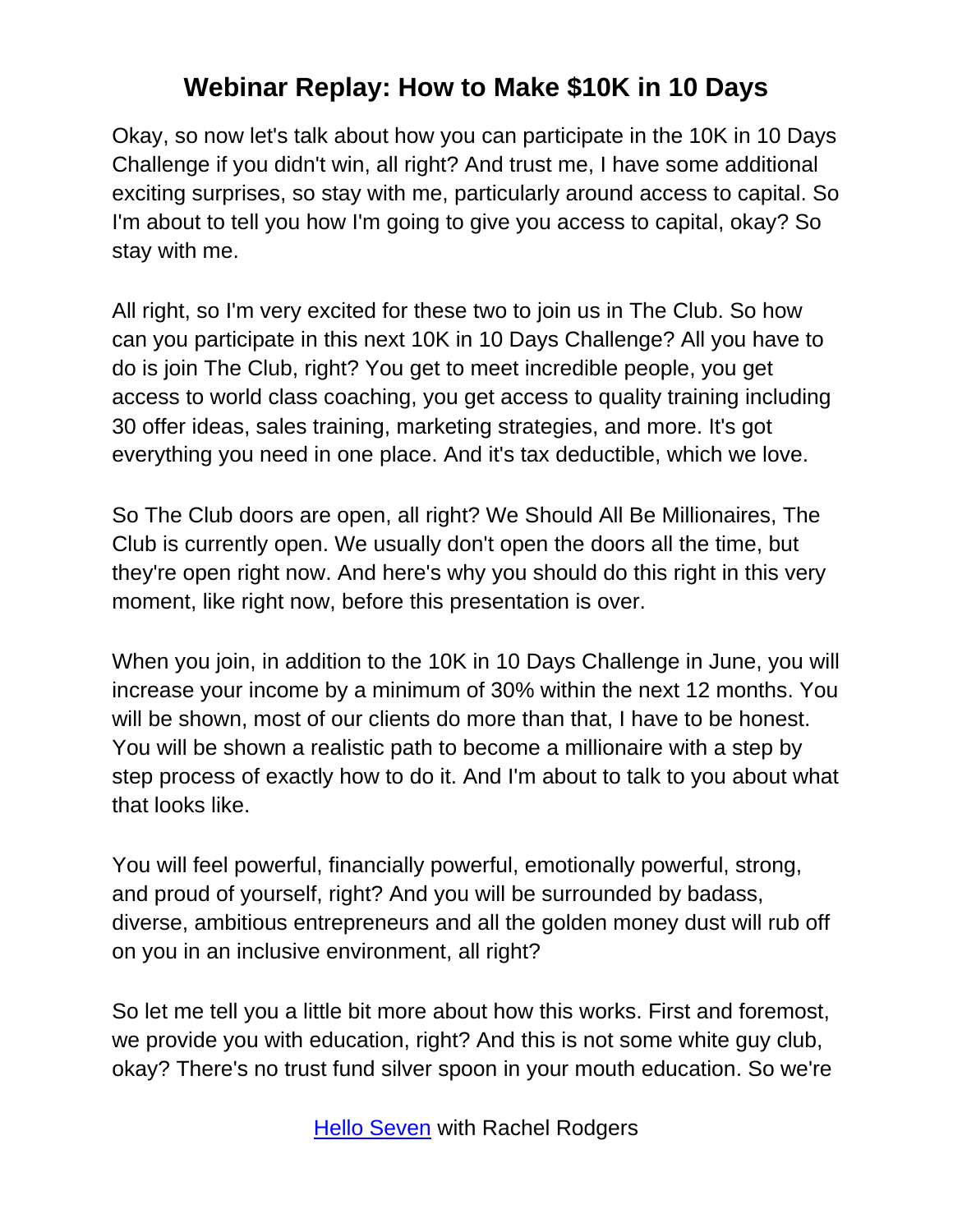not going to tell you to go get a business loan or expect you to do things that are like unrealistic, right?

This is a collection of everything I've learned over the last decade of growing my business and working with thousands of other people growing their business and wealth, and the exact strategies, tools and techniques I use to grow this business to \$10 million.

So your membership comes with a beautiful membership site that's filled with educational content to help you heal and strengthen your money mindset, establish legal foundations for your company, hire your team, upgrade your marketing and sales tactics, build your power offer, create your systems. And as a result of all of that grow your revenue.

So let's talk about just some of the resources available to you in the member site. And this is on top of the 10K in 10 Days Challenge, right? So we have the Growth Scale Course, which is a step by step course that shows you the right steps to take at the right time to grow your business.

So if you are at the beginning of your journey and just making your first set of money, or if you're further along and almost at seven figures, you will get training that is specific to where you are exactly at. It prevents shiny object syndrome, it prevents you feeling lost, it gives you that step by step path. And this is just like a graphic so you can see what it looks like right?

There are seven modules. In module one, if you're in that zero to \$25,000 range, right? So if you haven't made your first dollar yet, you're going to go through module one and learn exactly what to do. And what we're teaching you how to do is based on data, research that my company has done and also research from the clients that we've worked with for over 10 years. So we're not pulling this out of our ass, this is an actual step by step that works.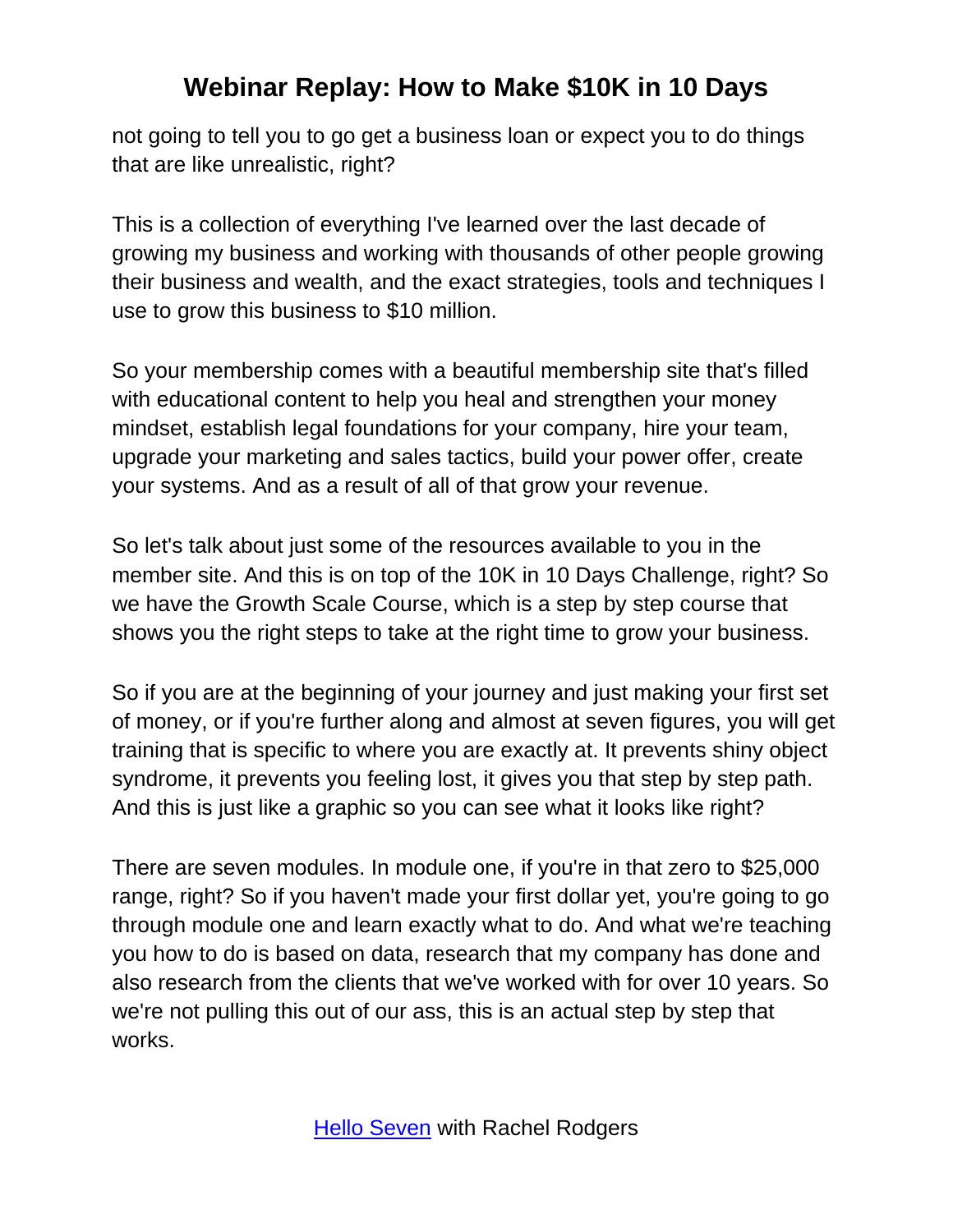And then if you're in Budding, Busy Bee, Breadwinner, Boss, Badass, Baller, no matter which level you are at, it's going to give you the step by step of what you need to do. Okay, so the Growth Scale Course includes over 150 on demand video lessons, a complete growth scale guide and specific resources to help you implement the strategic action steps you need to take to accelerate your business growth.

Okay, so worksheets, workbooks, video lessons, calculators, templates, you name it, right? It's all included. And you can feel confident because you will check off each item on your graduation checklist and scale from one level to the next.

The Growth Scale Course is all about preparing you for long-term growth. So the 10K in 10 Days Challenge is a shot in the arm, right? It's going to get you going, it's going to get some initial cash going. And then you're going to take what you learned from that experience and you're going to build out a sustainable business that can be making you money long-term, whether it's a side hustle or whether you want to become a full-time entrepreneur.

We have lots of side hustlers in our program. We actually have a side hustler who's making \$250,000 a year while working a full time job. I mean, she is killing it, okay? And she looks unstressed and unbothered.

So here's some folks from the club who have talked about how much the Growth Scale has helped them, okay? "By breaking it all down into manageable, easy to follow steps I can take each part as I need to. My empire starts here with the Growth Scale." That's Leah.

Camille says, "The thing I love about the Growth Scale is the preciseness of it. I don't have to worry about spinning out in overwhelm as long as I stick to the tasks outlined in my level, it's absolutely genius."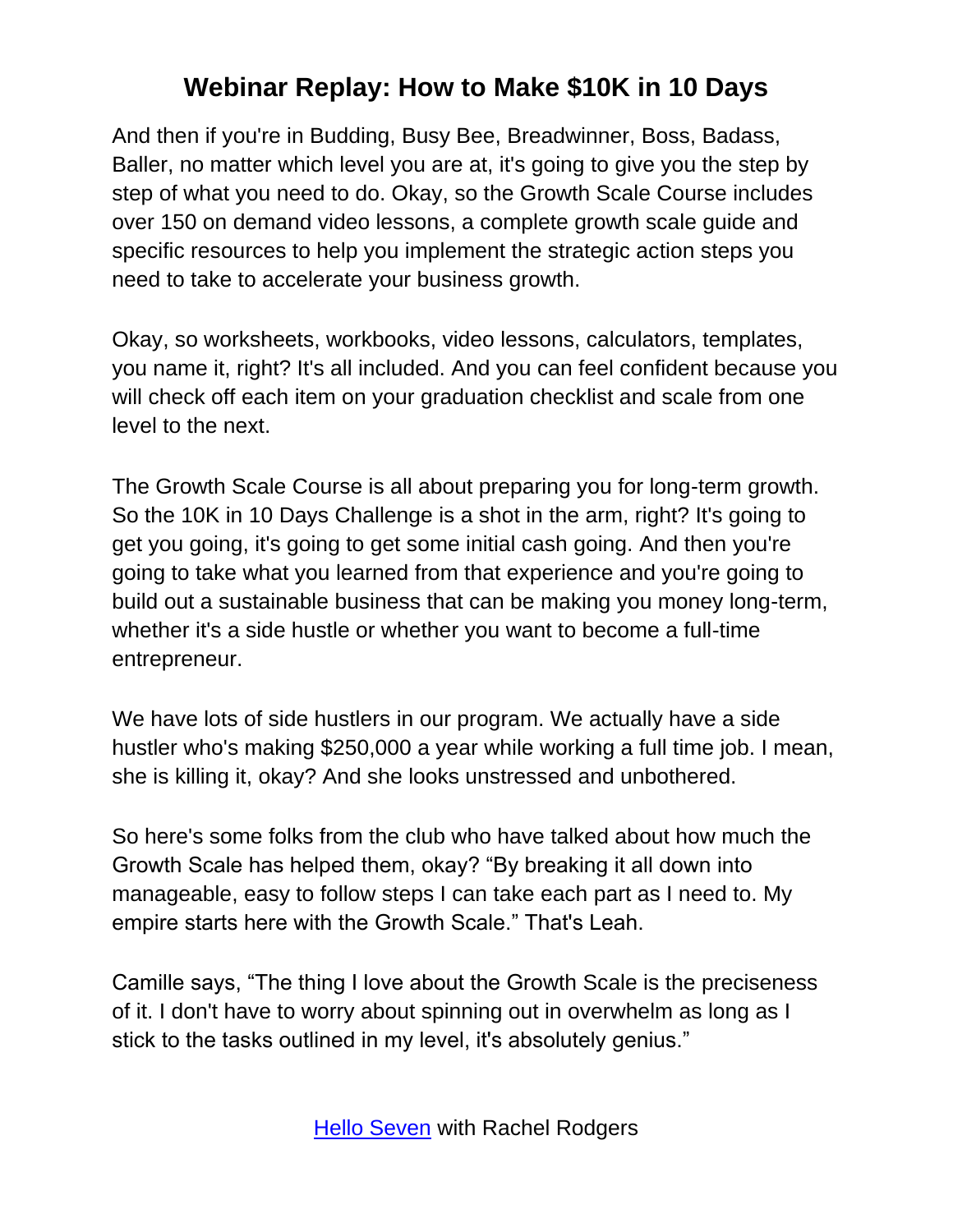And Marian says, "The value I've gotten from the Growth Scale program alone is worth even more than what I paid for the whole membership. I feel so supported knowing that this blueprint exists."

Okay, so We Should All Be Millionaires the course is another training program that we have, right? This is all about leveling up, bossing up, and getting your money up, right? And I know that that's something that you want to do. So you might have read the book, but now it's time for you to take the course, right?

This is the companion course that's going to give you templates, and worksheets, and video lessons to help you take action on some of the things that you learned in the book and beyond. So deep self-evaluation questions, thought work and affirmations to get to the root of your money issues, systems to track your finances, and audit to evaluate your environment. These are the exact action steps and mindset shifts I had to develop to become a millionaire.

So we set you on the path for success. We're not just going to throw you a bunch of content, you're going to go in order, right? So when you join The Club you're going to first watch an orientation video. You're going to complete We Should All Be Millionaires the course. And then step three, you're going to find your level on the Growth Scale and start completing the Growth Scale course, right? So you are going to do those three things in that order and that's the way that it works.

So you also get access to community, right? We talked about how important community is. 95% of your success or failure in life is dependent on who you are spending time with. So you need people in your life who are abundant mindset, right? Like who are working towards their own ambitious goals. You want to be surrounded by people who are after it, right?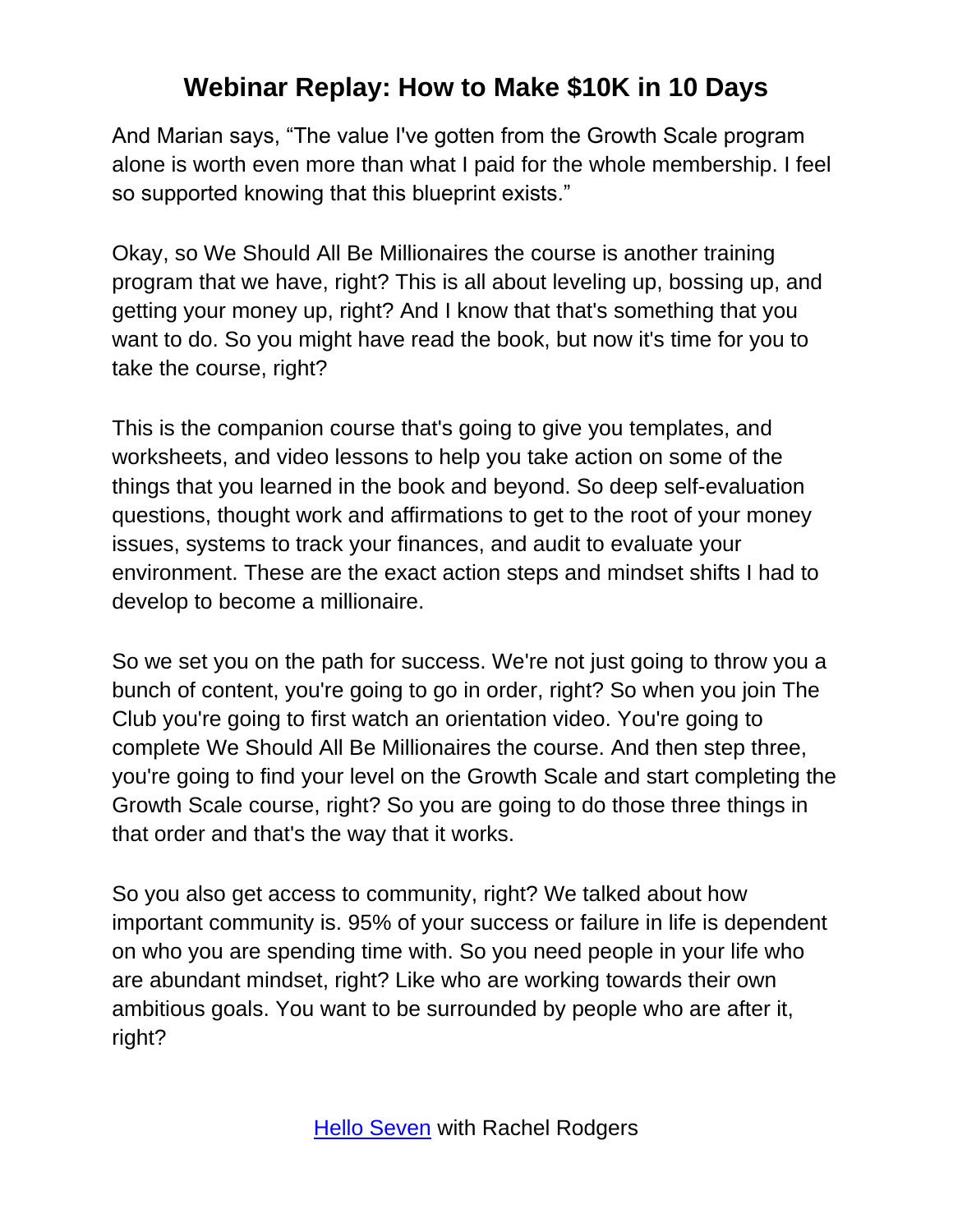Just look at the chat, right? The community that we have right here on this webinar is exceptional, and you'll get to experience that every day. So we have a We Should All Be Millionaires private Facebook group where you get to network and troubleshoot with driven focused entrepreneurs like you, right? You can stay up to date with all The Club announcements, answer questions from our coaches and from other schmillies in the group, okay?

You get to also mastermind with people who are your peers. So if you're an H1, you can mastermind with other H1s at the beginner stage. If you're further along and you're already making a million dollars, you can mastermind with other entrepreneurs making a million dollars, right? So having that opportunity to be with your peers is super powerful and so incredibly important.

Our schmillies are supporting each other, they're hiring each other, they're recommending each other's services, they're networking, it's a beautiful thing. We also have the Hello Seven member directory. So you get to see all of the members of our community, where they're located, the industry, their profession.

And so our Schmillies are getting together in person. If you're in Atlanta, you can search Atlanta and find the other schmillies in Atlanta and say, "Hey, do y'all want to meet up for lunch or brunch or something?" So it's a really beautiful thing and it's a great resource. When you need to hire somebody, you're like, hey, I need a branding expert, you can go into the membership directory and search for that branding expert and hire a fellow schmillie.

We also have the monthly schmillie social hour, right, where we bring nonwork opportunities to The Club. Where you get to just hang out and find those business besties, right? Find those folks that you really enjoy. You make new friends in the community.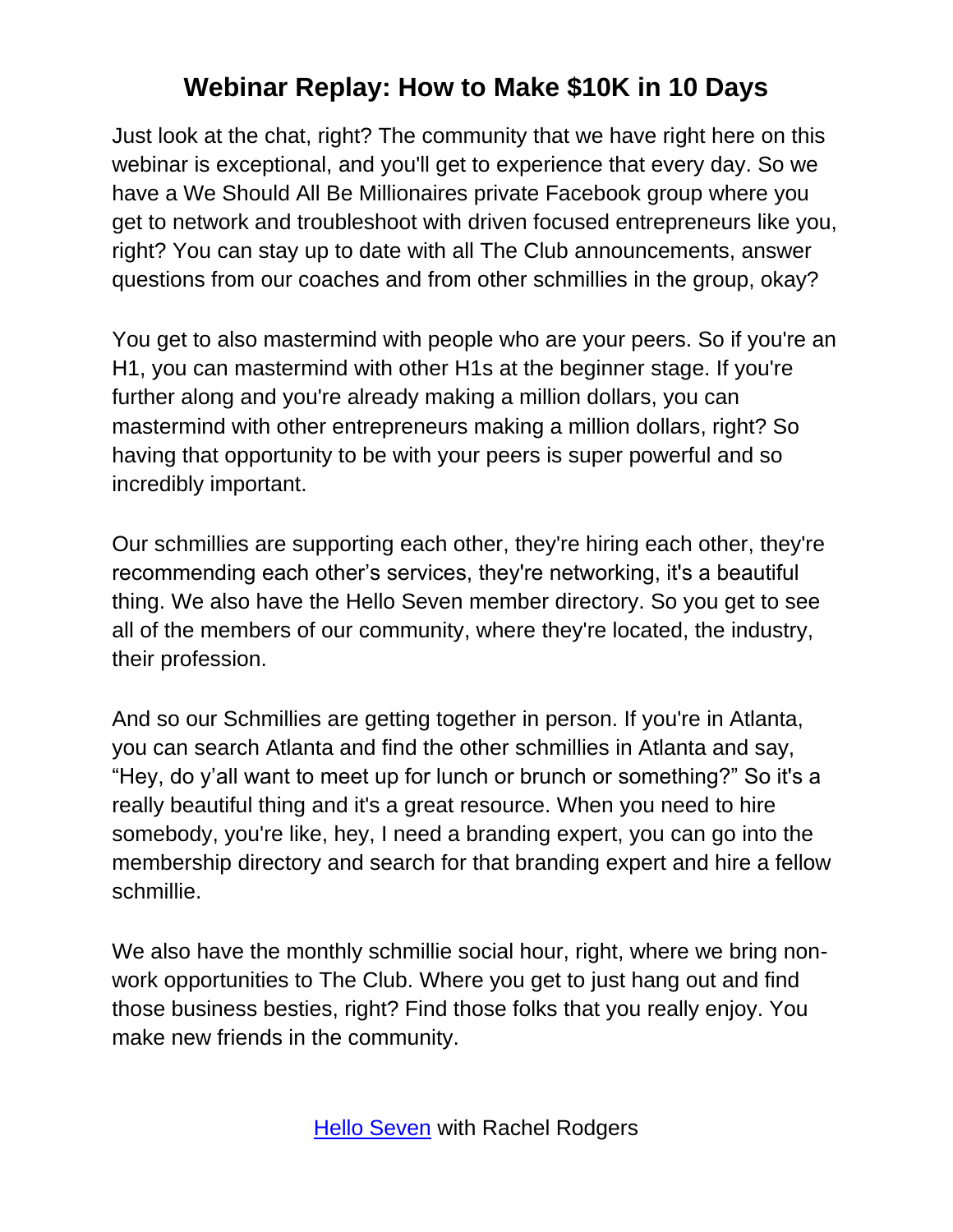And then, of course, you also have coaching because education and community are super important, but we also want coaching. We want to push you past your limiting beliefs. So you will have opportunities to be coached by Hello Seven's expert coaching squad every single week, okay?

We do calls that are specific to the level that you are at in your business, again, so if you're a Hello 1 you can get to do calls with the other Hello one1s. If you're a Hello 5 and you're making 500,000 or more, you can get on calls that are specific to you and marketing strategies at 500K, right? Or business strategies at \$100,000, if that's where you're at.

So I really appreciate how custom it is and you're not going to be on calls that are not relevant to you. These are our coaches and we actually have a couple more that we recently hired. They are amazing, they are very experienced. They are trained on the Growth Scale, and they are here to help you and support you.

So The Club has something for everybody, right? Whether you're a selfpaced coursework type of person, or if you're looking to network, or you want to do live events. We have a live conference coming up in January only open to schmillies, that's going to be happening in Puerto Rico.

So whatever your strengths are, we have resources for you that will help you accomplish your goals. So here is the link if you want to join The Club, it's helloseven.co/club.

Now, before I tell you anything else, I want to tell you something really, really exciting. I mentioned access to capital, so let's talk about what that looks like. All right, so you get access to all of these resources that I mentioned. And honestly, there's more I just can't keep y'all on this webinar forever. There is so many resources and so many different pieces to this that enable you to accomplish your goals.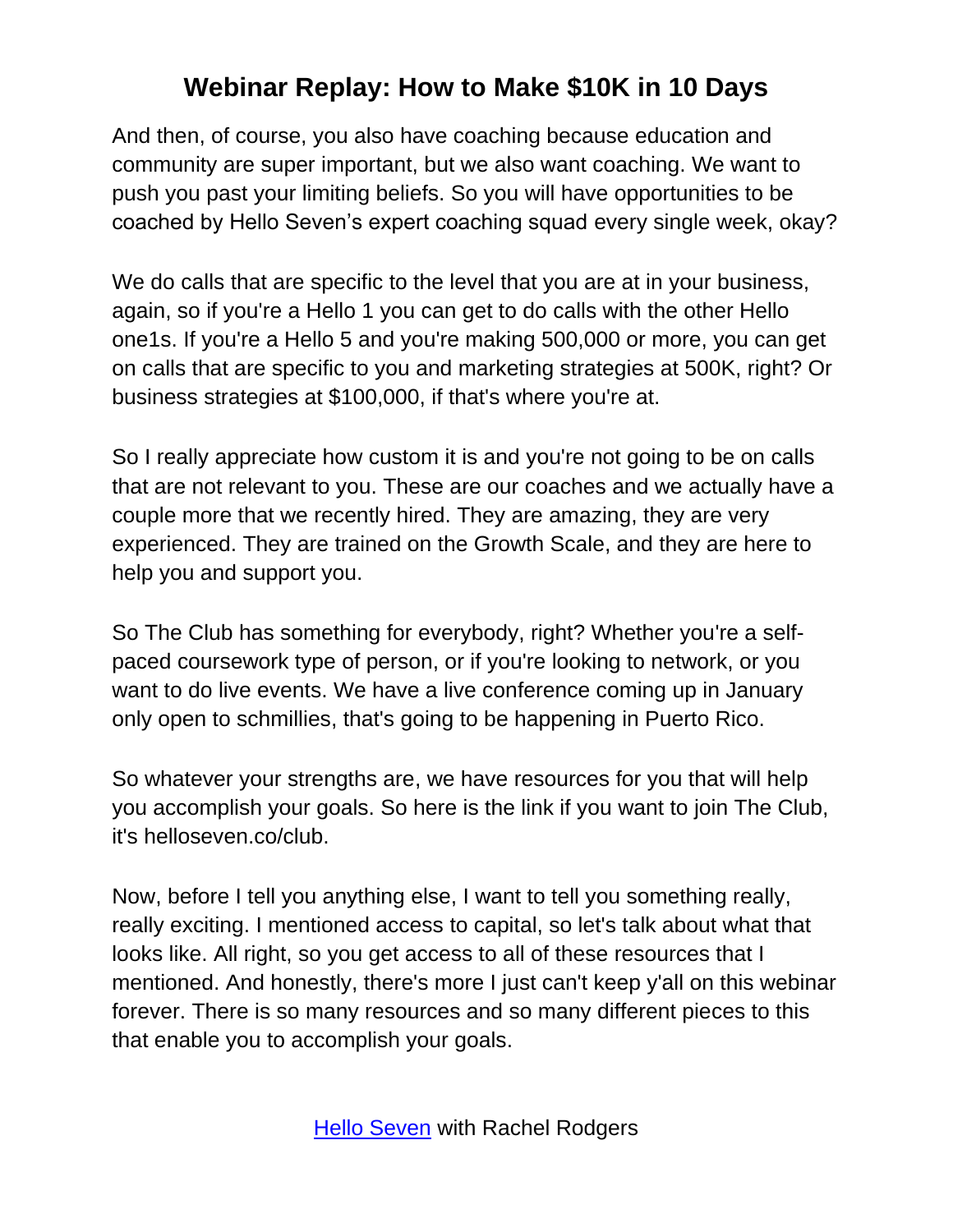But here's the really exciting thing, for literal years folks have asked us to offer financing. And we have been looking for a financing option for our clients. And we didn't have it until now. I am so excited to announce that we've officially partnered with Wise Bank, which is an amazing company that I'm going to tell you about in a second, to give you the flexibility to pay for your club membership at your own pace.

So you don't actually have to pay in full, you have the option to pay in full or you can get a payment plan that works for you. And you get to choose what that payment plan is. Wise Bank has Black women investors and it is committed to providing access to high quality education at no additional cost to you.

This payment plan will charge you zero interest, there are no fees, there are not even any late fees, okay? So you can choose a 3, 6, 9, or 12 month payment plan, and all of this is right on our website. It will take you two minutes to apply.

Yes, people are saying, amazing, wow, this is so incredible. It really is, it just makes me so happy to have this opportunity to offer this to y'all. So you can use Wise Bank to easily split your annual membership into monthly payments with no interest added, no hidden fees.

In fact, Hello Seven has committed to absorbing any fees, so you don't have to worry about them. We got you. So we're making it easy because we want you to win, right? We want you to be able to do this. So there are payment plans available for as low as 249, no, I think it's 249 a month.

So it's available for you if you are based in the US or Canada, okay? So if you're a resident of US or Canada, that's the option for you where you can choose your payment plan. And if you go to the sales page, helloseven.co/club, you can click the link for payment plan and you can apply right now. And literally it will take you two minutes. It's also a soft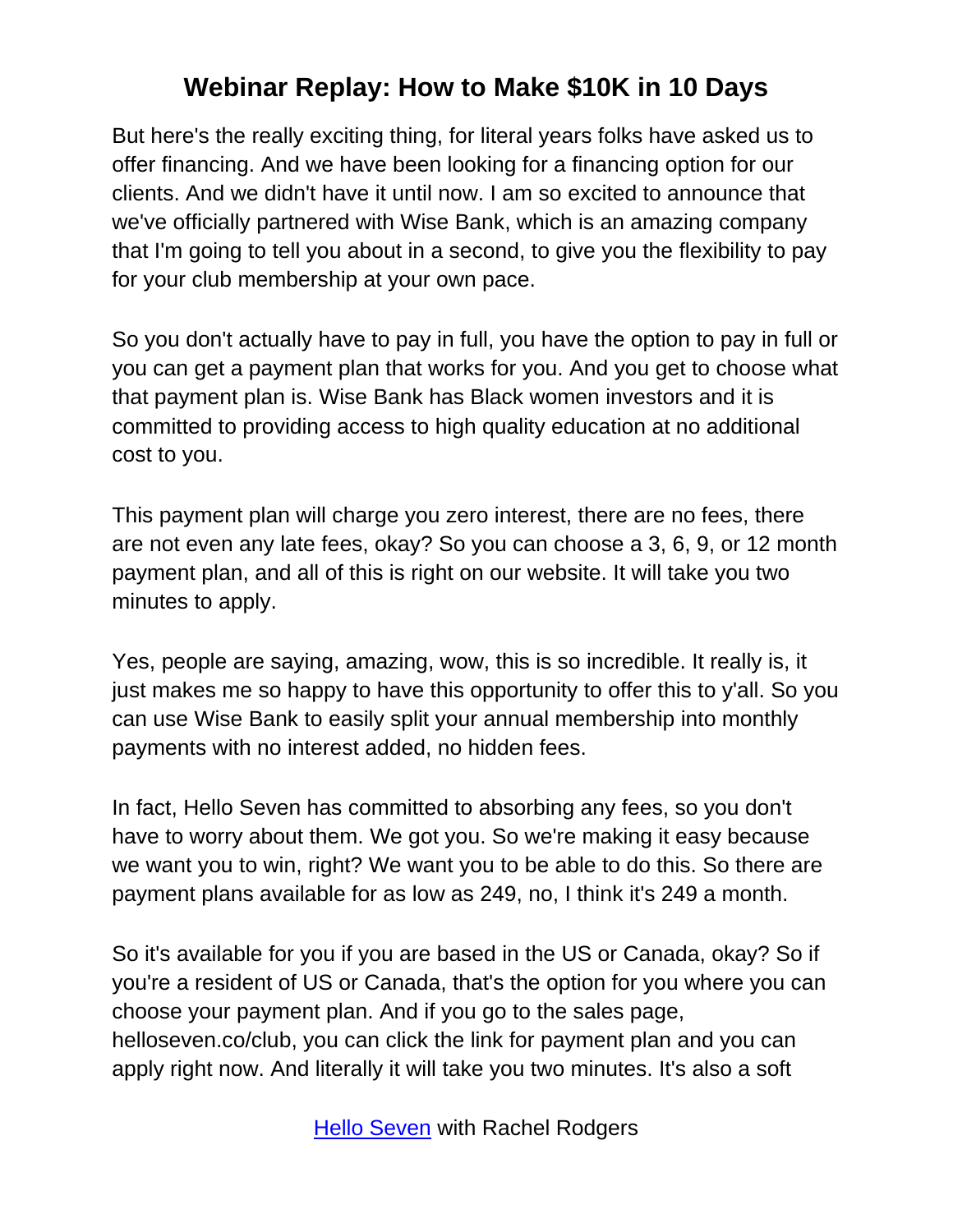credit pull in the US, so it's not going to even affect your credit, okay? So literally, there's like no reason not to do it.

If you are outside of the US or Canada, we also have a payment plan available for you. It's listed on the sales page, so that's available to you. And you could also pay in full, right? That's also an option.

So here's a couple more testimonials that I'm going to go through really quickly. This is Elizabeth who says, "Oh my gosh, my business has exploded since joining The Club. When I joined The Club, I was scattered and trying to get my business off the ground. After Worthy," which is one of our money mindset courses, "and listening to Rachel's stories and other successful women I streamlined my focus. My family sees more of me. I feel like I am more of me and professionally I am thriving in my zone of genius as I share my expertise in online safety." Yes, Elizabeth, we love it.

Okay. And then, here's Jillie Johnston, "I have grown from three to \$5,000 months to nine to \$12,000 months in a year. I have set boundaries, made million dollar decisions, and had more freedom and space than ever before. And now I am debt free and had my first six figure year." Okay? Absolutely amazing.

Okay, and so, Mariangelica says, "This has got to be the most value packed, actionable, and to the point program I have ever laid eyes on. Talk about a blueprint to get to my seven figure business goals. Since joining The Club in 2021 my business, which clocked in at about \$30,000 the previous year, has already hit the \$130,000 mark." She made \$100,000 more. "And I'm trending to close the year at just about \$200,000." Absolutely unbelievable. I love it.

Okay, one more. Lauren is a writing coach. She actually did the 10K in 10 Days Challenge in July 2021. And she was really stressed about her business, but she did it and she wound up making, by day 3, \$10,000. And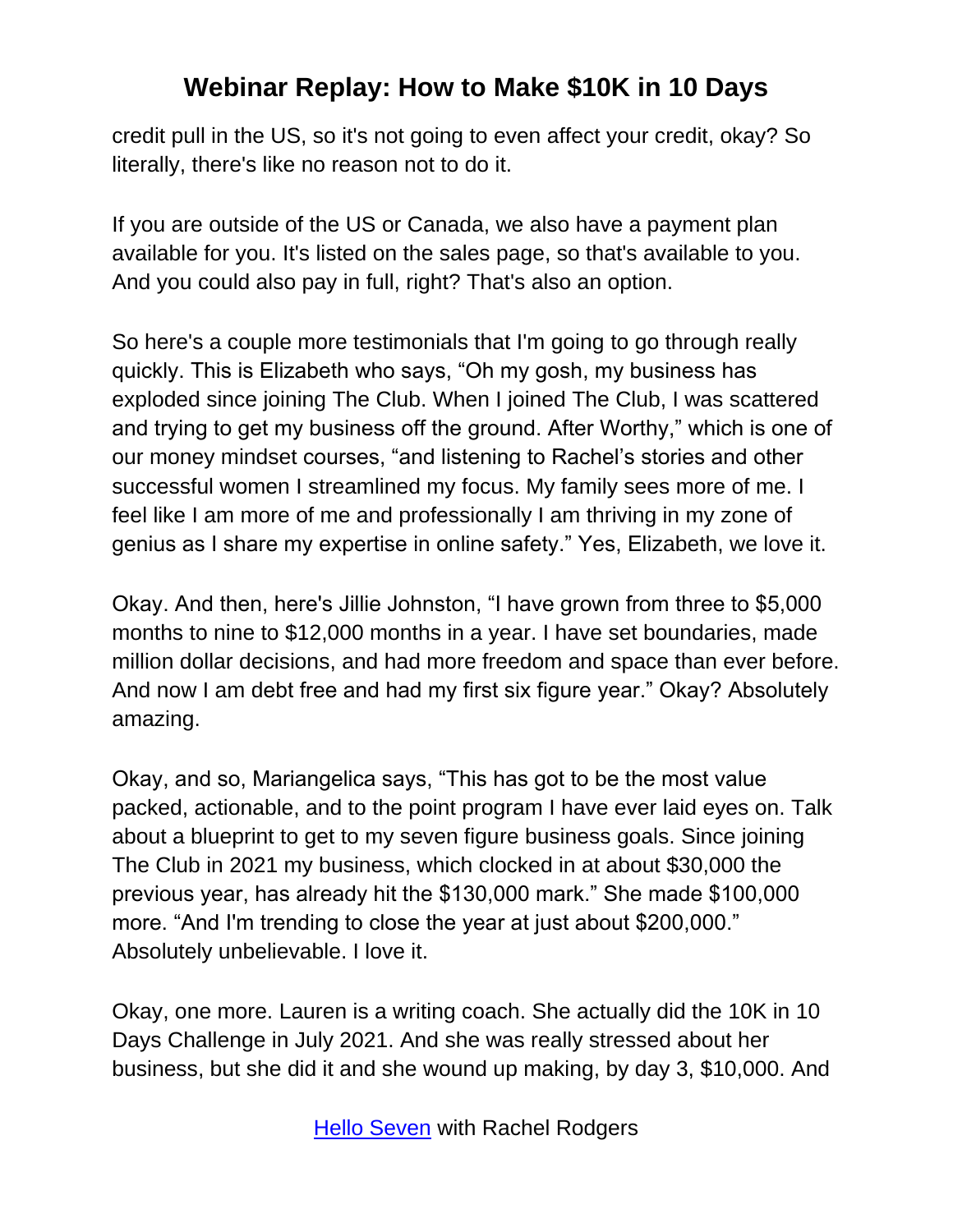then six months later, the offer that she created during the 10K in 10 Days Challenge actually generated \$81,000 in revenue for Lauren's business, okay? She was actually featured on a Good Morning America feature that we had recently. So I'm super, super excited about this.

All right, so Nicole quit her job in six months after joining The Club. Oh my gosh, she's one of our most beloved Schmillies. Julie was stuck at 10K months in her business for years and is now holding steady at \$25,000 a month after just 10 months in The Club.

This is why we asked you to join for 12 months, because we know you're going to be able to make a massive difference in that 12 month period. And we're also giving you the financing to make it easy for you to do it, okay?

Susan here raised her prices, redefined the way she works and set boundaries and figured out what she wants her business to look like. She said, "Never in my life have I ever made six figures, let alone actually not live paycheck to paycheck. Between the community, the courses, the coaches and everything else in between inside The Club, I'm grateful to be surrounded by all of these badass people who know what they want and who are unapologetic about it."

Okay, so we got bonuses for y'all. Remember the bonuses, don't forget. So let's talk bonuses. If you join now during this webinar, before this webinar is over, remember I told you you're going to get this fast action bonus. So for free you're going to get instant access to Million Dollar Scripts, which is our mega bundle of 15 scripts to help you ask for what you want and get it. From pitching your million dollar idea to your dream client, to negotiating your prices and finally getting paid what you deserve, right?

There's a script for 15 different tongue tying, nerve wracking situations. And it'll make it easier to navigate if someone would just tell you exactly what to say, right? So now you have the scripts for reaching out to someone who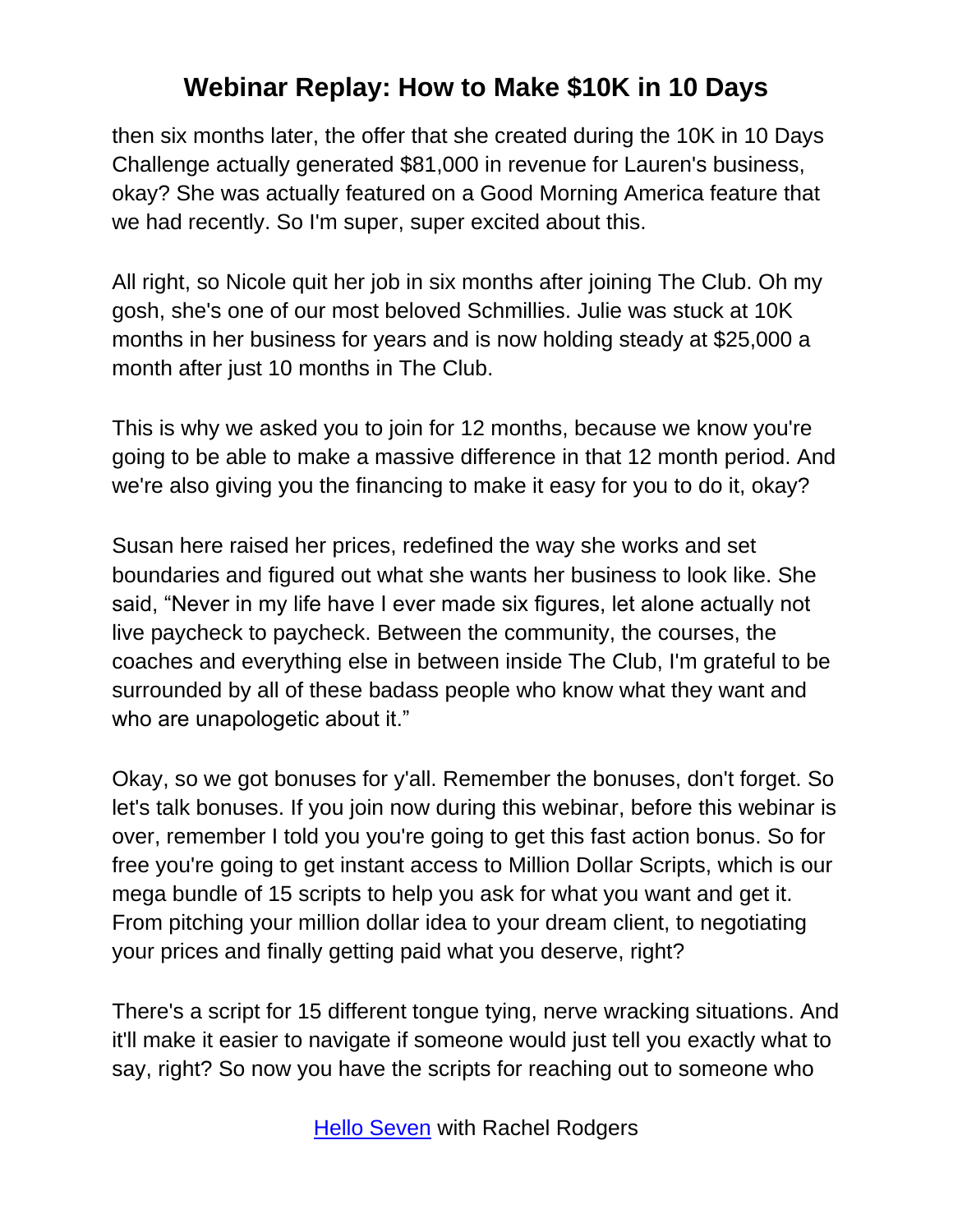has never hired you before and asking them to hire you. A script for conducting a sales call with a potential client. A script to negotiate for a salary increase at your job. If you want a salary increase at your job, there's a script for that.

There's also a script for discussing division of household labor with your partner or spouse. And tons of other very useful scripts too, all right? So these scripts will save you time, lower your stress levels, make your skin glow, and definitely help you stack up that coin.

And remember our testimonials that we mentioned earlier, these scripts will make you money, okay? So if you want to join The Club, join right now so that you can get those scripts. These scripts expire at the end of this webinar.

Okay, and that other bonus I mentioned, if you choose to join The Club before the end of this class you are going to get this free swag, right? So you get your very own piece of Hello Seven swag. When you log into The Club membership site there's going to be a pop up so that you can give your size and we're going to send you a delightful piece of swag, okay? And I mean, I know you want this swag, okay?

And there's another bonus for acting now. So if you choose the pay in full option for The Club, you get to come to my Million Dollar Idea live event that I'm doing on August 24th, for free. This event is here in Greensboro, you can also join virtually if you want to, right? So it's a hybrid event where you can be in person with us, or you could be online with us.

We just did this a couple of weeks ago and it was absolutely amazing. We loved it so much, we're going to do it again. And you get a free ticket when you choose the pay in full option. So you get to come to this event for free, okay? You get to hang out with us and you get to learn how to create your million dollar idea and turn it into your long-term offer.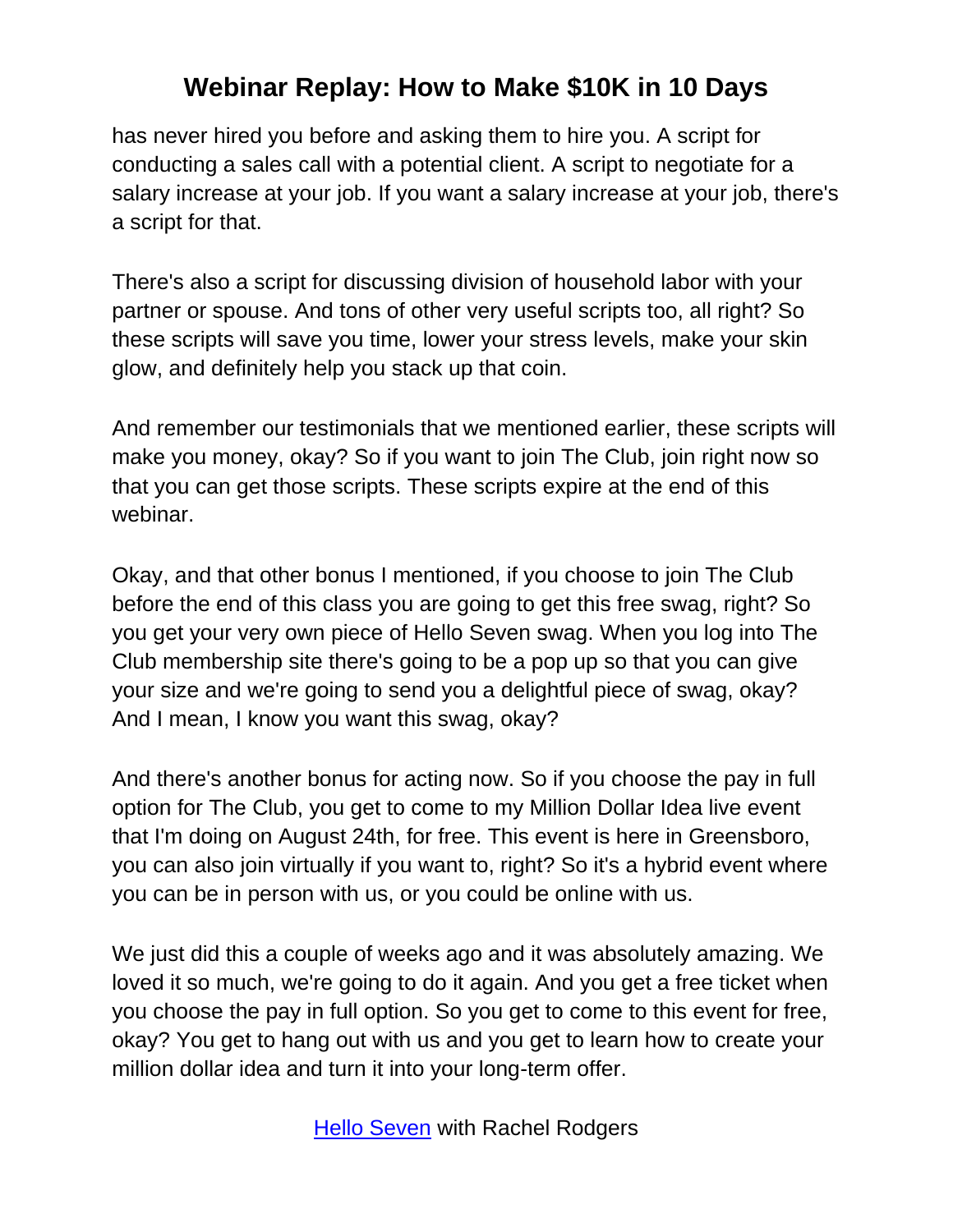It's a luxe, life changing live and in person experience for entrepreneurs, change makers, game changers, folks who want to figure out how to make more money, right? So you'll learn how to find, refine, and scale the one idea that will take your business to seven figures and beyond.

And here are a couple of testimonials from that event that we just did. I mean people were in love. We had our DJ there, my bestie was there, the Hello Seven coaches were there. And we got so much done and we got challenged and we grew together. We took pictures and we ate cake and it was super fun. Yes, we got busy.

Okay, so to recap in The Club you get direct access to our educational success path and quarterly meetings with me. So I do a quarterly session in The Club. You're going to get access to the Hello Seven team every single week, okay? This is a tiny fraction of what it will cost to get me to show up anywhere, okay? This price is unfreaking believable, all right?

So you get coached by some of the top minds in the industry, right? Our coaching team is incredible. They are the creme de la creme and they are specialists from diverse backgrounds. You get access to our Growth Scale Course. That alone, like literally we could just sell the Growth Scale Course for what we're selling for 12 months of coaching and training with us.

You get access to We Should All Be Millionaires The Course, the companion course to my book which will help you lay the foundation for your million dollar empire. You get mindset training, systems for automating your marketing efforts, and you get 300 to 500 new leads every month, right? These are strategies that we're teaching you how to get at least three to 500 new leads so that you have people to sell your services to.

You get to hang with ambitious bosses, leaders, and millionaires in the making. You learn how to make million dollar decisions instead of broke ass decisions, we talk about that every day. And you won't be the only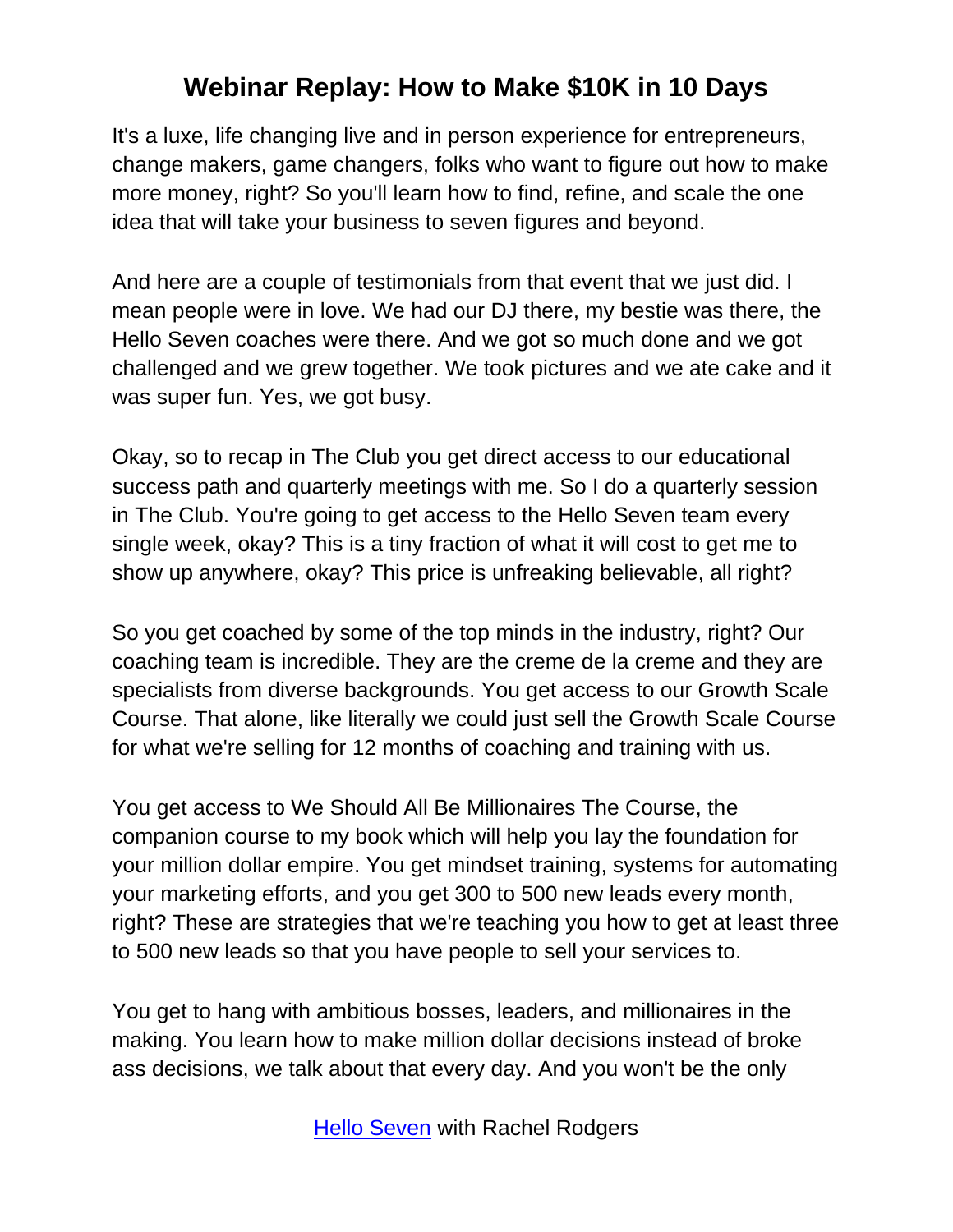anything in this room, which is actually unprecedented in a business program.

This is the thing that I am most proud of, that you won't be the only woman, you won't be the only black person, the only queer person, the only nonbinary person, the only person with a disability. In The Club all identities are represented, seen, protected, and respected.

Okay, so this is what it costs to join The Club, you can choose the pay in full option, which you get everything that we've talked about, plus you get that ticket to our schmillie only event, Million Dollar Idea, which is happening in person in August, or you can join virtually. So you get to come for free if you choose to pay in full at \$2,995.

And when you pay in full, you are paying for the entire year. This is a steal y'all. I cannot express it enough. I can't tell you how many times we've thought about, and we actually did raise our prices a couple of months ago. And we decided to bring it back down because we just felt like we wanted to make sure that we could serve the people that we are most excited and passionate about serving and because we can, right? We can afford to do that based on the company that we are today.

And you could also do a payment plan. As we said, through Wise Bank we're offering financing. So you can have payments as low as \$249 a month over the course of 12 months, or you can choose three months, or six months, or nine months if you want to.

So those are your options, you can go to helloseven.co/club to get all the details, read more testimonials, see everything that we're talking about and everything that we're offering. This webinars about to end, so don't forget, if you want that swag and if you want those million dollar request scripts you're going to need to join before this webinar is over, which will be in just a minute.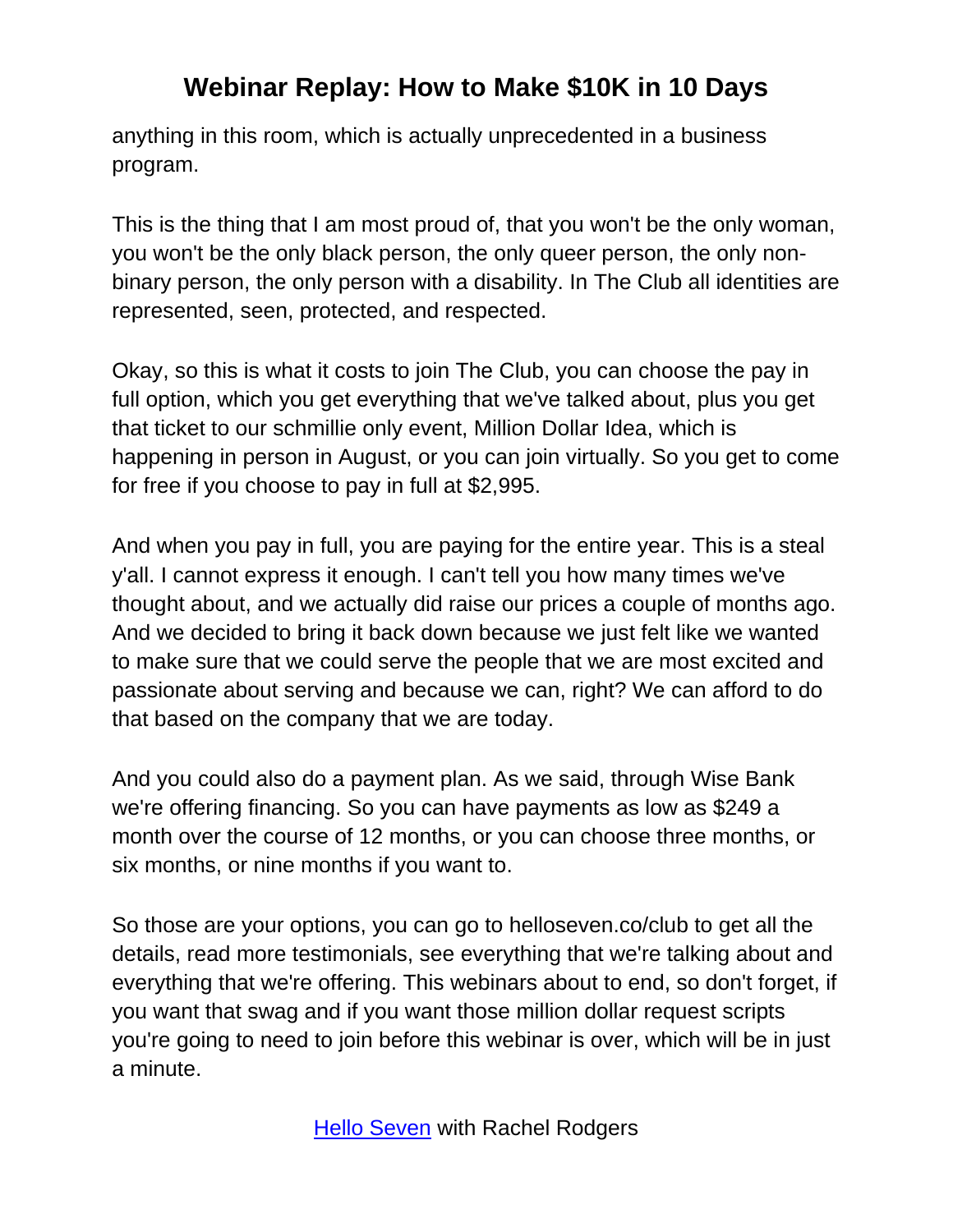Okay, and I want you to know that a portion of your club dues goes to the brand new Hello Seven Foundation. We started this last year, giving back is a very exciting part of what happens when you build wealth, right? When you have money, you have money to solve problems. And so our mission at the Hello Seven Foundation is to provide funding for life changing life saving services for Black mothers and Black birthing people, right? Including doulas, night nurses, and childcare.

So we want to support Black birthing people at their most vulnerable moment, when they need the most support, right? Because as a country we are failing Black people in every way possible, right? Black women are three to five times more likely to die from pregnancy complications than white women. Did you know that? More than 60% of these deaths are preventable, okay?

So this is a major issue that we want to help solve and so we are doing it through the Hello Seven Foundation. So just know that if you decide to join The Club, you are also contributing to the Hello Seven Foundation and to helping Black mothers. Every single bit of the donation goes directly to the folks that we serve, okay?

So, today I promised you I would teach you how to make 10K in 10 days, right? To build the skill of making quick money in your business, in your life. I told you about how you need belief, you need BHAGs, you got to figure out what your offer is, and you need a squad, right? These tools are the ones that will make you money over and over again, all right? So what's your action plan?

We covered a lot in this masterclass, you've got extra room in your workbook to work on your own mindset and commit to the steps you need to take. Step one, get that belief, right? Step two, decide your amount as a BHAG. Decide what you're going to offer. Decide when you're going to offer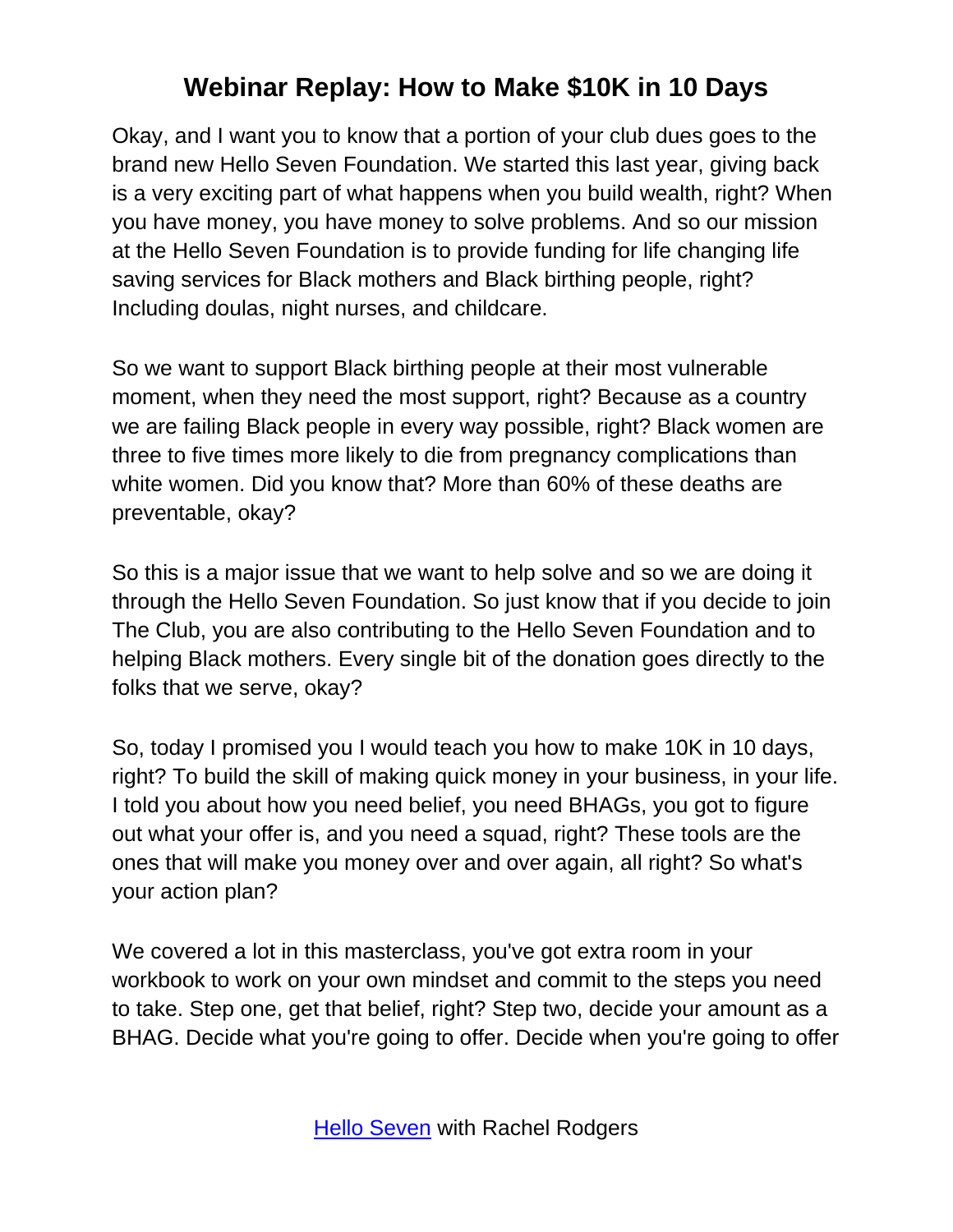it, right? Decide what your reward is going to be. And then get your cheering squad or come do this with us in The Club. I want you to do that.

So join The Club, enrollment is open now but it is going to close soon. So go to helloseven.co/club to get all of the details. And I just want to say thank you. Thank you for hanging out with us. I hope this event has gotten you inspired and fired up. I don't want you to lose that momentum, right? Keep that momentum going by joining The Club so that we can work with you for several months, or a year, or more and get you closer and closer to having a millie in the bank. I promise you it is possible and I can't wait to see you in The Club.

Super, super pumped for you all. Thank you so much for spending your time with me. I'm so excited to see all the folks sharing that they joined, the ones that are taking a deep breath and saying, "I'm doing it." Listen, I see you, I was you, okay? And I'm still you today I still challenge myself in the same way. And it's definitely scary, but we got this and we can do it.

So everybody who joined during this webinar, you're going to get those bonuses, you're going to get the swag, and you're going to get the million dollar request scripts. And we are so excited to continue the conversation. We love you guys, thank you so much for joining us. I'm going to turn my video on to say bye.

Bye, y'all. Thank you for spending time with us. Y'all are amazing. I'll stop my share, I lost my screen there. There we go. All right, y'all, you have a great, amazing day and go out there and kick butt and you know where to find us, helloseven.co/club. If you want to join us and you want us to be your support squad, we are ready for you, okay? All right. Bye, y'all.

How come you're not a millionaire yet? What is standing in between you and having seven figures in the bank? Well, a lot of things might be getting in the way. Maybe you need to work on your mindset. Maybe you're trying